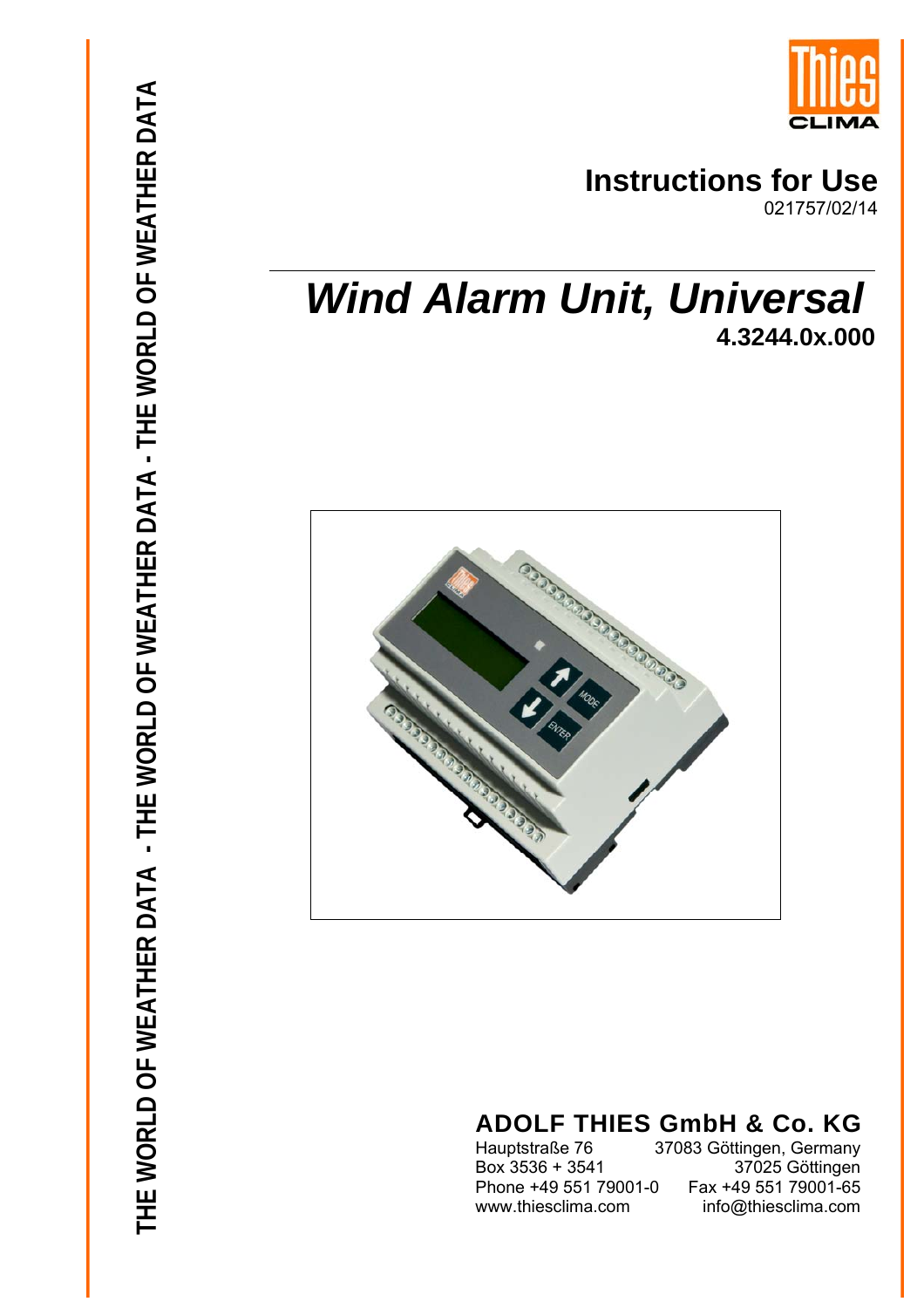#### **Safety Instructions**

- Before operating with or at the device/product, read through the operating instructions. This manual contains instructions which should be followed on mounting, start-up, and operation. A non-observance might cause:
	- failure of important functions
	- Endangering of persons by electrical or mechanic effect
	- Damages at objects
- Mounting, electrical connection and wiring of the device/product must be carried out only by a qualified technician who is familiar with and observes the engineering regulations, provisions and standards applicable in each case.
- Repairs and maintenance may only be carried out by trained staff or **Adolf Thies GmbH & Co. KG**. Only components and spare parts supplied and/or recommended by **Adolf Thies GmbH & Co. KG** should be used for repairs.
- Electrical devices/products must be mounted and wired only in voltage-free state.
- **Adolf Thies GmbH & Co KG** guarantees proper functioning of the device/products provided that no modifications have been made to the mechanics, electronics or software, and that the following points are observed:
- All information, warnings and instructions for use included in these operating instructions must be taken into account and observed as this is essential to ensure trouble-free operation and a safe condition of the measuring system / device / product.
- The device / product is designed for a specific application as described in these operating instructions.
- The device / product should be operated with the accessories and consumables supplied and/or recommended by **Adolf Thies GmbH & Co KG** .
- Recommendation: As it is possible that each measuring system / device / product under certain conditions, and in rare cases, may also output erroneous measuring values, it is recommended to use redundant systems with plausibility checks with **security-relevant applications**.

#### **Environment**

- As a longstanding manufacturer of sensors Adolf Thies GmbH & Co KG is committed to the objectives of environmental protection and is therefore willing to take back all supplied products governed by the provisions of "*ElektroG*" (German Electrical and Electronic Equipment Act) and to perform environmentally compatible disposal and recycling. We are prepared to take back all Thies products concerned free of charge if returned to Thies by our customers carriage-paid.
- Make sure you retain packaging for storage or transport of products. Should packaging however no longer be required, arrange for recycling as the packaging materials are designed to be recycled.

#### **Documentation**

- © Copyright **Adolf Thies GmbH & Co KG**, Göttingen / Germany
- Although this operating instruction has been drawn up with due care, **Adolf Thies GmbH & Co KG** can accept no liability whatsoever for any technical and typographical errors or omissions in this document that might remain.
- We can accept no liability whatsoever for any losses arising from the information contained in this document.
- Subject to modification in terms of content.
- The device / product should not be passed on without the/these operating instructions.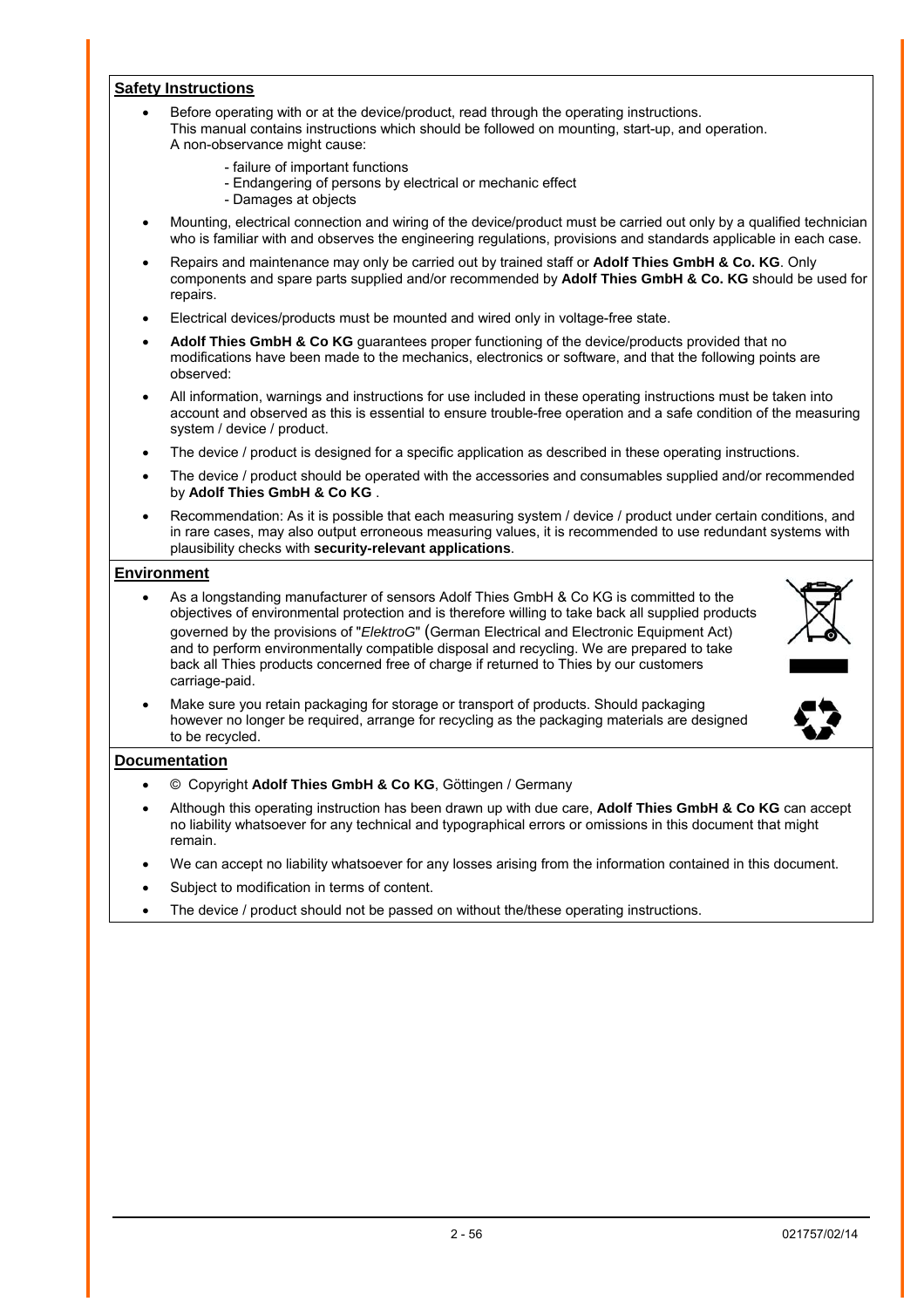## **Contents**

| 1              |                                                                                               |  |
|----------------|-----------------------------------------------------------------------------------------------|--|
| 2              |                                                                                               |  |
| 2.1            |                                                                                               |  |
| 3              |                                                                                               |  |
| 3.1            |                                                                                               |  |
|                |                                                                                               |  |
| 4              |                                                                                               |  |
| 4.1            |                                                                                               |  |
| 4.2<br>4.3     |                                                                                               |  |
| 4.4            |                                                                                               |  |
| 4.5            |                                                                                               |  |
| 4.6            |                                                                                               |  |
| 4.7            |                                                                                               |  |
| 4.8            |                                                                                               |  |
| 4.8.1          |                                                                                               |  |
|                |                                                                                               |  |
| 4.9<br>4.9.1   |                                                                                               |  |
|                |                                                                                               |  |
|                |                                                                                               |  |
|                |                                                                                               |  |
| 5              |                                                                                               |  |
| 5.1            | Wind transmitter type group 1: Wind velocity transmitter Digital / Analogue 16                |  |
| 5.2            |                                                                                               |  |
| 5.3            | Wind transmitter type group 3: Wind direction transmitter Digital / Analogue  16              |  |
| 5.4            | Wind transmitter type group 4: Wind transmitter with RS485 interface 17                       |  |
| 5.4.1          |                                                                                               |  |
| 5.5            | Wind transmitter type group 5: connection of unlisted wind velocity transmitters (third-party |  |
|                |                                                                                               |  |
| 6              |                                                                                               |  |
|                |                                                                                               |  |
| 6.2            |                                                                                               |  |
| 6.3            |                                                                                               |  |
|                |                                                                                               |  |
| $\overline{7}$ |                                                                                               |  |
| 7.1<br>7.2     |                                                                                               |  |
| 7.3            |                                                                                               |  |
| 7.4            |                                                                                               |  |
| 7.5            |                                                                                               |  |
| 7.6            |                                                                                               |  |
| 7.7            |                                                                                               |  |
| 7.8            |                                                                                               |  |
| 7.9            |                                                                                               |  |
| 7.10           |                                                                                               |  |
| 7.11           |                                                                                               |  |
| 7.12           |                                                                                               |  |
|                |                                                                                               |  |
|                |                                                                                               |  |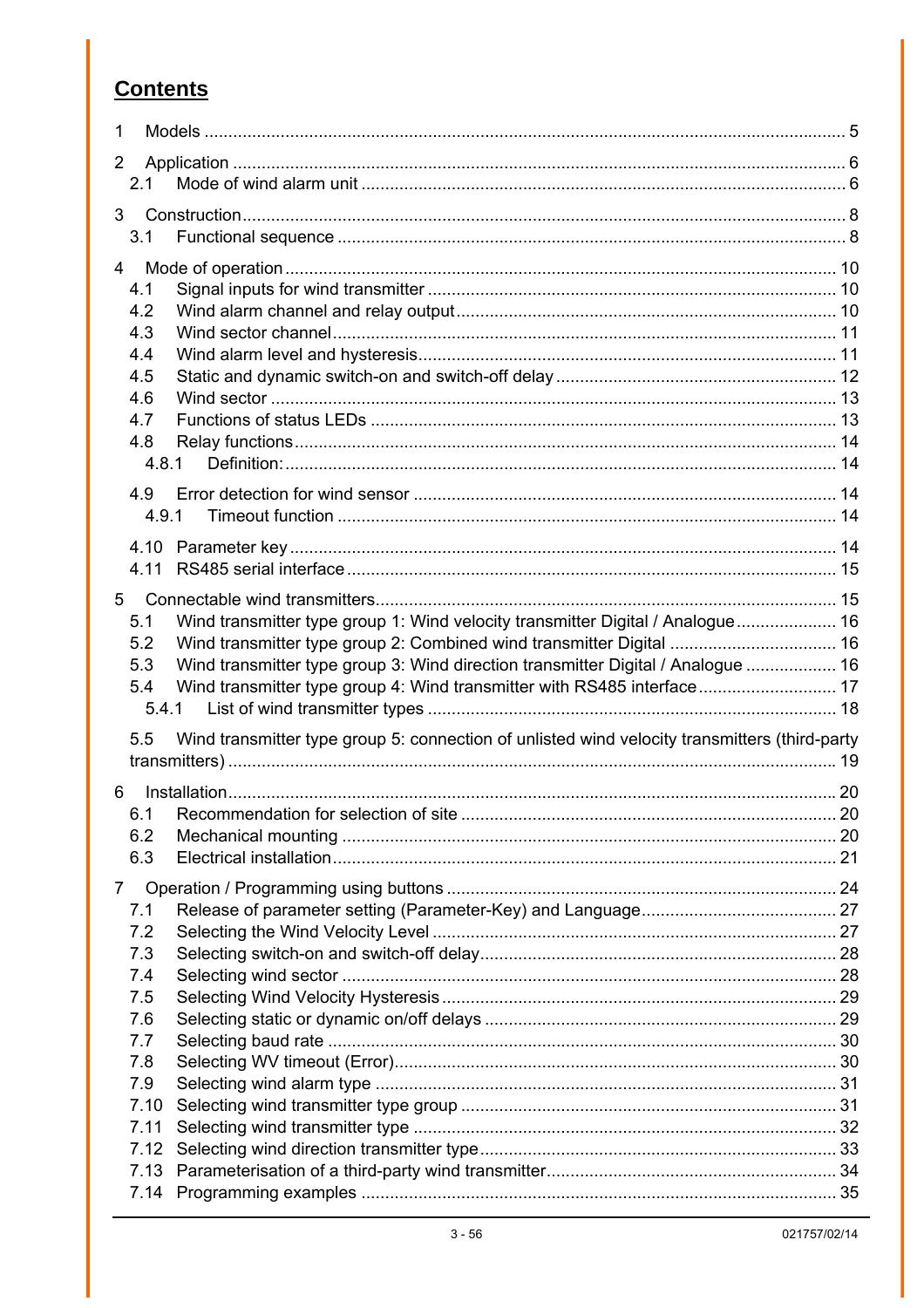| 9  |  |  |
|----|--|--|
| 10 |  |  |
| 11 |  |  |
| 12 |  |  |
| 13 |  |  |
| 14 |  |  |
|    |  |  |

# **Figure**

# **Table**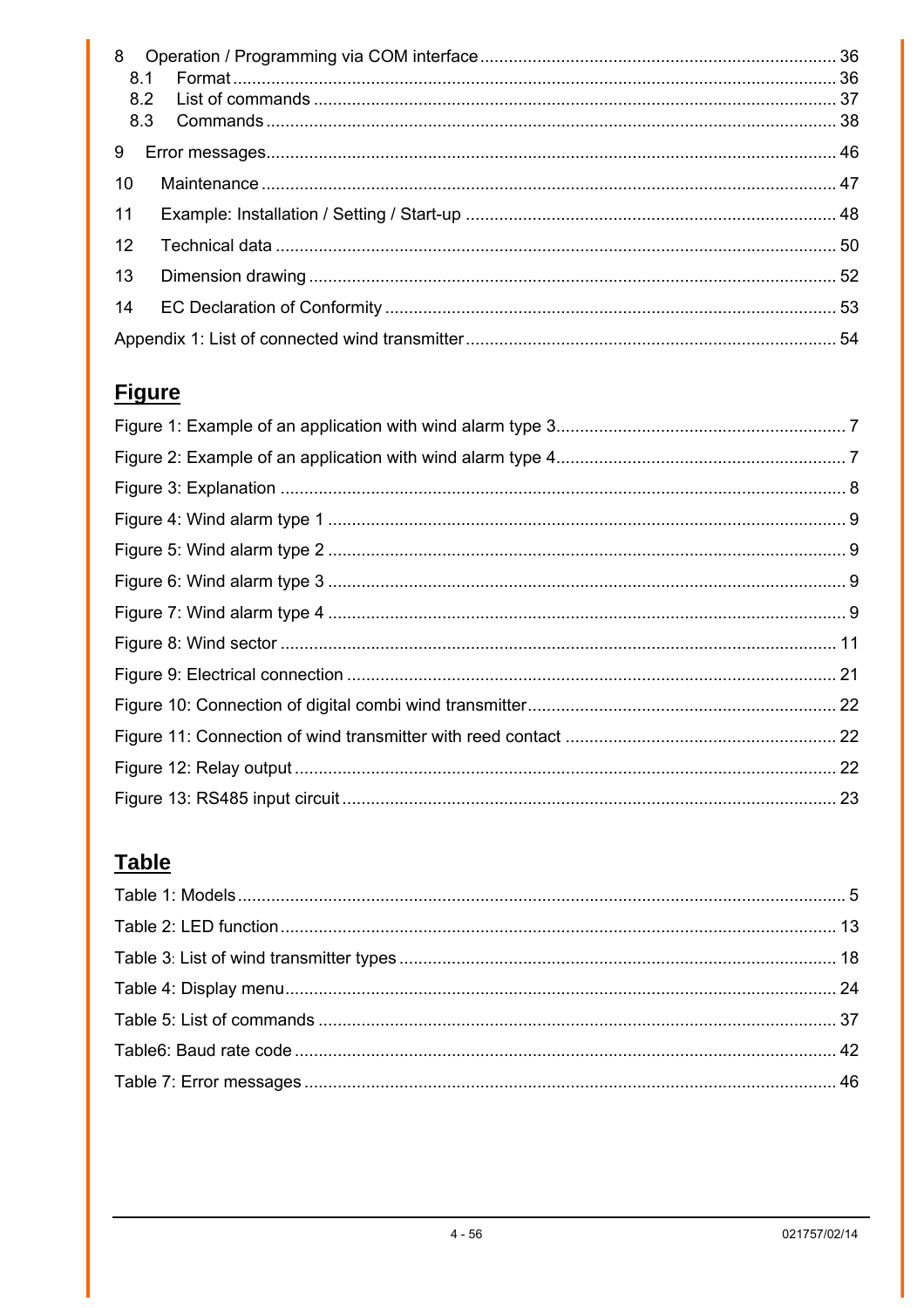## <span id="page-4-0"></span>**1 Models**

| <b>Designation</b>        | Order No.     | <b>Operating voltage</b> |
|---------------------------|---------------|--------------------------|
| Universal wind alarm unit | 4.3244.00.000 | 230 VAC and / or         |
|                           |               | 24 VAC or                |
|                           |               | 1530 VDC                 |
| Universal wind alarm unit | 4.3244.04.000 | 115 VAC and / or         |
|                           |               | 24 VAC or                |
|                           |               | 1530 VDC                 |

#### **Table 1: Models**

#### **Features**

- Wind alarm unit in a plastic housing for mounting on a carrier rail
- Selectable power supply
- Two-line (2x16 characters) liquid-crystal display (LCD)
- 2 LEDs for display of wind alarm status.
- Current wind velocity and wind direction shown on the display
- Error codes shown on the display
- Display / adjustment options of selectable parameters on the display using 4 buttons or via the serial interface.
- Permanent storage of selected parameters
- 2 independent wind alarm channels with selectable switch-on and switch-off delay
- Wind transmitter monitoring for line interruption and short circuit
- Wind velocity (WV) and wind direction (WD) timeout monitoring
- Protection from accidental change of parameters
- 2 isolated relay outputs
- Option for connection of different Thies wind transmitter device models
- Option for connection and parameterisation of external (digital) WV transmitters
- RS485 interface for connection of a wind transmitter with COM interface
- Option for selection of wind alarm type:
	- wind alarm type 1: 1 x wind velocity alarm 1 relay output
	- wind alarm type 2: 2 x wind velocity alarms 2 relay outputs
		- wind alarm type 3: 1 x WV alarm as a function of wind direction 1 relay output
		- wind alarm type 4: 2 x WV alarms as a function of wind direction 2 relay outputs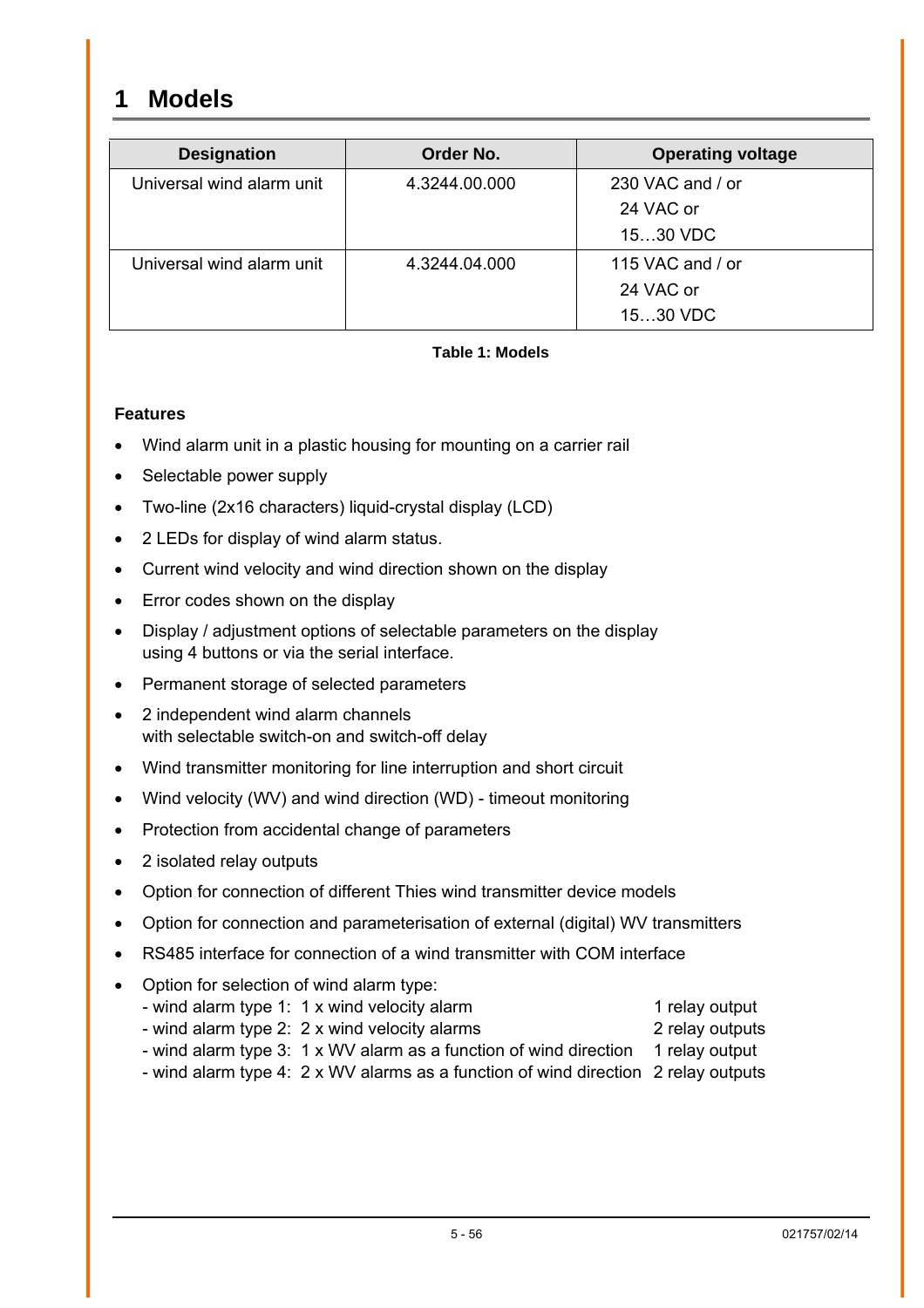# <span id="page-5-0"></span>**2 Application**

The wind alarm unit is designed for applications which protect buildings and other structures as well as technical installations. It can be used as a preventative measure in conjunction with an anemometer or / and wind direction sensor to protect structures at risk from wind such as buildings, cranes, bridges, solar installations, cable railways, masts, greenhouses, blinds and awnings, etc.

Risks can ensue from

- the strength (velocity) of the wind
- aerosols transported by wind (dust, smoke, soot, fumes, pollen, bacteria)
- odours and noise.

## <span id="page-5-1"></span>**2.1 Mode of wind alarm unit**

Different structures require different warning parameters. Careful selection of modes and parameter settings allow the alarm unit to cater for different requirements, e.g. standards for temporary installations, chair lifts, wind energy plants, tower cranes, sunscreens, bridges etc.

Options for selection:

#### **Wind alarm type 1:**

1 x wind velocity alarm.

Here the user selects one wind alarm level (limit value) for the wind velocity at which the relevant protective measure is to be initiated.

#### **Wind alarm type 2:**

2 x wind velocity alarms.

Here the user selects two wind alarm levels (limit value) for the wind velocity, with one possibly acting for example as an advance warning and the second initiating the actual protective measure.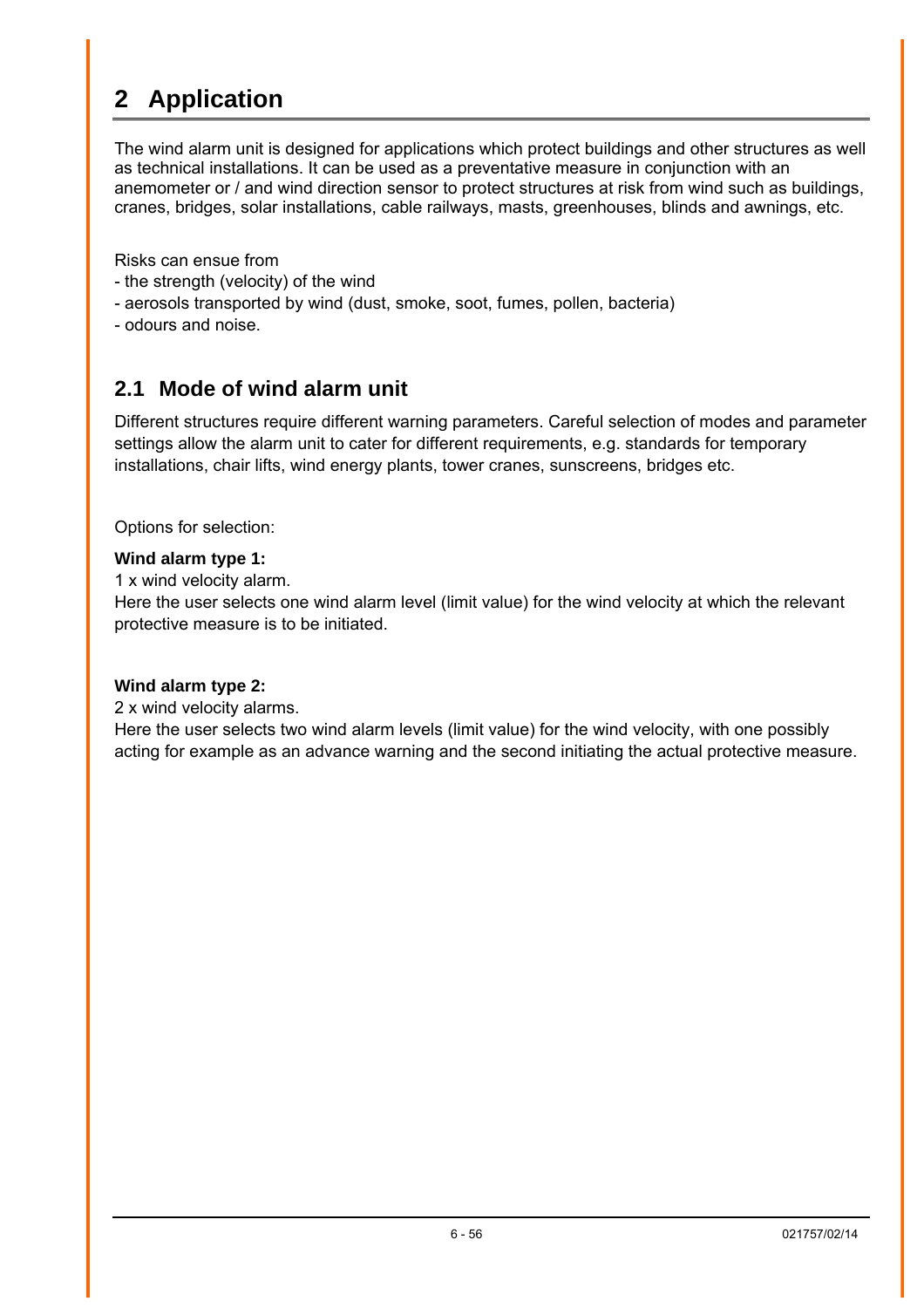#### <span id="page-6-0"></span>**Wind alarm type 3:**

1 x wind velocity alarm depending on the wind direction.

Here the user selects a wind alarm level (limit value) for the wind velocity and a wind sector presenting a possible risk to the structure requiring protection and subsequent gating.



**Figure 1**: Example of an application with wind alarm type 3

#### **Wind alarm type 4:**

As for wind alarm type 3, however with

2 x wind velocity alarms depending on the wind direction for use where the structures requiring protection are not in alignment.



**Figure 2:** Example of an application with wind alarm type 4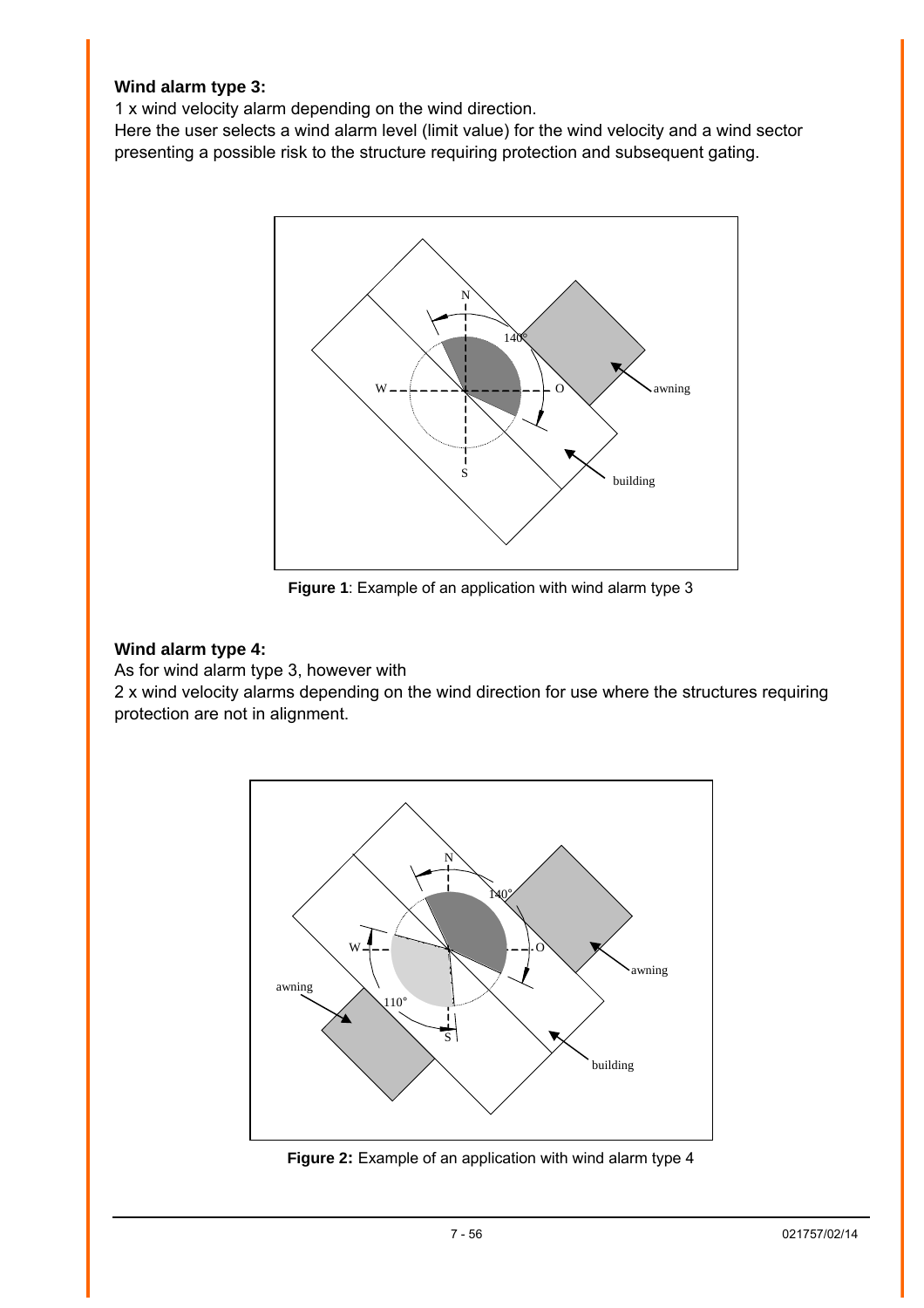# <span id="page-7-0"></span>**3 Construction**

The wind alarm unit combines four different *types* of wind alarm unit in one device and can be configured according to the individual application.

## **3.1 Functional sequence**

The wind alarm unit consists of the following function blocks:

| Wind velocity input              | Wv              |
|----------------------------------|-----------------|
| Wind direction transmitter input | <b>WD</b>       |
| Wind alarm channel               | WA channel      |
| Input wind alarm level 1         | WL1             |
| Input wind alarm level 2         | WL <sub>2</sub> |
| Input switch-on delay            | nD              |
| Input switch-off delay           | fD              |
| Wind sector channel              | WS channel      |
| Input wind sector 1              | WS1             |
| Input wind sector 2              | WS <sub>2</sub> |
| Relay output 1                   |                 |
| Relay output 2                   | $\overline{2}$  |

**Figure 3: Explanation**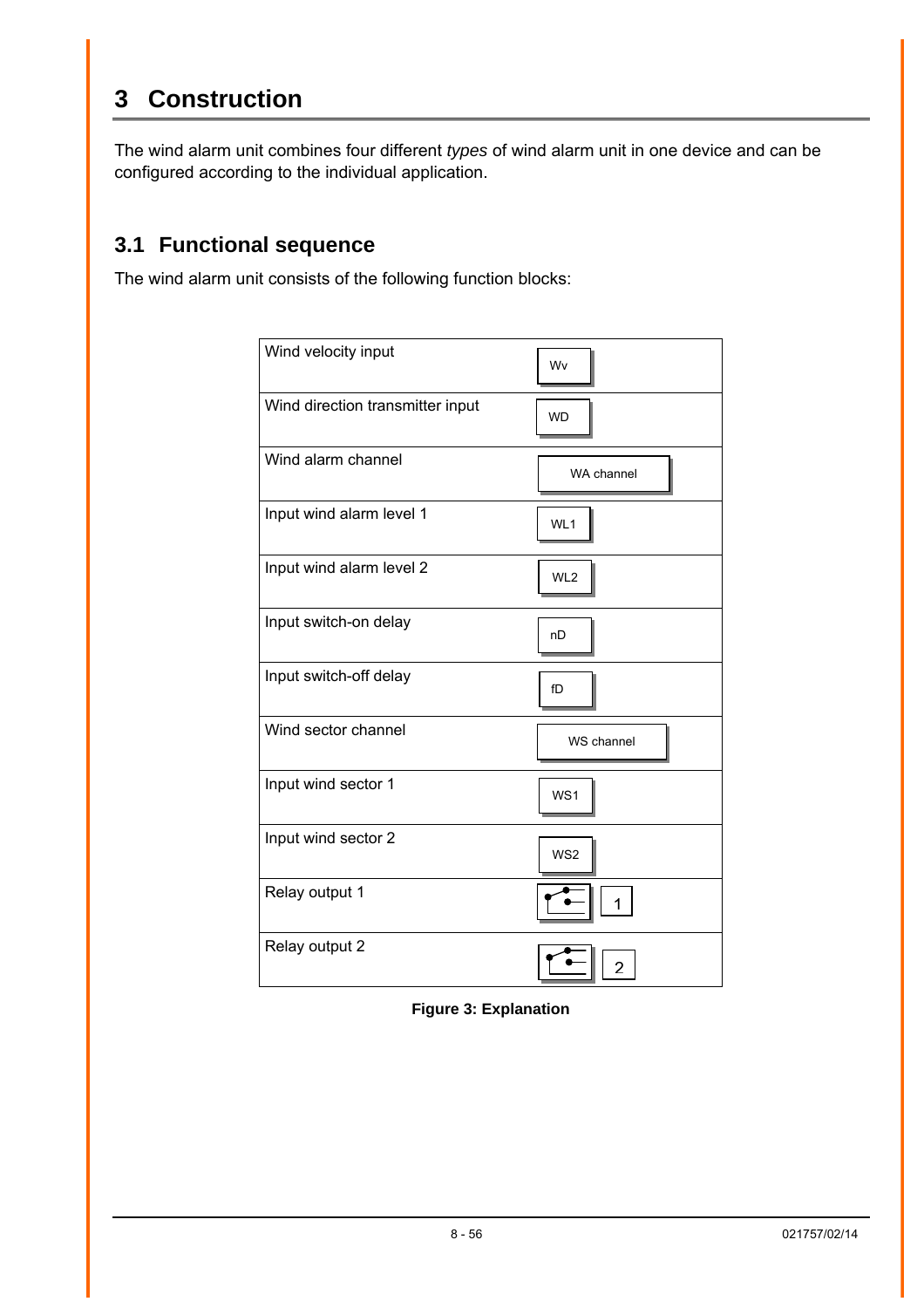<span id="page-8-0"></span>



- 1 wind velocity input
- 2 selectable wind alarm channels
- 2 relay outputs



#### **Figure 5: Wind alarm type 2**



#### **Figure 6: Wind alarm type 3**



#### **Figure 7: Wind alarm type 4**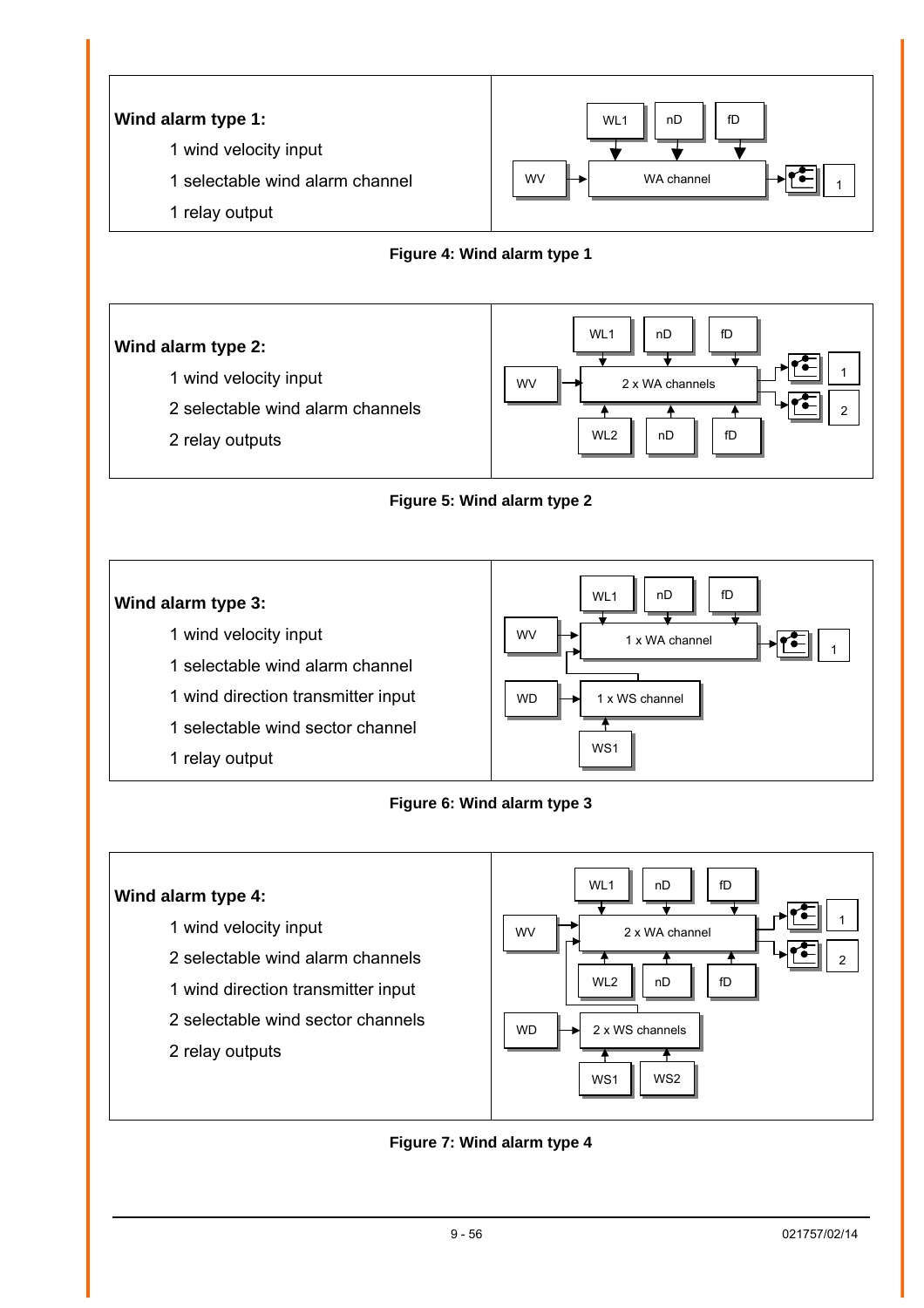## <span id="page-9-0"></span>**4 Mode of operation**

## **4.1 Signal inputs for wind transmitter**

The wind velocity and wind direction transmitter input allow various different Thies digital and analog wind transmitters to be connected. The wind transmitter input is configured according to the transmitter selected in the device menu, also including application of the appropriate supply voltage for the wind transmitter. Depending on the type of wind transmitter, error detection routines will also be activated in the event of an error. This results in an error message being output to the LCD display and causes the status LED to flash red and switch the relay output to the wind alarm position.

During the error detection routine the power consumption of the wind transmitter is continuously compared with the relevant set point values.

Exceptions here are wind transmitters equipped with a reed contact. To ensure error detection in this case as well under certain conditions (e.g. no WV pulses), it is possible to program the socalled WV-Timeout time (see section **[7.8](#page-29-1)**) in the device menu.

Alternatively, wind parameters can also be received via the serial interface (RS485). In this case no supply voltage is made available at the wind transmitter input.

## <span id="page-9-1"></span>**4.2 Wind alarm channel and relay output**

Selection of the required wind alarm type in the device menu will configure the functional unit of the wind alarm channel accordingly. The wind alarm channel offers functions such as the wind alarm level, switch-on and switch-off delay and a relay output. The device menu can also be used for setting parameters such as the wind alarm level, etc. A maximum of two wind alarm channels can be activated. They function independently of each other and are each equipped with one relay output with a changeover contact.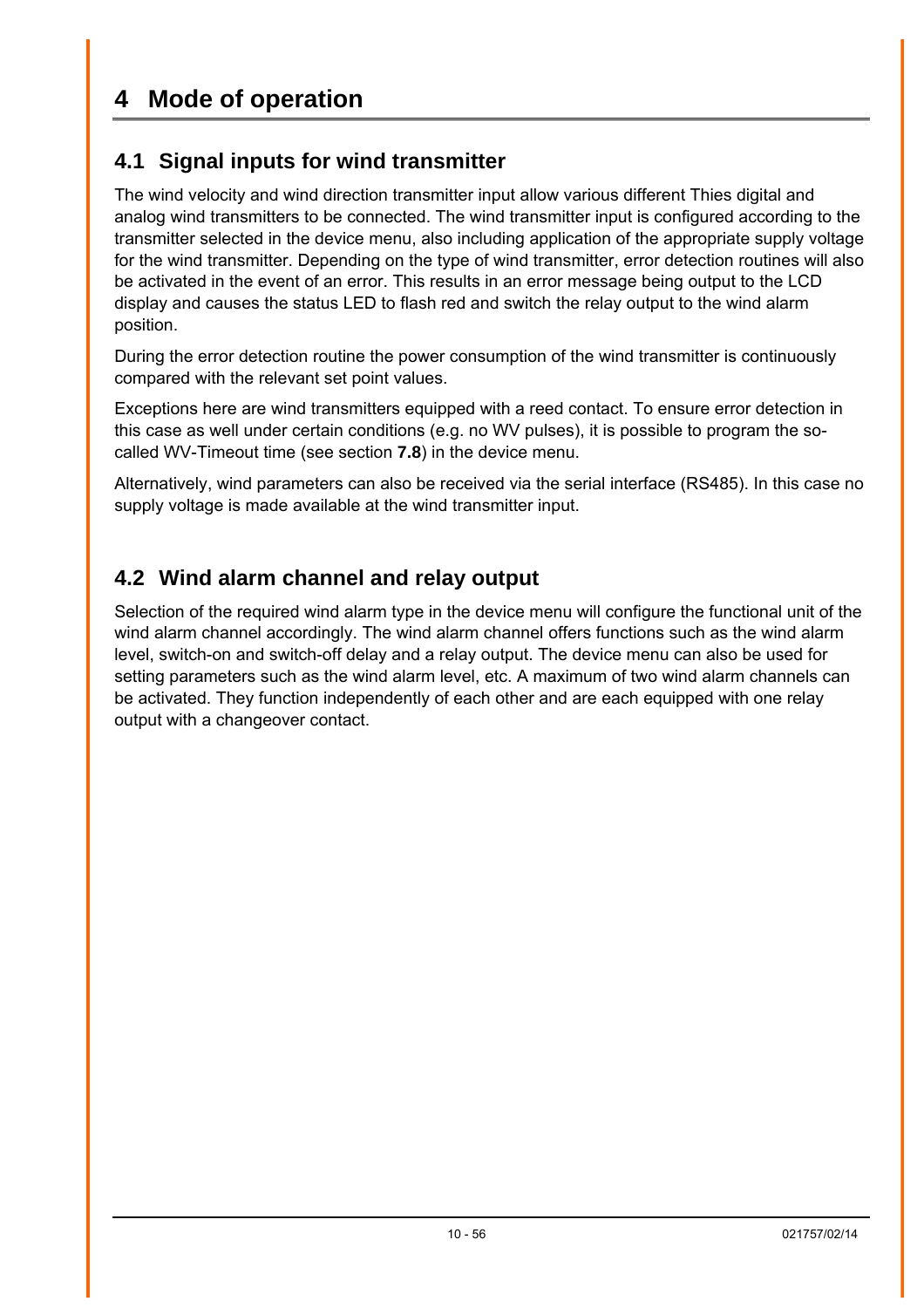## <span id="page-10-0"></span>**4.3 Wind sector channel**

In the case of wind alarm types with the wind alarm depending on the wind direction (types 3 and 4), logic "AND gating" of the wind sector channel with the wind alarm channel takes place so that only one wind alarm can occur in the preselected wind sector (see below, **[Figure 8: Wind](#page-10-1)** sector).



<span id="page-10-1"></span>

## <span id="page-10-2"></span>**4.4 Wind alarm level and hysteresis**

The wind alarm level (Lx) can be set within a range of 1 and 50 m/s in increments of 1m/s (see section **[7.2](#page-26-1)**). If the wind velocity (WV) reaches the wind alarm level (Lx), a wind alarm will be triggered (at the end of the selectable switch-on delay (nD), see section **[7.3](#page-27-1)**). To avoid fluctuation around the wind alarm level and associated switching, it is reduced by the WV hysteresis value (e.g. 1m/s,  $X_H$ ) after exceeding of the wind alarm level (Lx, see figure) and the switch-on delay (nD). The WV hysteresis can be adjusted in the device menu in increments of 0.1m/s (see section **[7.5](#page-28-1)**). The figure shows the operation, although the selectable switch-on / switch-off delays (see section **[4.5](#page-11-1)**) are not indicated.

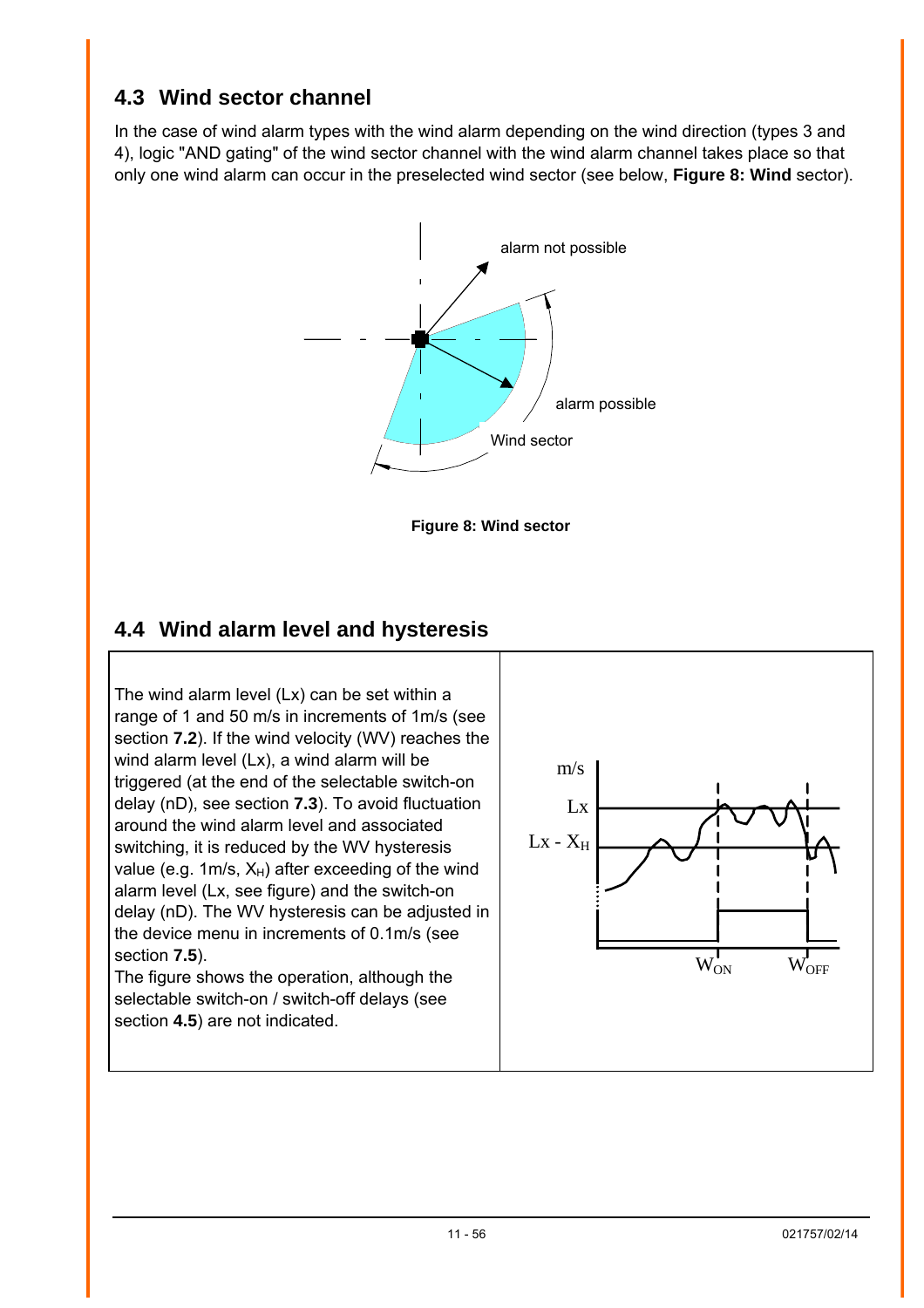## <span id="page-11-1"></span><span id="page-11-0"></span>**4.5 Static and dynamic switch-on and switch-off delay**

While the switch-on delay nD, ('EV' in the figure) can be set between 0 and 120 in increments of 1 second, the switch-off delay (fD) can be set between 0 and 240 in increments of 1 minute (selection: see section **[7.3](#page-27-1)**).

In conjunction with the switch-on and switch-off delay there is the option of selecting either **static** or **dynamic** processing of the delay times (selection: see section **[7.6](#page-28-2)**).

With **static processing** the switch-on delay timer is reset after failure to reach the wind alarm level before the end of the switch-on delay time. The same also takes place in reverse with the switch-off delay (see figure above)

With **dynamic processing** the switchon delay timer is reversed in its count direction and not reset after failure to reach the wind alarm level before the end of the switch-on delay time (see figure below). This increases the likelihood of switch-on with wind velocity around the wind alarm level.

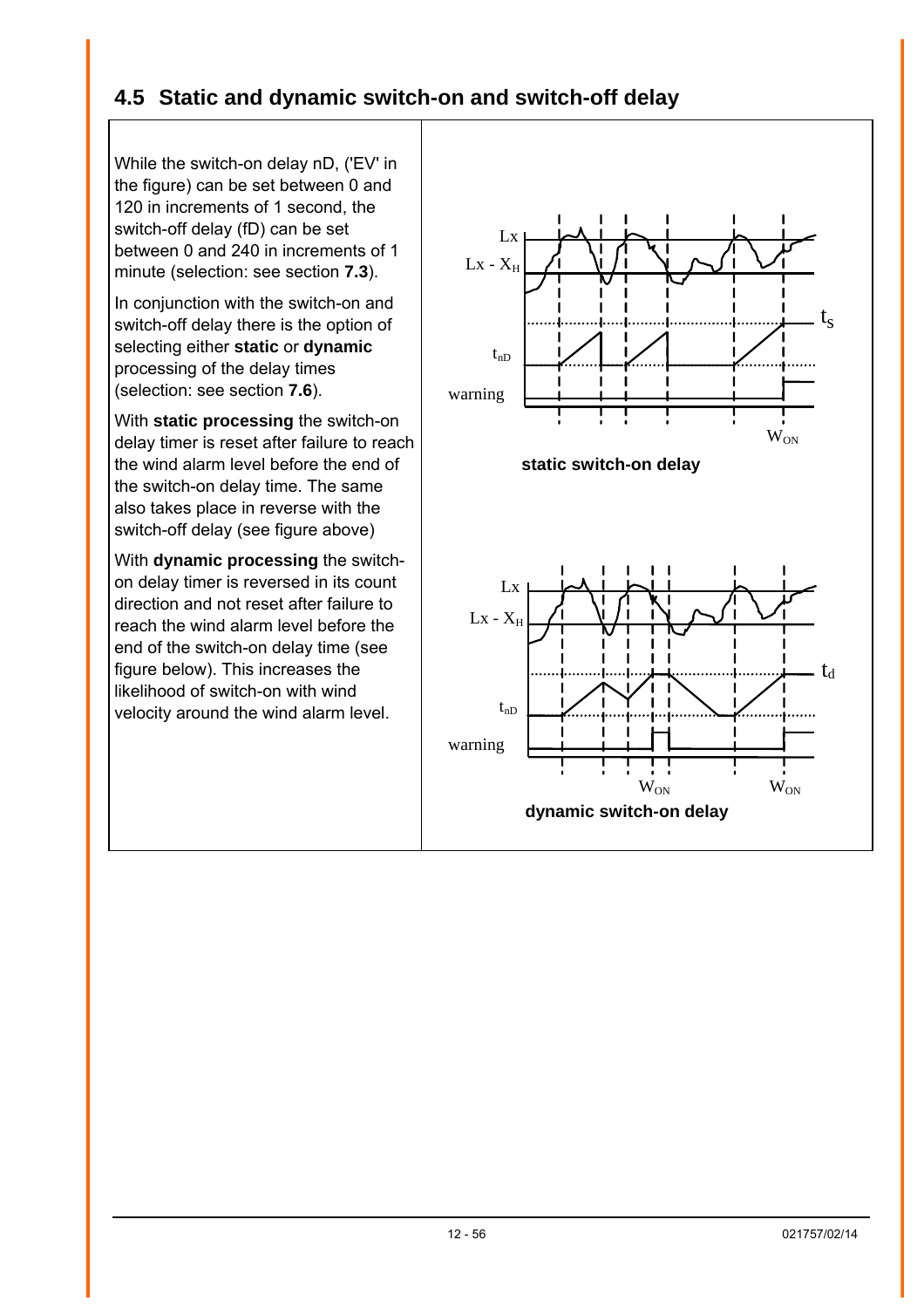## <span id="page-12-1"></span><span id="page-12-0"></span>**4.6 Wind sector**

A wind alarm with the selection of wind alarm type 3 or 4 can only be triggered if the wind direction occurs in a specific sector. Outside this wind sector the prevailing wind velocity is not relevant (see section **[4.2](#page-9-1)**).

The input of a wind sector (WS) is always in a clockwise direction, beginning with the starting point (WS<sub>start</sub>) of the sector. This is followed by input of the sector end point (WS<sub>end</sub>) rotating in a clockwise direction.

A maximum of two wind sectors can be input (see figure for an example). When using two wind sectors, they may also overlap. For information about selection see section **[7.4](#page-27-2)**.



## **4.7 Functions of status LEDs**

It is possible to identify the status of the wind alarm at any time and also from a great distance with the help of the status LEDs. These LEDs light up red and green. The status functions are as follows:

| LED         | <b>Status function</b>       |
|-------------|------------------------------|
| Green       | Device OK. No wind alarm     |
| Red         | Device OK, Wind alarm active |
| Flashes red | Error has occurred           |

**Table 2: LED function**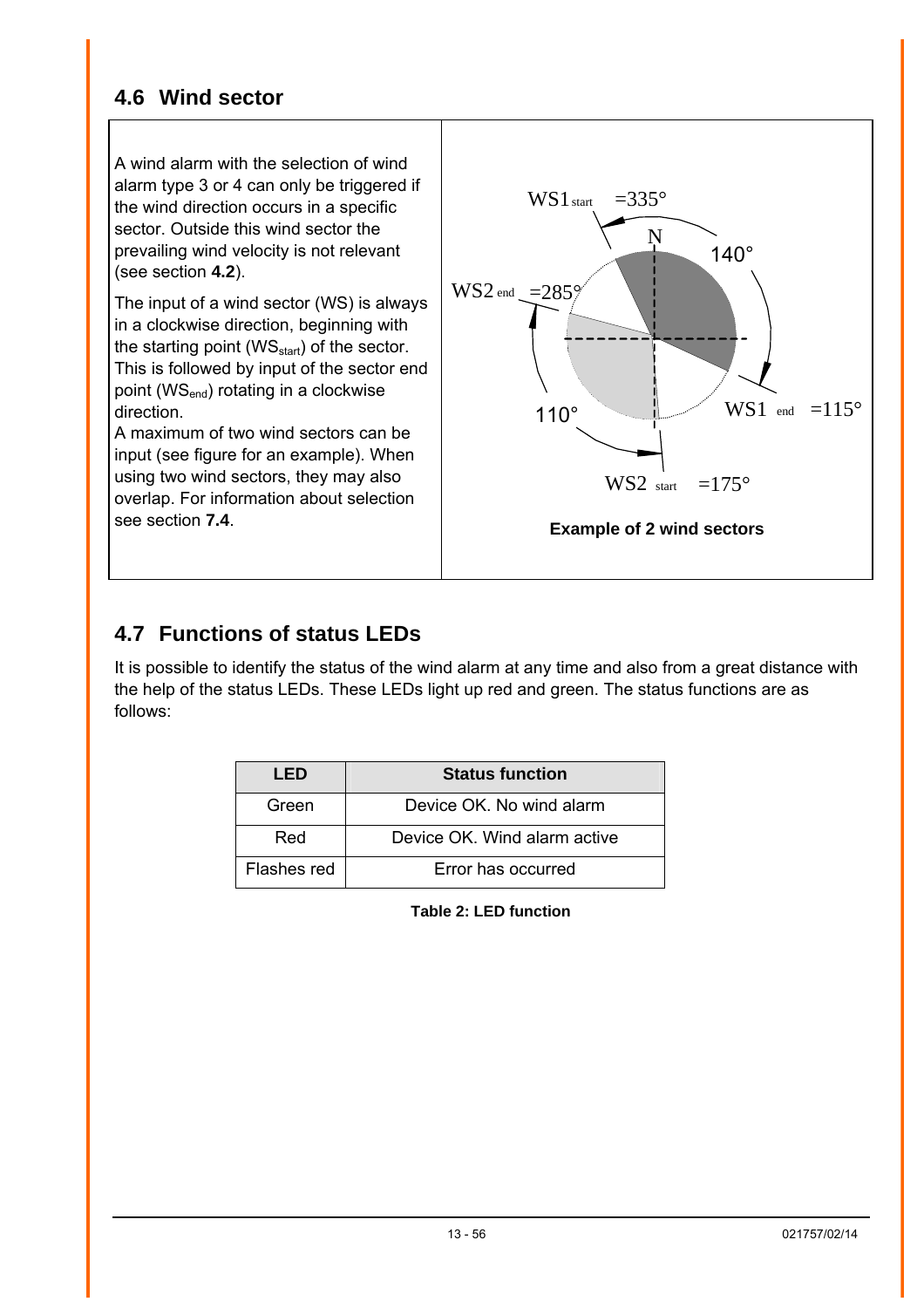## <span id="page-13-2"></span><span id="page-13-0"></span>**4.8 Relay functions**

The relay outputs of the wind alarm unit are "low active". If there is no wind alarm or error, the relays are picked up.

In the event of a wind alarm, an error message or power failure affecting the wind alarm unit, the relay drops out.

#### **4.8.1 Definition:**

| <b>Status of wind alarm unit</b>                                  |                              | <b>LED status</b>       |                | Relay-status [contact*] |
|-------------------------------------------------------------------|------------------------------|-------------------------|----------------|-------------------------|
| The wind data are<br>outside the selected<br>wind alarm criteria. | wind alarm<br>$=$ not active | <b>GREEN</b>            | $B+C=open$     | $C+M = closed$          |
| The wind data are<br>within the selected<br>wind alarm range.     | wind alarm<br>$=$ active     | <b>RED</b>              | $B+C = closed$ | $C+M = open$            |
| Error message<br>(triggered by wind<br>sensor)                    | wind alarm<br>$=$ active     | "flashes"<br><b>RED</b> | $B+C = closed$ | $C+M = open$            |
| Power supply<br>interrupted or absent                             | wind alarm<br>$=$ active     | <b>OFF</b>              | $B+C = closed$ | $C+M = open$            |
| $*$ R = break contact, C = changeover contact, M = make contact   |                              |                         |                |                         |

## **4.9 Error detection for wind sensor**

During operation the wind sensors connected automatically undergo continuous monitoring. This includes checking the specific power consumption of the sensors and outputting an error message (see section **[9](#page-45-1)**) with any deviations.

## <span id="page-13-1"></span>**4.9.1 Timeout function**

However, as it is not possible to test all possible hardware faults, a timeout function is available here. This timeout function generates an error message if the wind velocity was = 0 (or wind direction < 3°) during a selectable time period. This function can be enabled or disabled via the display menu "WG Timeout Error" (see section **[7.8](#page-29-1)**). This timeout function is generally ineffective for serial data telegrams and in this case a telegram has to be received correctly at least every 10 seconds for no error to be reported.

## **4.10 Parameter key**

The parameter key prevents unauthorised resetting of the selectable parameters. After switch-on of the wind alarm unit or a RESET the parameters are protected from being accidentally changed via the buttons / interface.

Additionally, the language of the menu navigation in the display can be changed-over between German and English.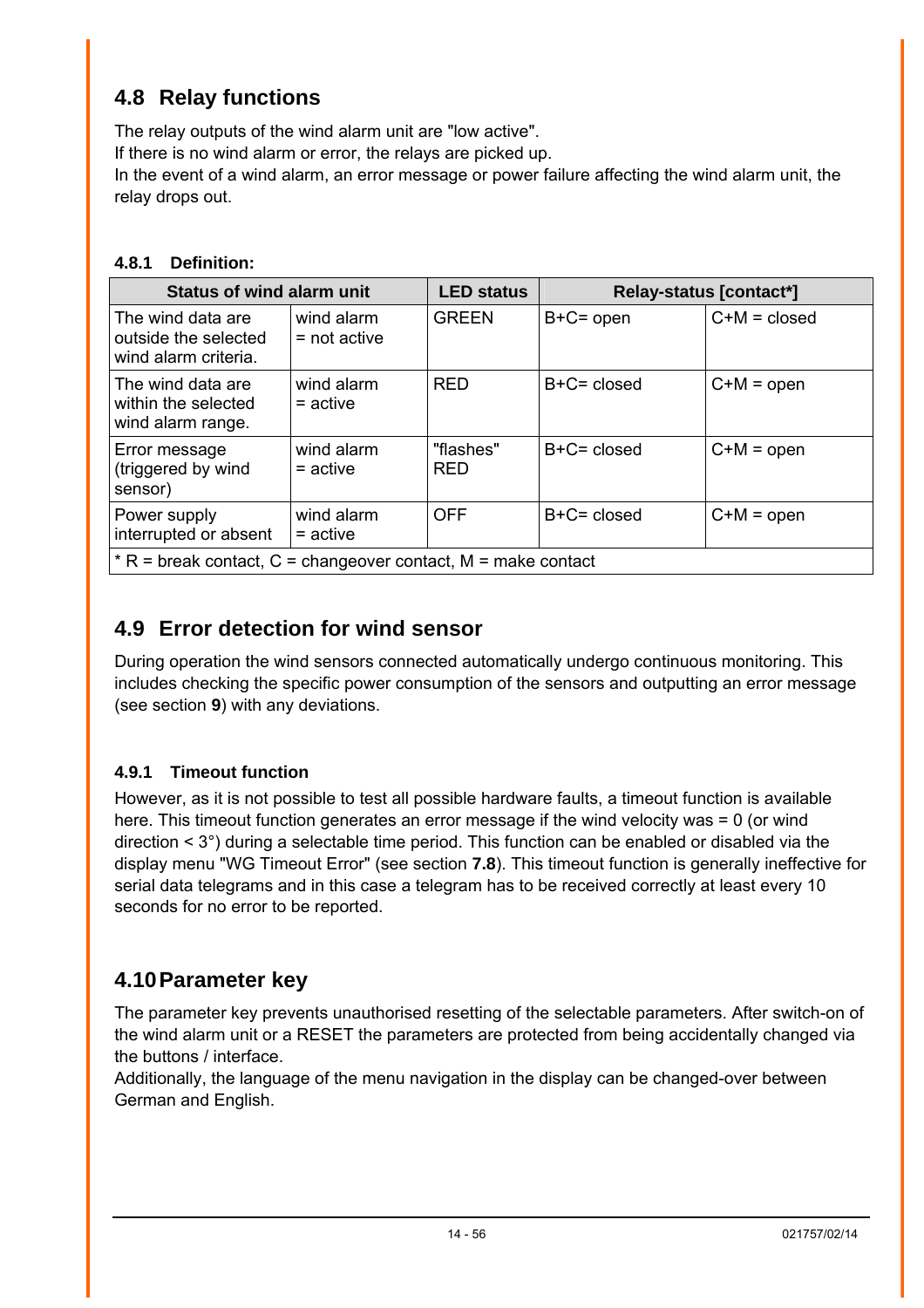## <span id="page-14-0"></span>**4.11 RS485 serial interface**

The serial COM interface can be used for the following functions as required:

- a. control and programming of the wind alarm unit in bus mode (see also section **[8](#page-35-1)**)
- b. connection of a wind transmitter (with automatic telegram output e.g. 4.382x.xx.xxx (see also section **[5.4](#page-16-1)**)

The baud rate for the interface can be set using the device menu (see section **[7.7](#page-29-2)**) or via the COM interface itself (see section **[8.3](#page-37-1)**). Any change in the baud rate via the COM interface will only take effect after the unit has been restarted. This can be carried out either with the RESET command ("RE0") or via a power reset.

After a reset the following text is automatically transmitted:

Language Setting German:

#### **Windwarngeraet Vxx.x<CR>**

Language Setting English:

**Wind Alarm Unit Vxx.x<CR>** 

(**xx.x** = version number)

The input can process the following interface specification: 8N1, 7E1, 7O1.

Transmission takes place with the specification 8N1. The unit uses a response delay of 20 to 40ms to allow the remote station to switch over from transmit to receive in this time.

# <span id="page-14-1"></span>**5 Connectable wind transmitters**

The connectable wind transmitters fall into the following groups.

The wind transmitter code (= W code) in the tables is the ID number of the individual wind transmitter types and is required for programming via the COM interface (command "GT1", see section **[8.3](#page-37-1)**).

**Note: For a summary list of connected wind transducer**, **see also Appendix 1.**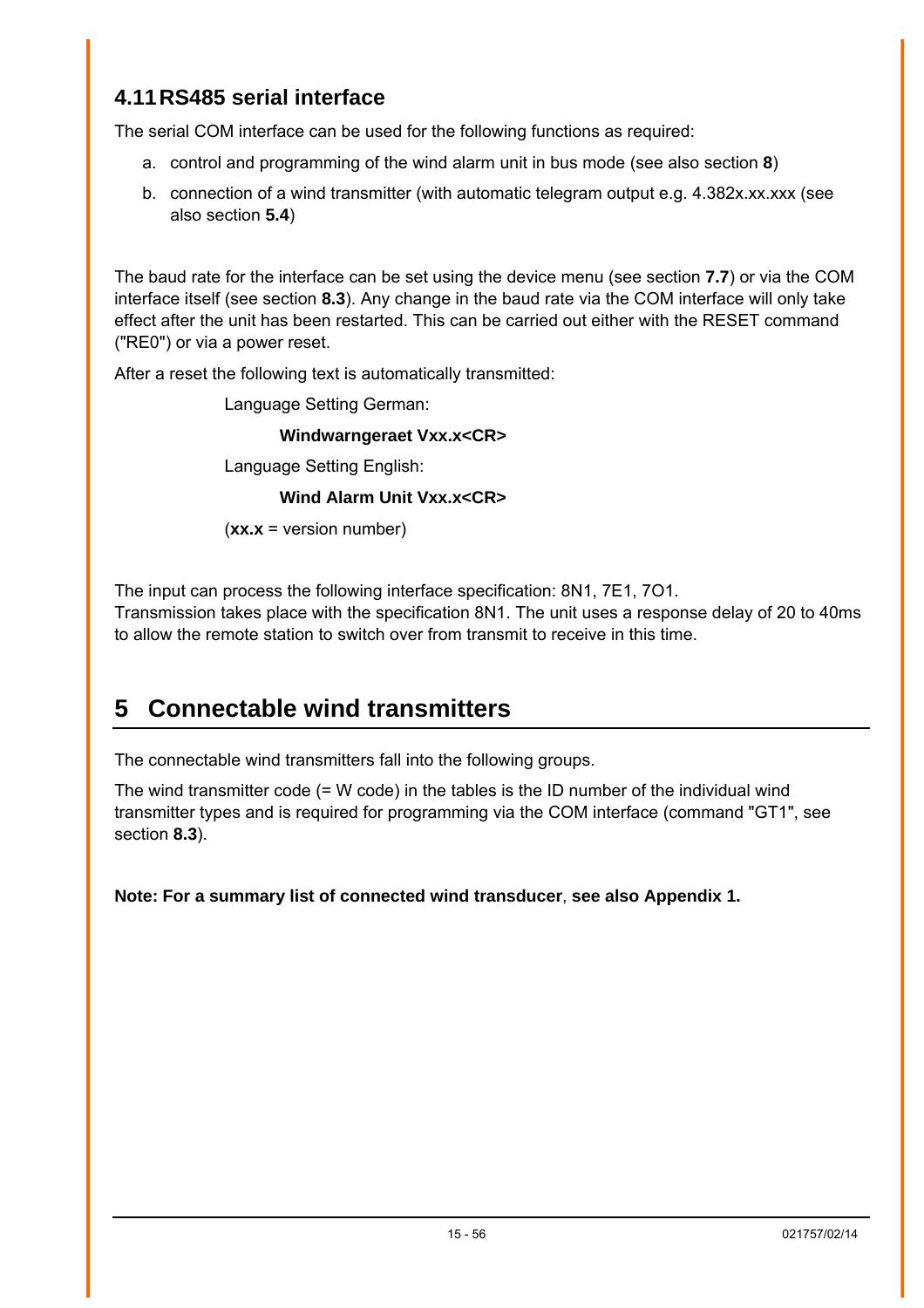## <span id="page-15-0"></span>**5.1 Wind transmitter type group 1: Wind velocity transmitter Digital / Analogue**

| <b>WV Digital</b>            |                      |  |
|------------------------------|----------------------|--|
| <b>Wind transmitter code</b> | <b>WV-Classic</b>    |  |
| 00100                        | 4.3303.22.007        |  |
| 00101                        | 4.3303.22.000        |  |
|                              | <b>WD-FirstClass</b> |  |
| 00102                        | 4.3351.x0.000        |  |
|                              | <b>Reed contact</b>  |  |
| 00103                        | 4.3515.5x.xxx        |  |
|                              | <b>WV-Compact</b>    |  |
| 00104                        | 4.3518.x0.xxx        |  |
| 00105                        | 4.3519.x0.xx0        |  |
| 00106                        | 4.3520.x0.xx0        |  |
| <b>WV Analogue</b>           |                      |  |
| <b>Wind transmitter code</b> | <b>WV-Compact</b>    |  |
| 00200                        | 4.3519.xx.141        |  |
| 00201                        | 4.3519.xx.741        |  |

## **5.2 Wind transmitter type group 2: Combined wind transmitter Digital**

| <b>Digital</b>        |                                  |
|-----------------------|----------------------------------|
| Wind transmitter code | <b>Combined wind transmitter</b> |
| 00400                 | 4.3336.22.000                    |

## **5.3 Wind transmitter type group 3: Wind direction transmitter Digital / Analogue**

| <b>WD-Digital</b>            |                      |  |
|------------------------------|----------------------|--|
| <b>Wind transmitter code</b> | <b>WD-Compact</b>    |  |
| 00100                        | 4.3129.60.xx0        |  |
|                              | <b>WD-FirstClass</b> |  |
| 00101                        | 4.3150.x0.000        |  |
| 00102                        | 4.3125.33.100        |  |
| <b>WD Analogue</b>           |                      |  |
| <b>Wind transmitter code</b> | <b>WD-Compact</b>    |  |
| 00200                        | 4.3129.xx.x41        |  |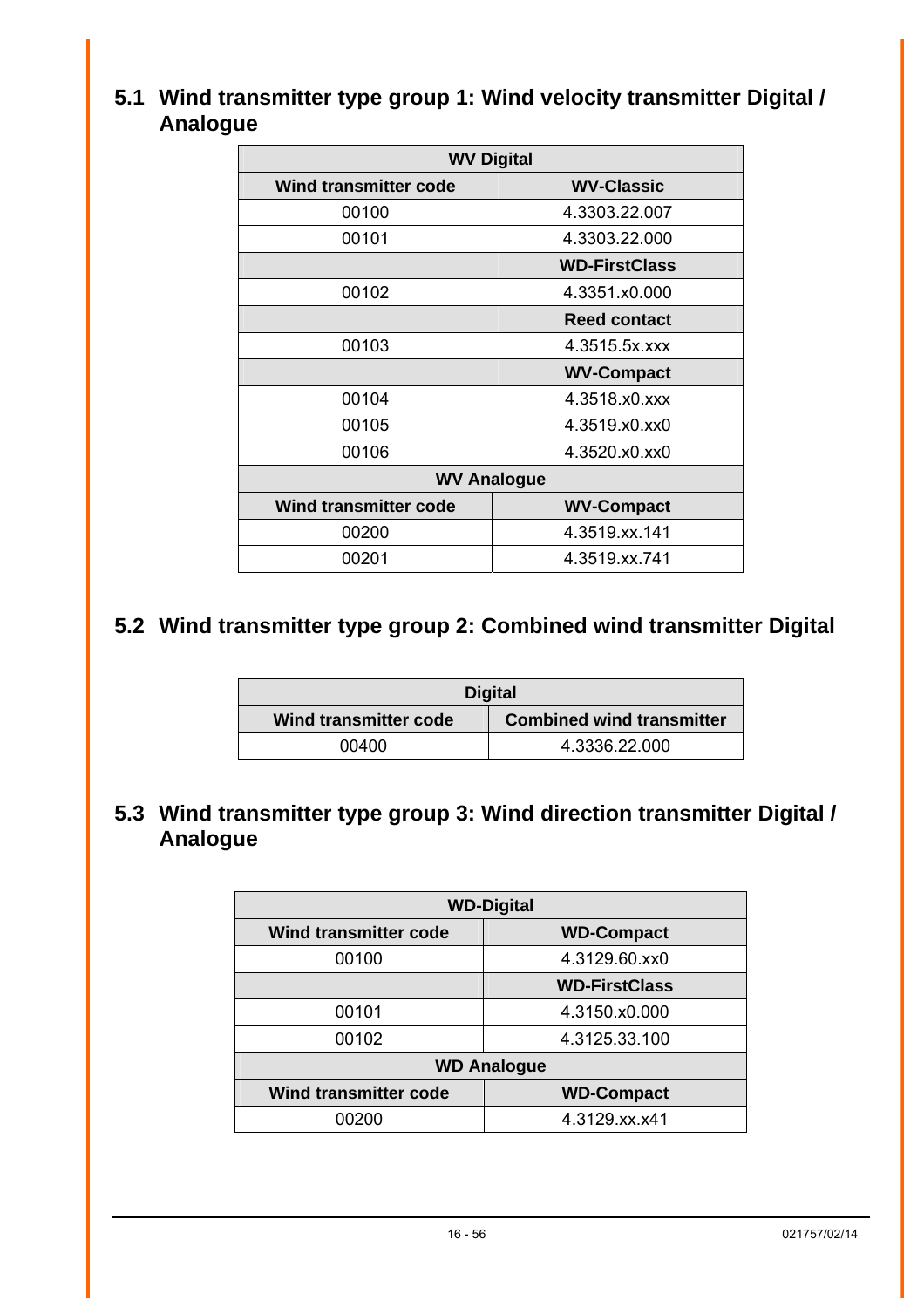## <span id="page-16-1"></span><span id="page-16-0"></span>**5.4 Wind transmitter type group 4: Wind transmitter with RS485 interface**

| Wind transmitters with an RS485 interface |                      |  |
|-------------------------------------------|----------------------|--|
| <b>Wind transmitter code</b>              | US 2D                |  |
| 00500                                     | 4.3820.02.330        |  |
|                                           | <b>US 2D-Compact</b> |  |
| 00500                                     | 4.3875.02.330        |  |

When connecting a wind transmitter with an RS485 interface (e.g. Ultrasonic Anemometer 2D 4.382x.xx.xxx or 4.3875.xx.xxx), the following conditions must be satisfied:

- 1. Power is supplied to the wind transmitter externally (not from the wind alarm unit).
- 2. The telegram received (e.g. US-Anemometer 2D "VD" or "VDT" telegram) must have the following format:

| <b>Position</b> |              | Char.   Description            |                 |
|-----------------|--------------|--------------------------------|-----------------|
| 1               | <b>STX</b>   | Hex 0x02                       |                 |
| $\overline{2}$  | X            | WV 1*10 <sup>1</sup><br>digit  |                 |
| 3               | $\mathsf{X}$ | WV 1*10 <sup>0</sup><br>digit  |                 |
| $\overline{4}$  |              | Decimal point                  |                 |
| 5               | X            | WV 1*10-1<br>digit             | fixed positions |
| 6               |              | Space (0x20)                   |                 |
| $\overline{7}$  | $\mathsf{X}$ | WD 1*10 <sup>2</sup><br>digit  |                 |
| 8               | $\mathsf{X}$ | WD 1*10 <sup>1</sup><br>digit  |                 |
| 9               | $\mathsf{X}$ | WD 1*10 <sup>0</sup><br>digit  |                 |
| 10              |              | Space (0x20)                   |                 |
| 11              | X            | Sign                           |                 |
| 12              | $\mathsf{X}$ | $^{\circ}$ C 1*10 <sup>1</sup> |                 |
| 13              | X            | $^{\circ}$ C 1*10 <sup>0</sup> |                 |
| 14              |              | Decimal point                  | variable        |
| 15              | X            | °C 1*10 <sup>-1</sup>          |                 |
| 16              |              | Space (0x20)                   |                 |
| 17              | X.           | <b>Status</b>                  |                 |
| 18              | X.           | <b>Status</b>                  |                 |
| 19              | $\star$      | Checksum identifier            |                 |
| 20              | H            | Checksum high                  |                 |
| 21              | H            | Checksum low                   |                 |
| 22              | CR           | Hex 0x0D                       |                 |
| 23              | <b>ETX</b>   | Hex 0x03                       |                 |

- Start character: "STX"
- The positions for the parameters of wind velocity WV and wind direction WD are fixed.
- Analysis of checksum in telegram (XOR between "STX" and "\*")
- End character: "CR"
- Maximum length of telegram: 23 characters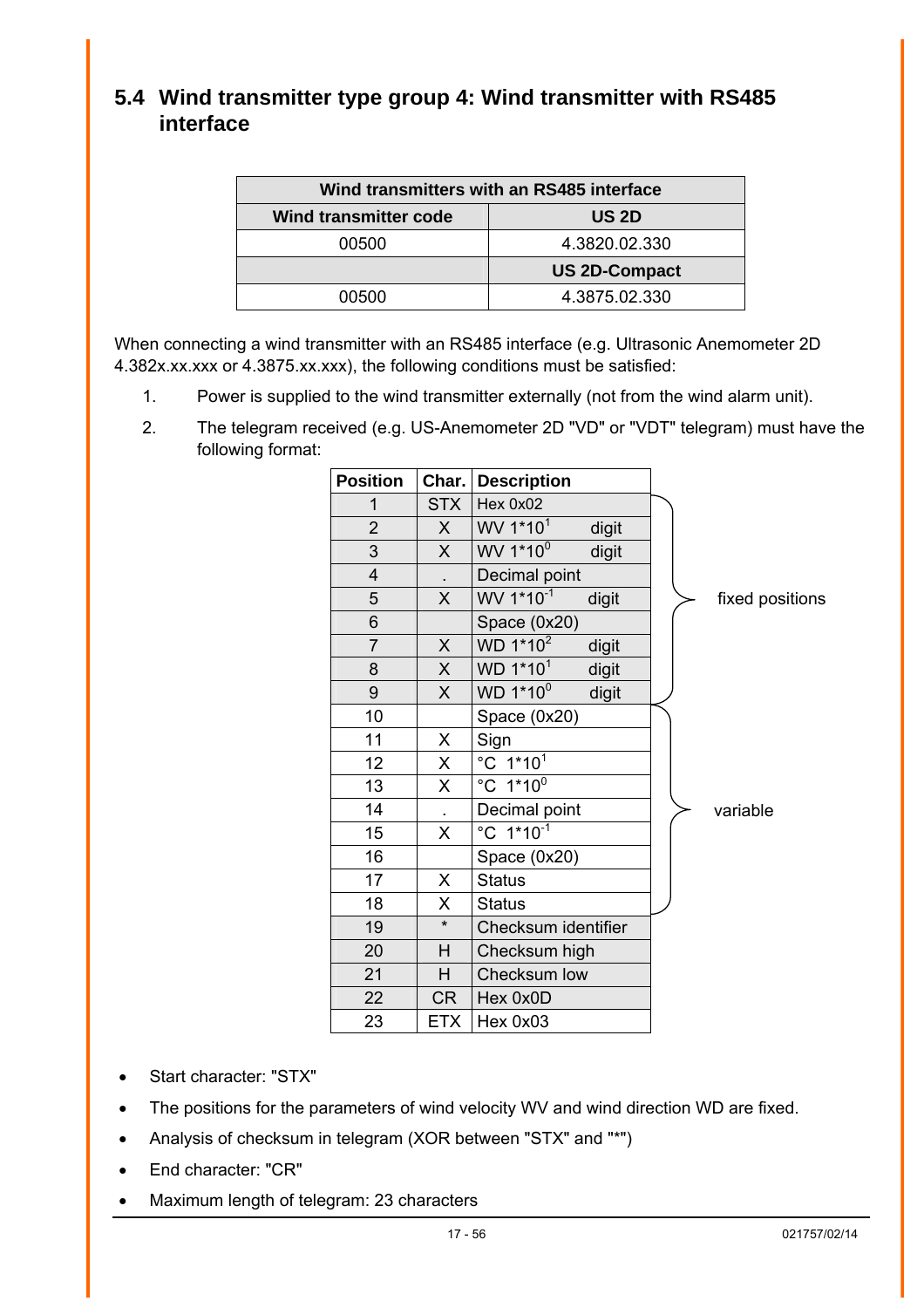- <span id="page-17-0"></span>The telegram output from the wind transmitter must be automatic (not "on request"): output rate 0.5 to 5 seconds.
- Baud rate 300 to 115200, 8 data bits, no parity (8N1) (alternatively 7E1, 7O1)

Example of programming a Sonic 2D 4.382x.xx.xxx:

- BR=5 (baud rate 9600 8N1)
- DM=0 or 1 or 2 (half duplex or full duplex)
- AV=0 (averaging corresponds to output rate OR)
- OR=1000 (output rate 1 second)
- TT=1 or 2 (automatic output VD or VDT telegram)

The device 4.3820.02.330 was designed to work together with the wind warning device.

#### <span id="page-17-1"></span>**5.4.1 List of wind transmitter types**

A list of wind transmitters which can be connected depending on the wind alarm unit type selected can be output via the COM interface (command "GT0" and "RT0": see section **[8.3](#page-37-1)**).

| Wind alarm type 1 and 2                   |
|-------------------------------------------|
| *4.3303.22.007, 0, 0 WV(dig) 100          |
| *4.3303.22.000, 0, 0 WV(dig) 101          |
| *4.3351.x0.000, 0, 2 WV(dig) 102          |
| *4.3515.5x.xxx, 1, 5 WV(dig) 103          |
| *4.3518.x0.xxx, 1, 3 WV(dig) 104          |
| *4.3519.x0.xx0, 0, 4 WV(dig) 105          |
| *4.3520.x0.xx0, 2, 3 WV(dig) 106          |
| *4.3519.xx.141, 3,50 WV(ana) 200          |
| *4.3519.x0.741, 3,50 WV(ana) 201          |
| Additionally with wind alarm type 3 and 4 |
| *4.3336.22.000, 0, 0 Co(dig) 400          |
| *4.3129.60.xx0, 0 WD(dig)<br>100          |
| *4.3150.x0.000, 0 WD(dig) 101             |
| *4.3125.33.100, 0 WD(dig) 102             |
| *4.3129.xx.x41, 3 WD(ana)<br>200          |
|                                           |

<span id="page-17-2"></span>**Table 3**: List of wind transmitter types

## **Legend for Table 3:**

\*4.3303.22.007 , 0, 0 WV(dig) 100

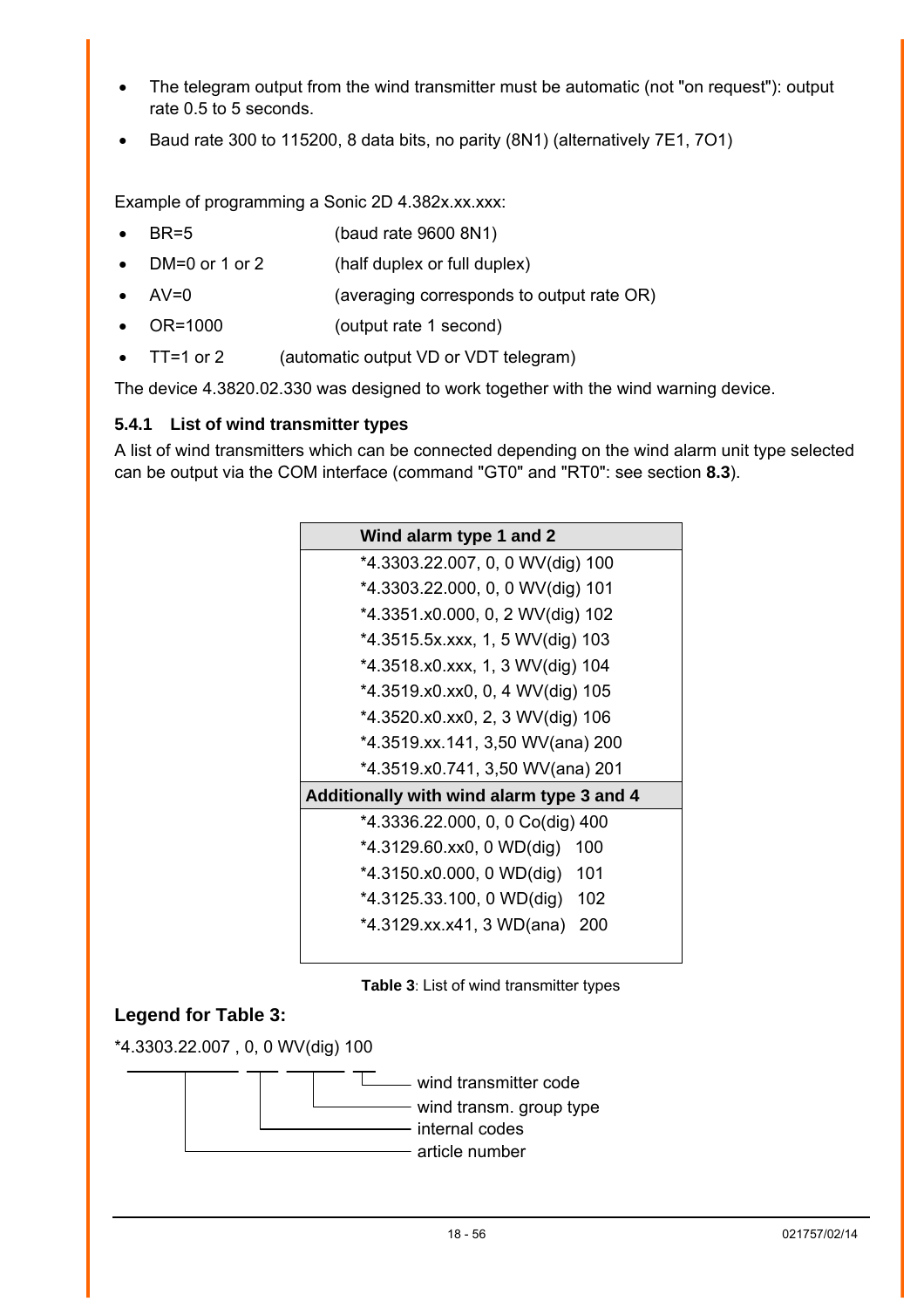## <span id="page-18-1"></span><span id="page-18-0"></span>**5.5 Wind transmitter type group 5: connection of unlisted wind velocity transmitters (third-party transmitters)**

| Third-party wind velocity transmitter (digital) |                                 |  |
|-------------------------------------------------|---------------------------------|--|
| Wind transmitter code                           | <b>Designation / Type</b>       |  |
| 00300                                           | e.g. WV third-party transmitter |  |

If a digital wind velocity transmitter is not included in the device's internal selection list, there is the option of individual parameterisation of the WV input.

The following **parameters** must be entered via the input menu (see section **[7.13](#page-33-1)**):

- 1. M slope
- 2. B offset
- 3. f limit
- 4. Icc min
- 5. Icc max
- 6. Vcc

Parameters **1** and **2** define the characteristic of the wind velocity transmitter.

The wind velocity ( $V_{WG}$ ) is calculated from the wind transmitter frequency ( $f_{Hz}$ ) as follows:

 $V_{\text{Ws}} = M_{\text{slope}} * f_{\text{Hz}} + B_{\text{offset}}$ 

As the factors  $M_{Fakt}$  &  $B_{Fakt}$  can only be input using whole numbers, these factors must be multiplied by 10000.

```
e.g. M_{\text{slopet}} = 0.0437 \rightarrow 0.0437 * 10000 = 437
```
Parameter **3** "f limit" is input in Hz and specifies the maximum frequency of the wind velocity transmitter.

Parameters **4** and **5** specify the permissible power consumption range (minimum and maximum) of the wind velocity transmitter used. Input is in µA.

#### *Note:*

*When measuring current, ensure accuracy acc. to the technical data (see section [12](#page-49-1)).* 

Parameter 6 "Vcc" specifies the supply voltage selected (Vcc) (Vcc<sub>max</sub> = 12V). Input is in 1/10 Volt as shown below: **e.g. Vcc = 5V Input: 50 Vcc = 4.2 V Input: 42**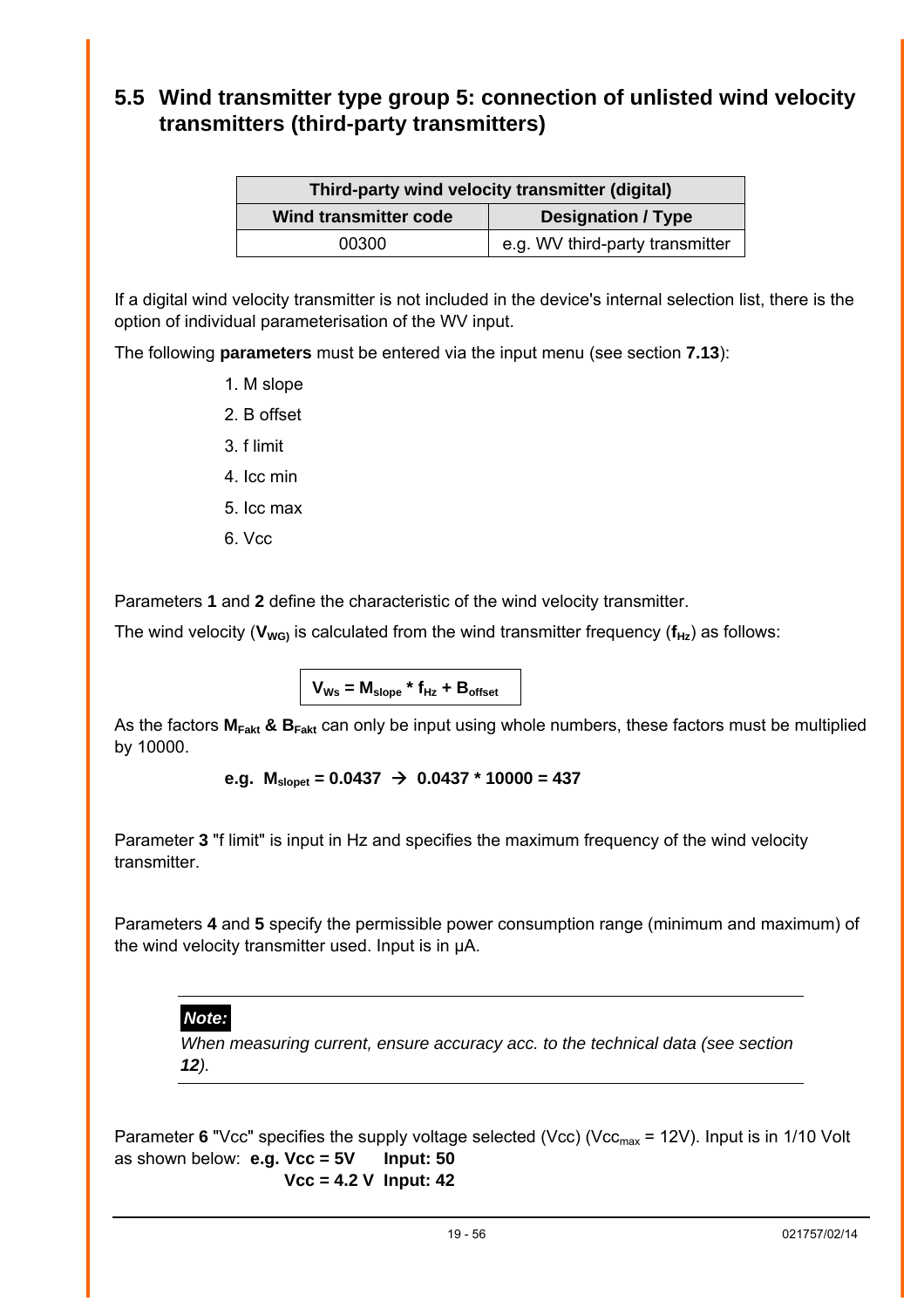## <span id="page-19-0"></span>**6 Installation**

## *Caution*

*The device should only be installed and connected by a qualified technician who is familiar and complies with the general engineering regulations and applicable standards.* 

## **6.1 Recommendation for selection of site**

The device is designed for indoor installation. When used outdoors, an additional external housing with the appropriate type of protection is required.

## *Note*

*When selecting the installation site, please take note of the operating temperature range and protection class (see section [12](#page-49-1)).* 

## **6.2 Mechanical mounting**

The wind alarm unit is designed for mounting on a 35mm carrier rail, which is not included in the scope of supply. The carrier rail must be positioned horizontally with the ventilation slots of the unit facing up and down. They must not be covered. A minimum distance of 10mm should be left on both sides.

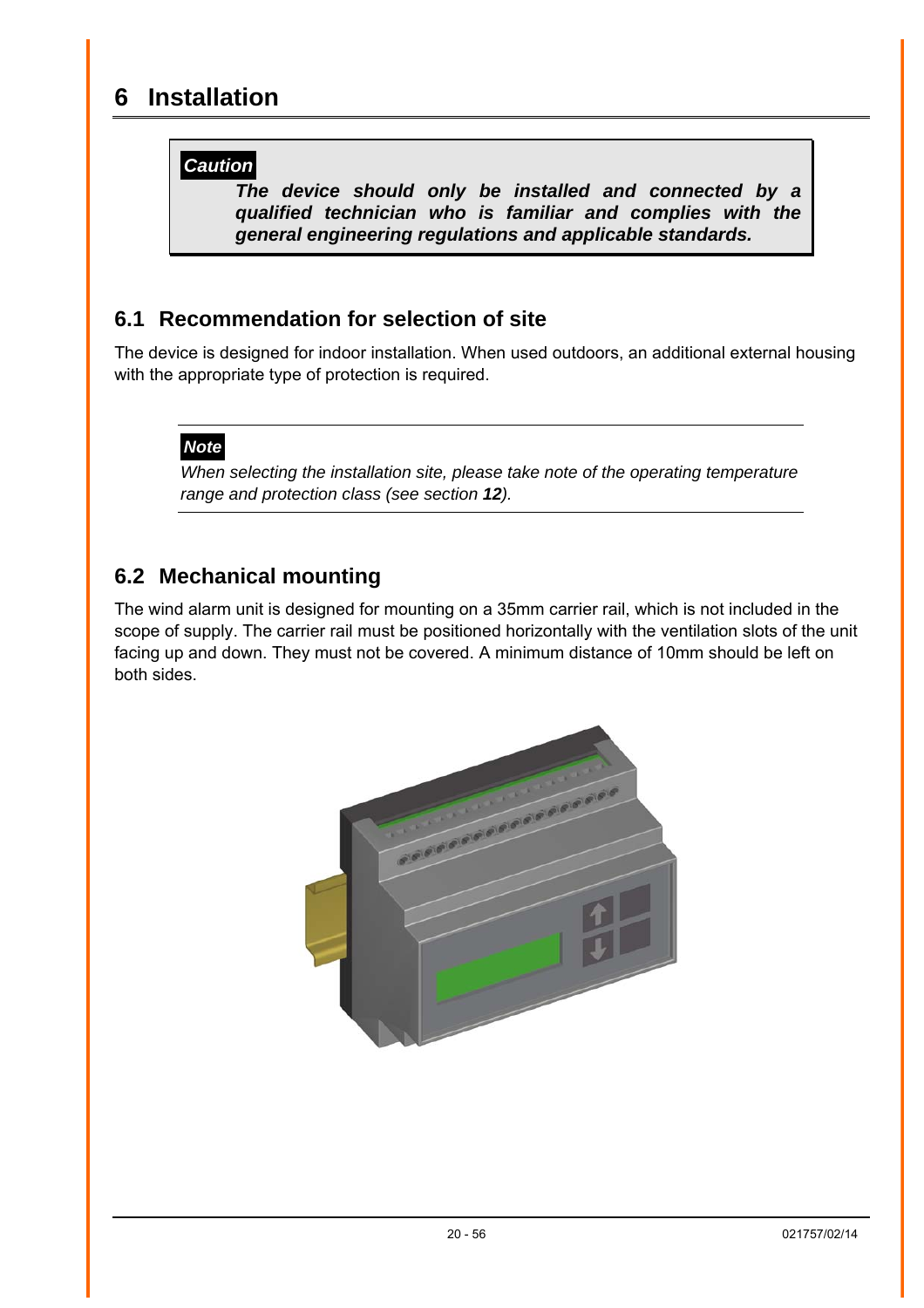## <span id="page-20-0"></span>**6.3 Electrical installation**

#### **Connection**

- power supply of wind alarm unit
- alarm channels (relay output)
- analog / digital wind transmitter and wind direction transmitter
- wind transmitter with RS485 or programming interface



**Figure 9: Electrical connection**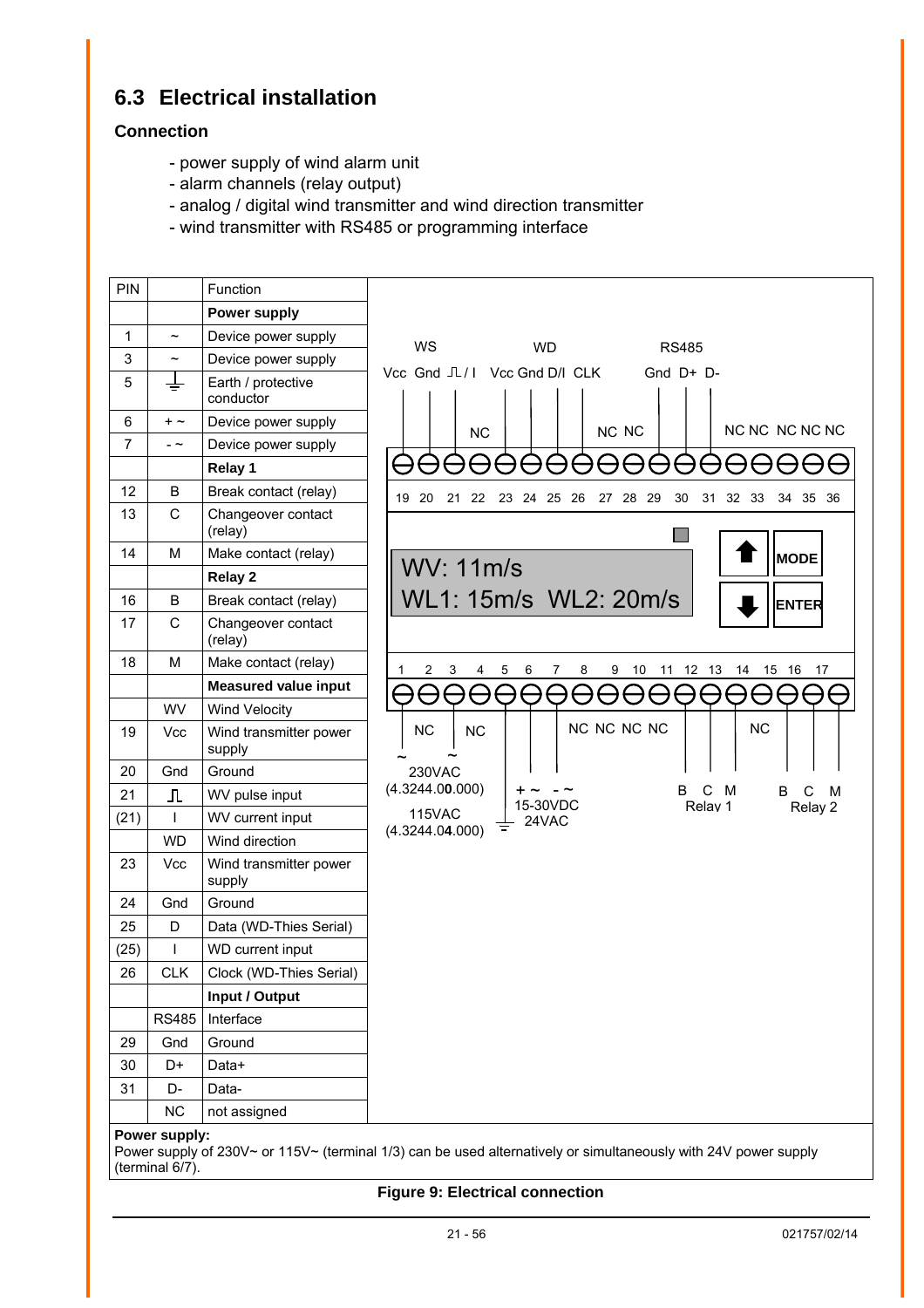<span id="page-21-0"></span>**Connection of digital Combined wind transmitter (type: 4.3336.22.000)** 



**Figure 10: Connection of digital combi wind transmitter** 

**Connection of digital wind transmitter with reed contact (e.g. 4.3515.5x.xxx)** 



**Figure 11: Connection of wind transmitter with reed contact** 

**Connection relay output** 



**Figure 12: Relay output**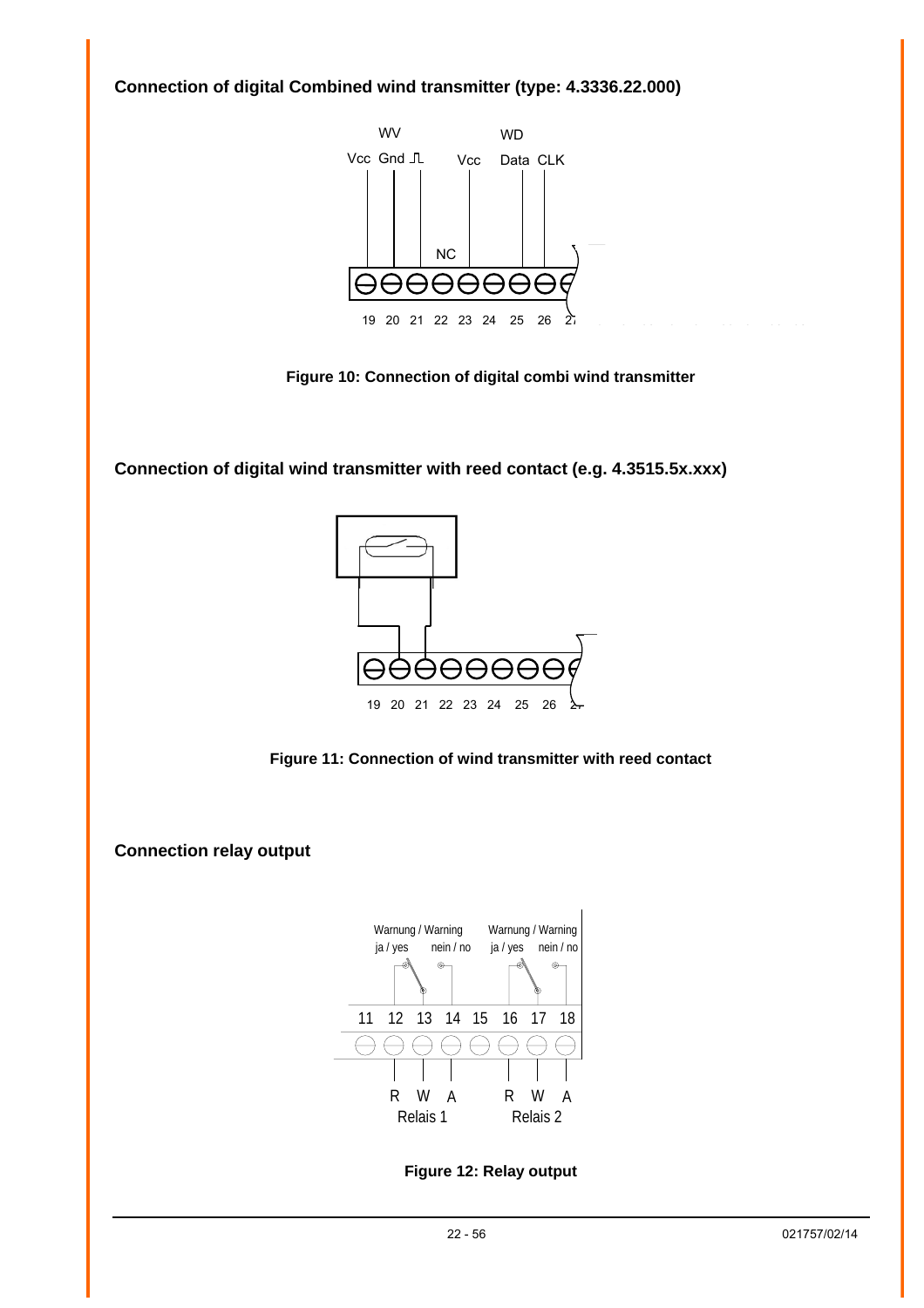## <span id="page-22-0"></span>**RS485 input circuit**



<span id="page-22-1"></span>**Figure 13: RS485 input circuit**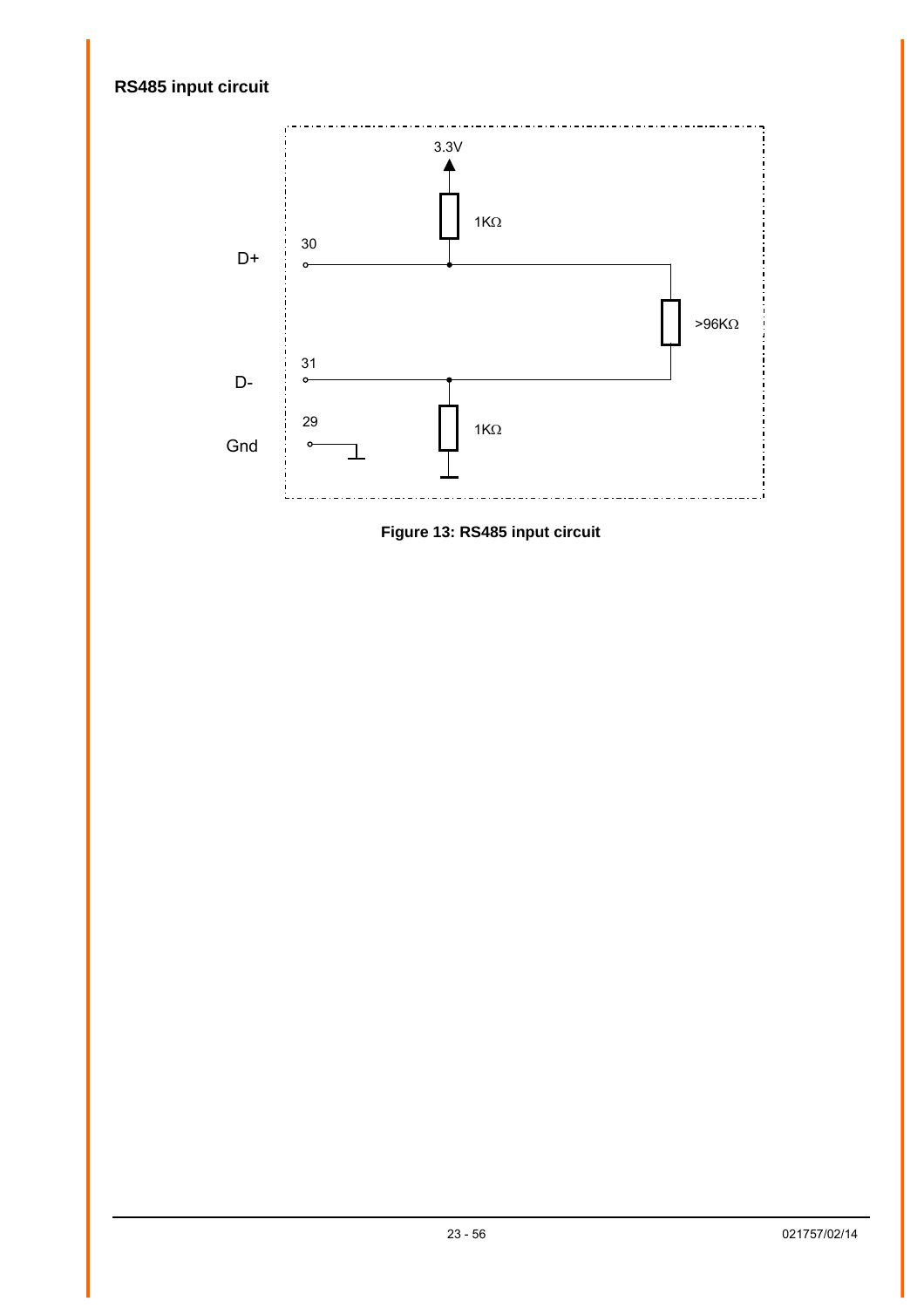# <span id="page-23-1"></span><span id="page-23-0"></span>**7 Operation / Programming using buttons**



Depending on the wind alarm type selected, four main menus with the following menu items are available for operation and programming of the wind alarm unit.

| Wind alarm type 1 |                     |                | Wind alarm type 2    |    | Wind alarm type 3    |                | Wind alarm type 4    |  |
|-------------------|---------------------|----------------|----------------------|----|----------------------|----------------|----------------------|--|
|                   | Wind alarm status   | $\mathbf{1}$   | Wind alarm status    | 1  | Wind alarm status    | 1              | Wind alarm status    |  |
| $\overline{2}$    | Wind alarm level1   | $\overline{2}$ | Wind alarm level1    | 2  | Wind alarm level1    | $\overline{2}$ | Wind alarm level1    |  |
| 3                 | Switch-on delay1    | 3              | Switch-on delay1     | 3  | Switch-on delay1     | 3              | Switch-on delay1     |  |
| 4                 | Switch-off delay1   | 4              | Switch-off delay1    | 4  | Switch-off delay1    | 4              | Switch-off delay1    |  |
| 5                 | WV hysteresis       | 5              | Wind alarm level2    | 5  | Wind sector1         | 5              | Wind sector1         |  |
| 6                 | On delay stat/dyna  | 6              | Switch-on delay2     | 6  | <b>WV hysteresis</b> | 6              | Wind alarm level2    |  |
| 7                 | Off delay stat/dyna | 7              | Switch-off delay2    | 7  | On delay stat/dyna   | 7              | Switch-on delay2     |  |
| 8                 | Baud rate           | 8              | <b>WV hysteresis</b> | 8  | Off delay stat/dyna  | 8              | Switch-off delay2    |  |
| 9                 | WV timeout          | 9              | On delay stat/dyna   | 9  | Baud rate            | 9              | Wind sector2         |  |
| 10                | Wind alarm type     | 10             | Off delay stat/dyna  | 10 | WV timeout           | 10             | <b>WV hysteresis</b> |  |
| 11                | WV group            | 11             | Baud rate            | 11 | Wind alarm type      | 11             | On delay stat/dyna   |  |
| 12                | WV type             | 12             | WV timeout           | 12 | WV group             | 12             | Off delay stat/dyna  |  |
| 13                | Parameter key       | 13             | Wind alarm type      | 13 | WV type              | 13             | <b>Baud rate</b>     |  |
| 14                | WA version No.      | 14             | WV group             | 14 | <b>WD</b> type       | 14             | <b>WV Timeout</b>    |  |
| 15                | Status U/I          | 15             | WV type              | 15 | Parameter key        | 15             | Wind alarm type      |  |
|                   |                     | 16             | Parameter key        | 16 | WA version No.       | 16             | WV group             |  |
|                   |                     | 17             | WA version No.       | 17 | Status U/I           | 17             | WV type              |  |
|                   |                     | 18             | Status U/I           |    |                      | 18             | <b>WD</b> type       |  |
|                   |                     |                |                      |    |                      | 19             | Parameter key        |  |
|                   |                     |                |                      |    |                      | 20             | WA version No.       |  |
|                   |                     |                |                      |    |                      | 21             | <b>Status U/I</b>    |  |

**Table 4: Display menu**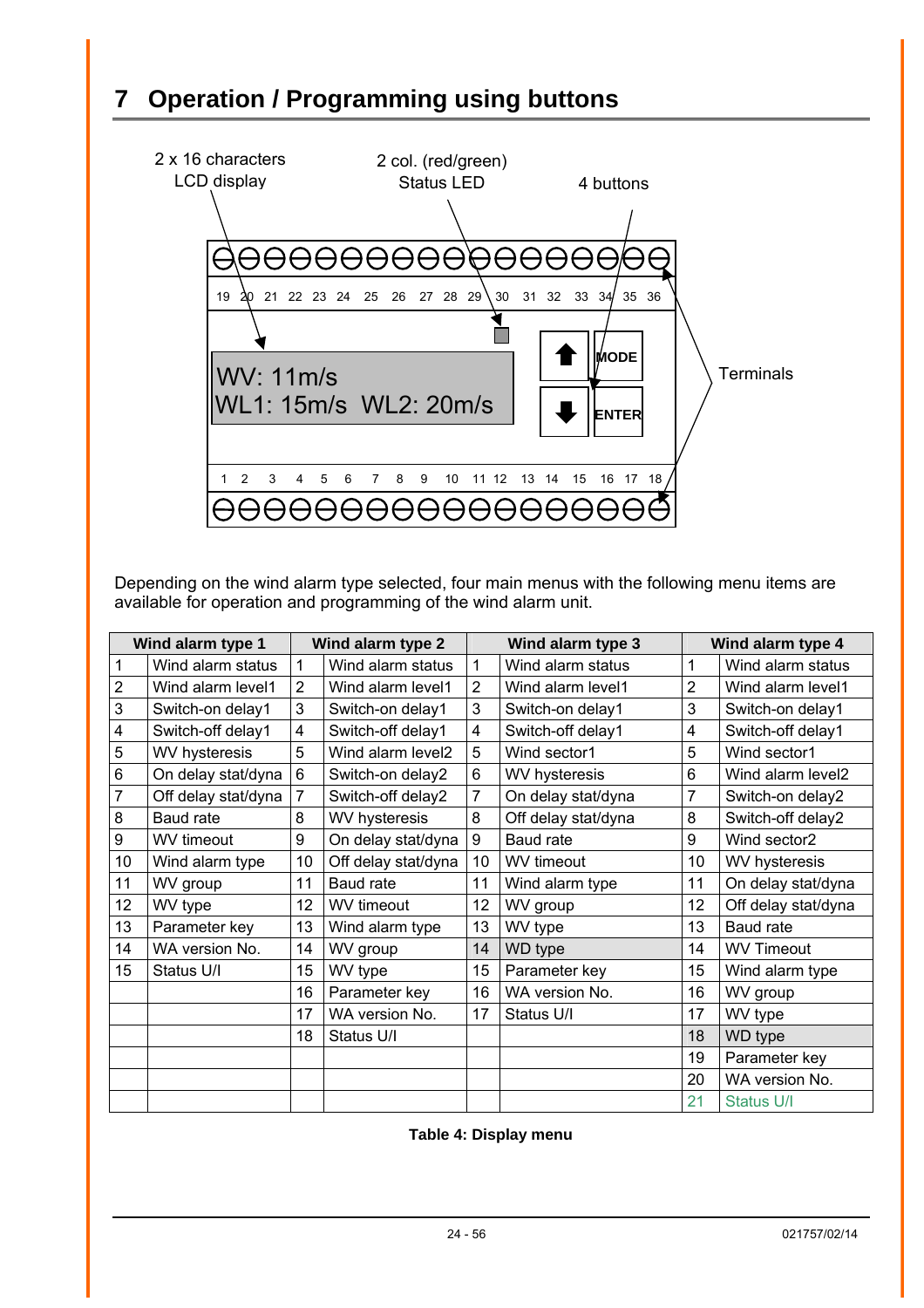#### **Note:**

stat/dyna = static/dynamic

WD-type

Menu item not available if a Combined wind transmitter is configured.

#### **Status indication (display):**

When the wind alarm unit is switched on, the unit displays its status.

Depending on the wind alarm type selected the display will show the parameters wind velocity and wind direction as well as the wind alarm status.

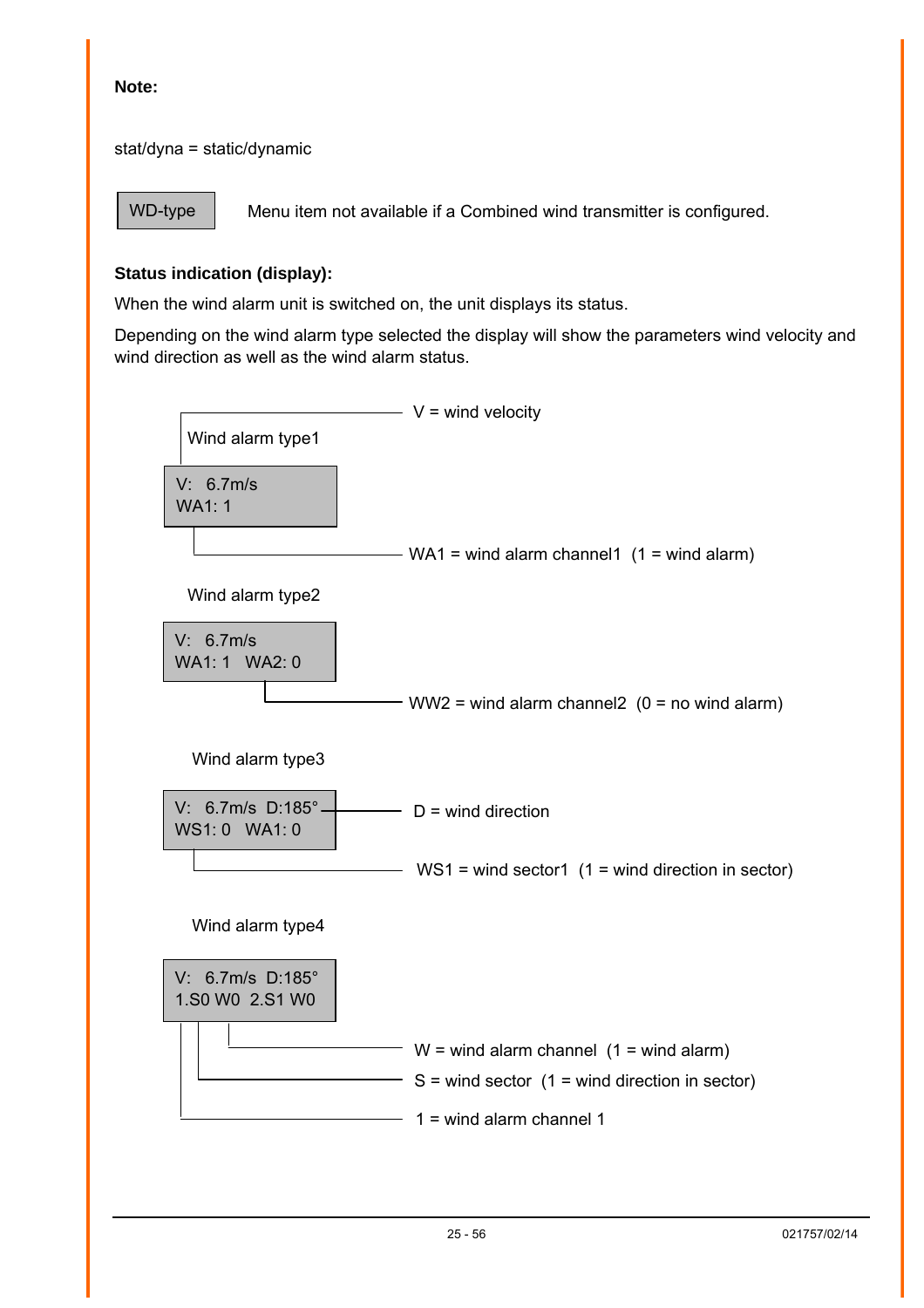#### **Button functions:**

- The buttons  $\bullet + \bullet$  can be used to navigate to the individual menu items.
- The **MODE** button is used to select the menu item (parameter) and enable programming mode.
- If the **MODE** button is pressed again, you will either leave programming mode (parameters unchanged) or select the next parameter in the menu item.
- The **ENTER** button is used to save the selected parameters or the menu item and leave programming mode.
- If the **ENTER** button is pressed for more than 2 seconds, this will initiate a **reset** and the wind alarm unit restarts.

## **Special features:**

If a line in the display is marked with an asterisk **\*,** this indicates adjustable parameters or a selection menu in the line, when the parameter adjustment is activated (key-flag set)

A parameter selected with the **MODE** button is highlighted with a flashing cursor (see below: *Change parameters*).

A menu selected with the **MODE** button is highlighted with a flashing cursor at the asterisk \* position (see below: *Change select menu item*).



The buttons  $\sum + \sum$  are used to change the parameters. Every time the button is pressed, the parameter will be increased or reduced. If the buttons  $\bullet$  +  $\bullet$  are held down for more than 2sec, the parameter will automatically change, at an ever-increasing velocity.

Menu items are selected according to the same principle.

However, to make parameter settings (menu selections) you must clear the parameter setting (menu selection) beforehand by inputting a so-called key (see section **[7.1](#page-26-2)**). Whenever the device restarts, the parameter setting is blocked again. The clearance status is indicated by the key flag and the Asterisk (\*)shown in the display. For programming examples see section **[7.14](#page-34-1)**.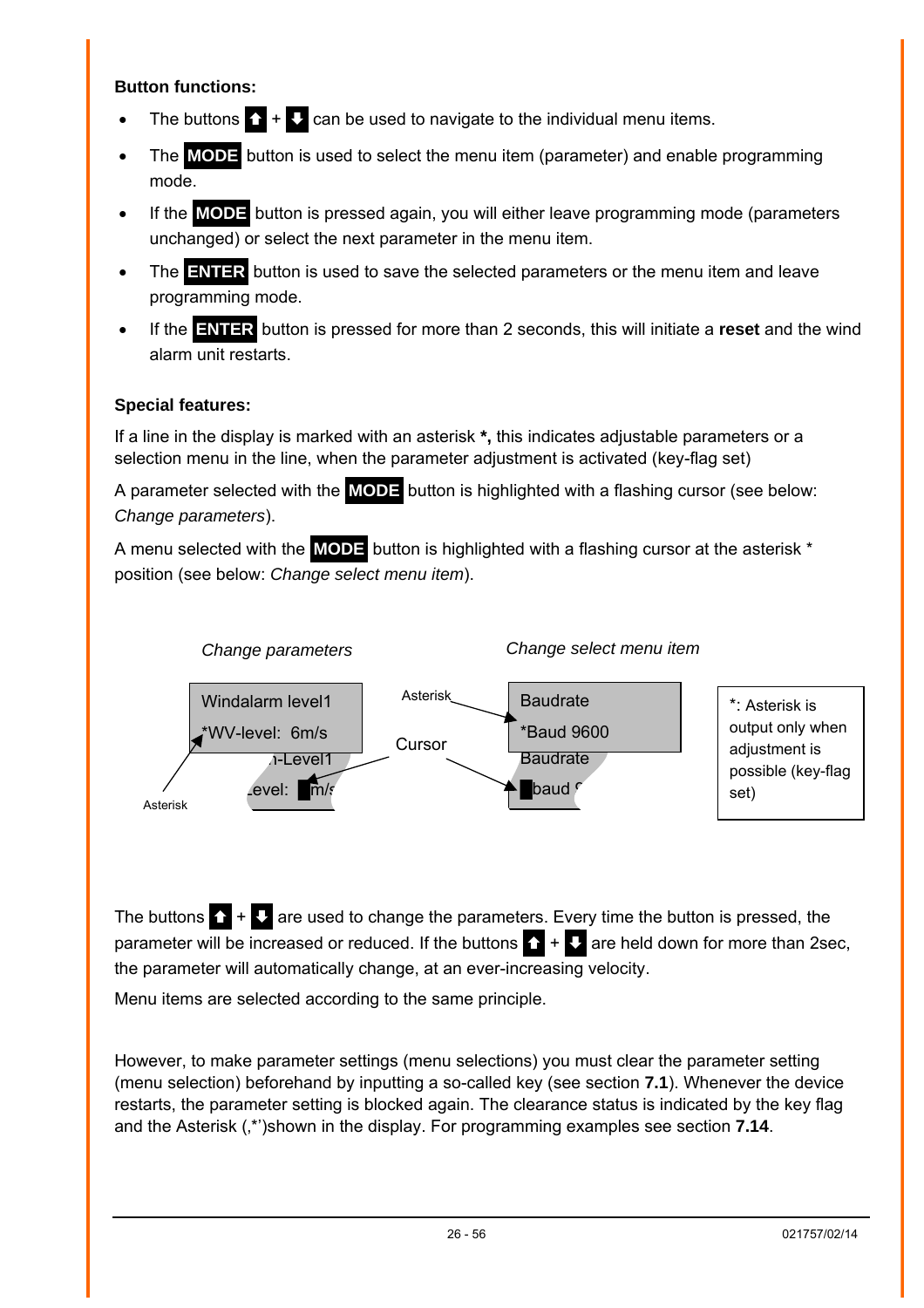## <span id="page-26-2"></span><span id="page-26-0"></span>**7.1 Release of parameter setting (Parameter-Key) and Language**

Use the buttons  $\sum + \sum$  to scroll the "Parameter-Key" menu into the display:



#### **Parameter-Key:**

Press the **MODE** button, the parameter flashes.

Use the buttons  $\bullet$  +  $\bullet$  to set the input value to **990**.

With the **ENTER** button clear the parameter setting or

press the **MODE** button to leave key mode without effecting release.

#### **Language:**

As described with Parameter-Key, set the input value to 10, in order to change between German and English.

## <span id="page-26-1"></span>**7.2 Selecting the Wind Velocity Level**

For the meaning of the wind alarm level see section **[4.4](#page-10-2)**.

Use the buttons  $\blacktriangle + \blacktriangledown$  to scroll the "WG-Level" menu into the display:

Windalarm-Level 14 \*WV-Level: 6m/s Level No. 1 or 2

Press the **MODE** button, the parameter flashes.

Use the buttons  $\bigcap_{i=1}^{n} A_i$  to set the parameter to the required value.

With the **ENTER** button save the parameter or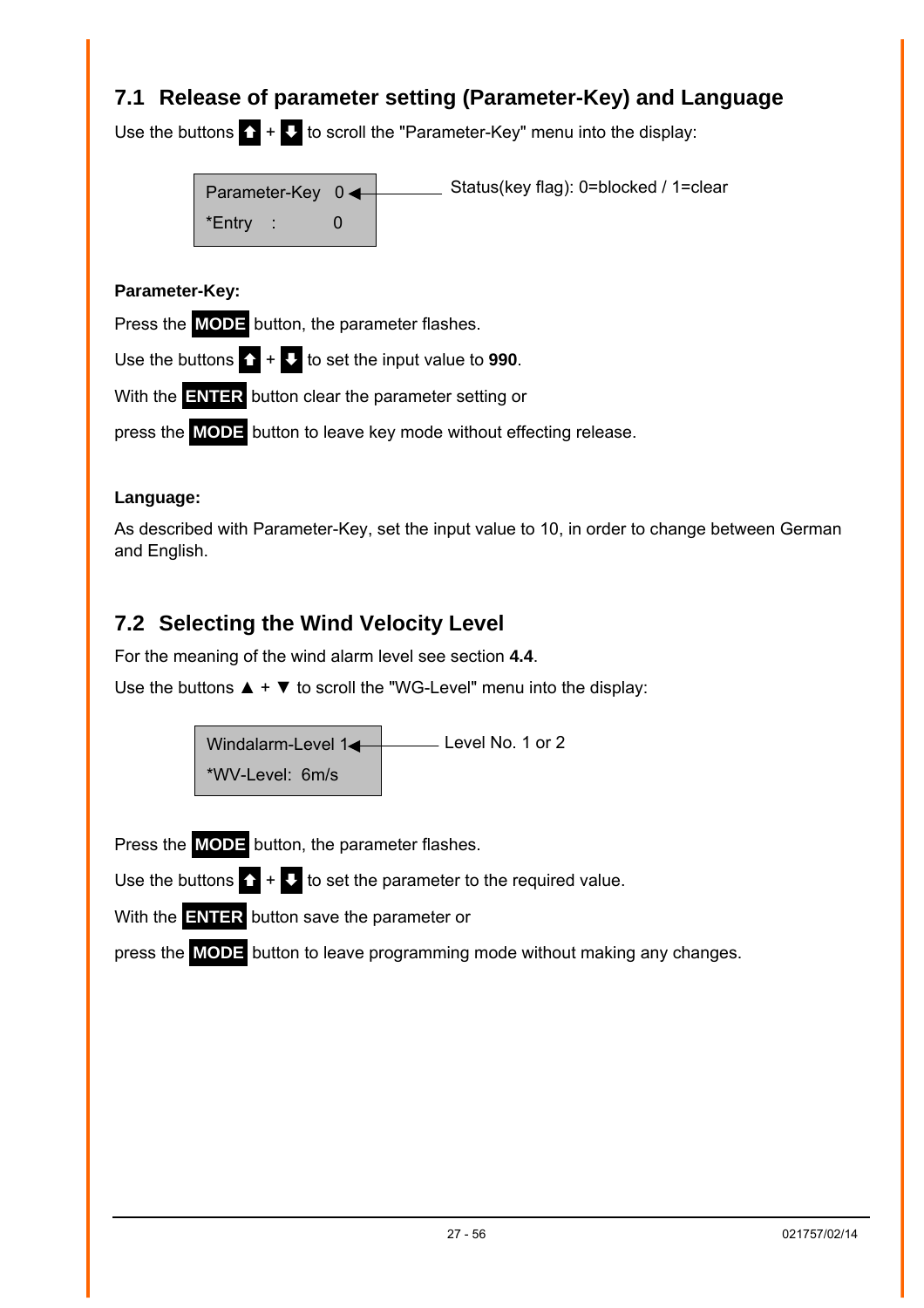## <span id="page-27-1"></span><span id="page-27-0"></span>**7.3 Selecting switch-on and switch-off delay**

In terms of menu structure the switch-on and switch-off delay are identical. The only difference is that the parameter for the switch-on delay is input in **seconds** and for the switch-off delay in **minutes**. The delay function is explained in section **[4.5](#page-11-1)**.





Press the **MODE** button, the parameter flashes.

Use the buttons  $\sum + \sum$  to set the parameter to the required value.

With the **ENTER** button save the parameter or

press the **MODE** button to leave programming mode without making any changes.

## <span id="page-27-2"></span>**7.4 Selecting wind sector**

For further information about wind sectors in degrees see section **[4.6](#page-12-1)**.

Use the buttons  $\bullet$  +  $\bullet$  to scroll the "Wind sector" menu into the display:



Press the **MODE** button, parameter **S** (start of angle) flashes.

Use the buttons  $\mathbf{\Omega}$  +  $\mathbf{\Omega}$  to set the parameter to the required value.

Press the **MODE** button again, parameter **E** (end of angle) flashes.

Use the buttons  $\mathbf{\Omega} + \mathbf{\mathbf{U}}$  to set the parameter to the required value.

With the **ENTER** button save parameters **S** + **E** or press the **MODE** button to leave programming mode without making any changes.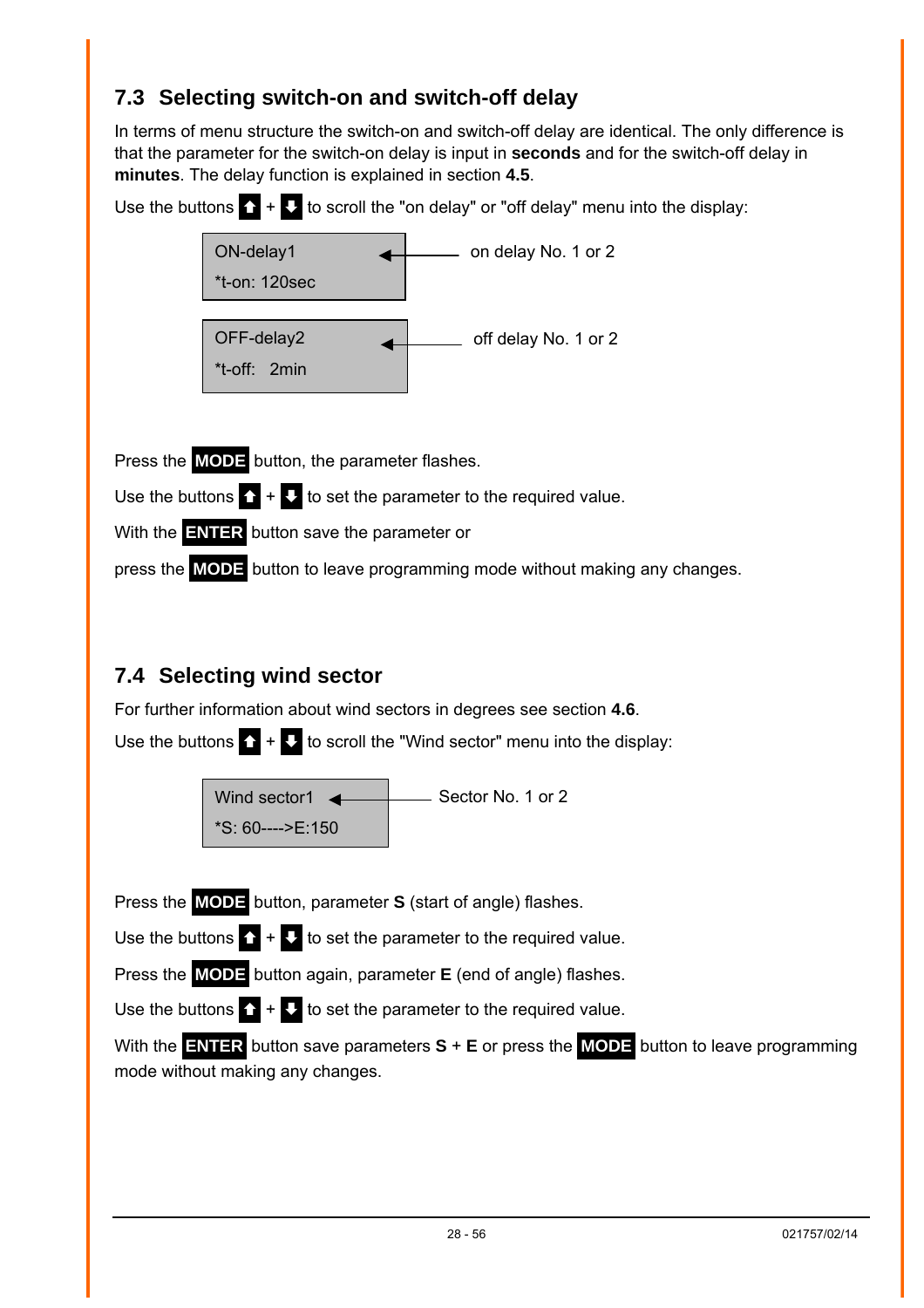## <span id="page-28-1"></span><span id="page-28-0"></span>**7.5 Selecting Wind Velocity Hysteresis**

The hysteresis function is explained in section **[4.4](#page-10-2)**.

Use the buttons  $\mathbf{\Omega} + \mathbf{U}$  to scroll the WV hysteresis menu into the display:



Press the **MODE** button, the parameter flashes.

Use the buttons  $\bullet + \bullet$  to set the parameter to the required value.

With the **ENTER** button save the parameter or

press the **MODE** button to leave programming mode without making any changes.

## <span id="page-28-2"></span>**7.6 Selecting static or dynamic on/off delays**

The function of the static or dynamic delays are explained in section **[4.5](#page-11-1)**.

In terms of menu structure the menus for static and dynamic processing of the switch-on and switch-off delay are identical.

Use the buttons  $\sum + \sum$  to scroll the on-delay / off-delay menu into the display:

| Delay static/dyn | Delay static/dyn |
|------------------|------------------|
| *t-on static     | *t-off static    |
| *t-on dynamic    | *t-off dynamic   |

Press the **MODE** button, the asterisk \* flashes.

Use the buttons  $\sum + \sum$  to select the required menu item

With the **ENTER** button save the menu item or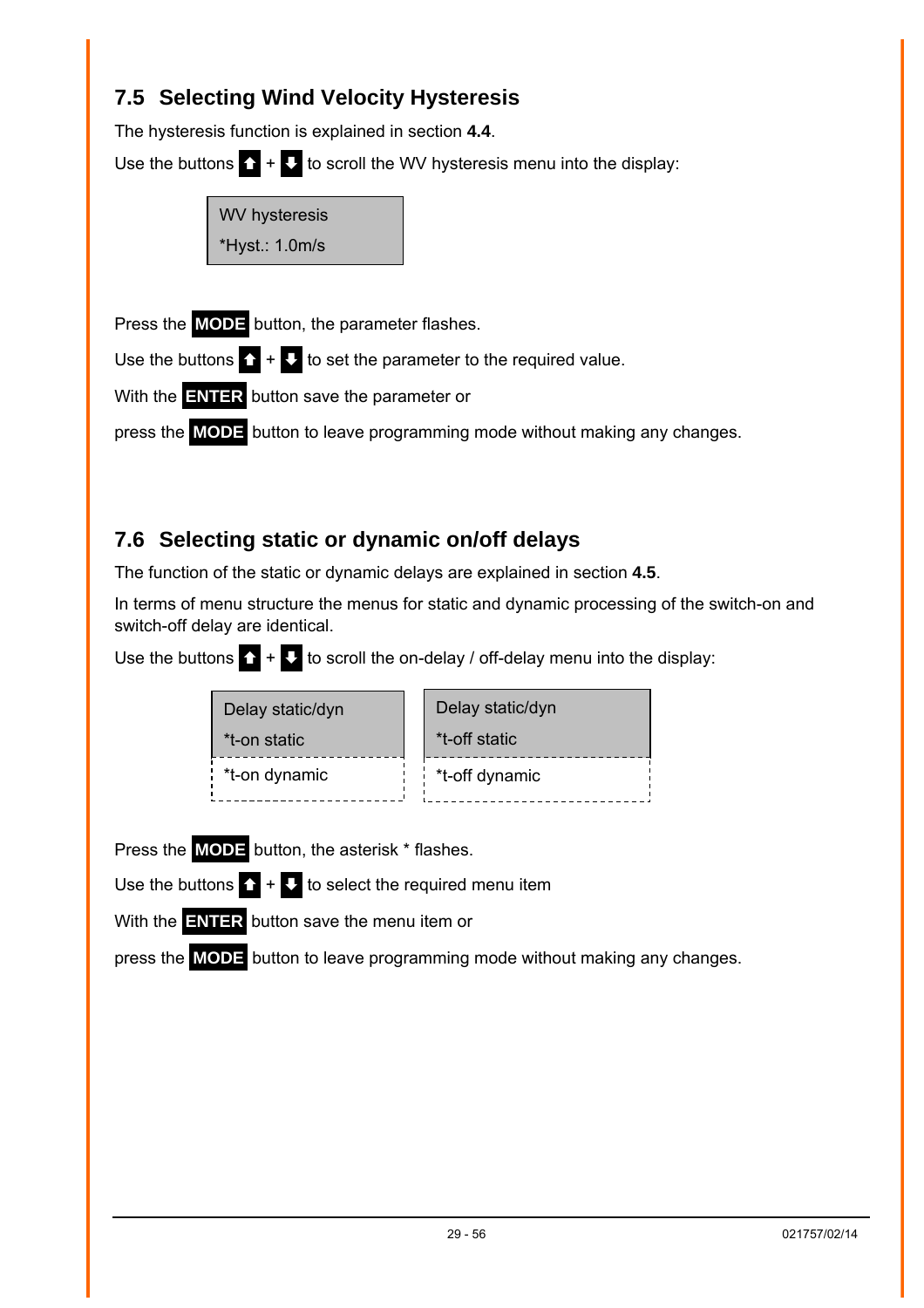## <span id="page-29-2"></span><span id="page-29-0"></span>**7.7 Selecting baud rate**

Use the buttons  $\mathbf{\Omega}$  +  $\mathbf{\Omega}$  to scroll the menu for selecting the baud rate of the serial interface into the display:

| <b>Baud rate</b> |            |  |
|------------------|------------|--|
|                  | *Baud 4800 |  |
| *Baud            | - 600      |  |
| *Baud 1200       |            |  |
| *Baud 2400       |            |  |
| *Baud 4800       |            |  |
| *Baud 9600       |            |  |
| *Baud 19200      |            |  |
| *Baud 38400      |            |  |
| *Baud 57600      |            |  |
| *Baud115200      |            |  |

Press the **MODE** button, the asterisk \* flashes.

Use the buttons  $\mathbf{\Omega} + \mathbf{\Omega}$  to select the required menu item.

With the **ENTER** button save the menu item or

press the **MODE** button to leave programming mode without making any changes.

## <span id="page-29-1"></span>**7.8 Selecting WV timeout (Error)**

The WV timeout time is specified in full hours (h). If 0h is input, timeout error detection is disabled. For further explanations about the function of the WV timeout see section **[4.9.1](#page-13-1)**.

Use the buttons  $\mathbf{\Omega}$  +  $\mathbf{\Omega}$  to scroll the WV timeout menu into the display:

| WV-timeout error |  |
|------------------|--|
| *timeout: 3h     |  |

Press the **MODE** button, the parameter flashes.

Use the buttons  $\mathbf{\Omega}$  +  $\mathbf{\Omega}$  to set the parameter to the required value.

With the **ENTER** button save the parameter or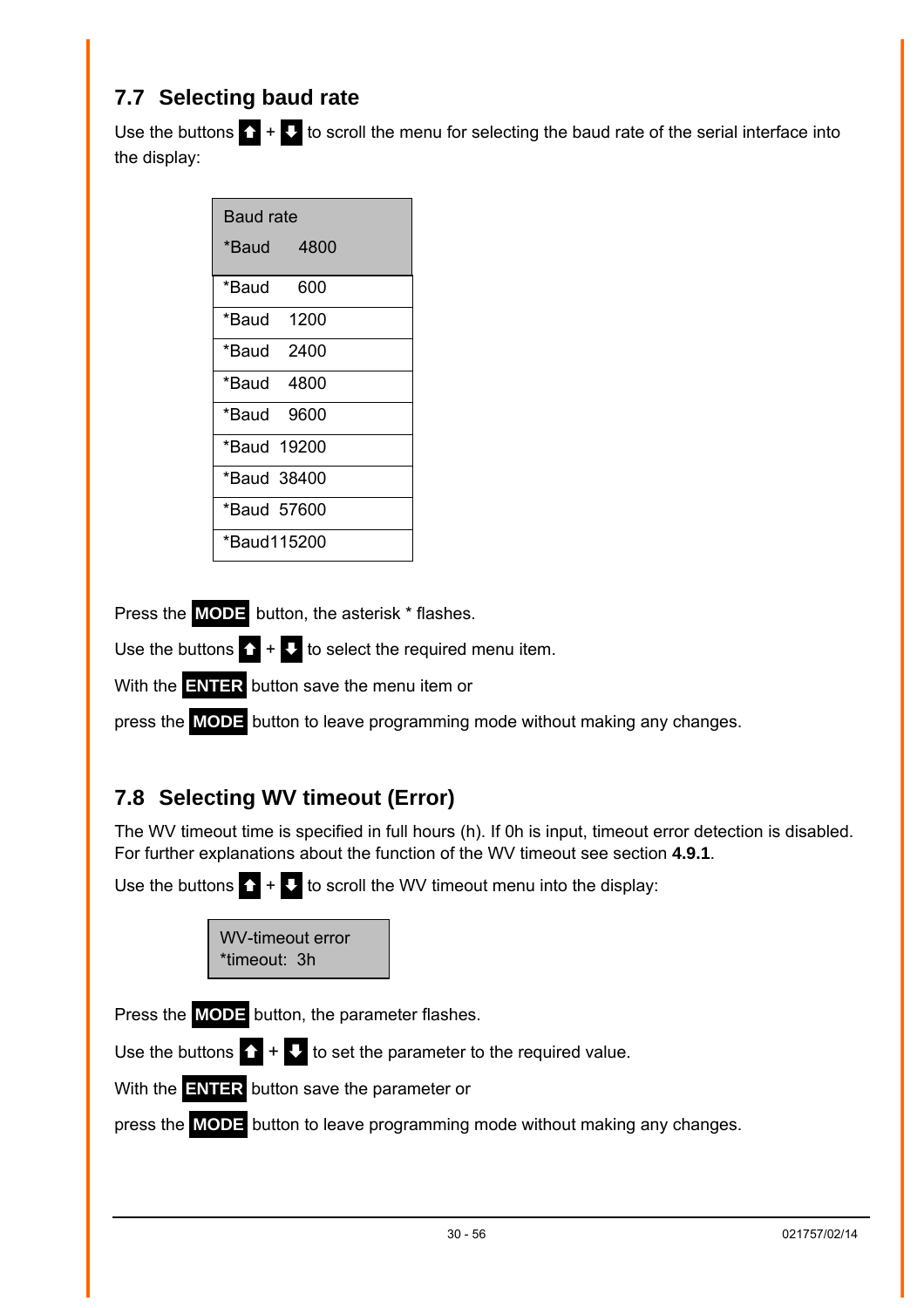## <span id="page-30-1"></span><span id="page-30-0"></span>**7.9 Selecting wind alarm type**

Use the buttons  $\mathbf{\Omega} + \mathbf{\Omega}$  to scroll the menu for the wind alarm type (see section [2.1](#page-5-1)) into the display. As well as the wind alarm type the 1st line also gives the firmware version No.

| WA-Version: V2.2 | version No. |
|------------------|-------------|
| $*1.$ WV L1      |             |
| *2. WV L1 & L2   |             |
| *3. WV & WD L1   |             |
| *4. WV&WD L1&L2  |             |

Press the **MODE** button, the asterisk \* flashes.

Use the  $\bigcap_{i=1}^{n} A_i$  buttons to select the required menu item

With the **ENTER** button save the menu item or press the **MODE** button to leave programming mode without making any changes.

## <span id="page-30-2"></span>**7.10 Selecting wind transmitter type group**

Selection of the wind alarm type (see section **[7.9](#page-30-1)**) is used to specify the select menu for the wind transmitter type group (see section **[5](#page-14-1)**). The select menu only contains the menu items, which are available from selecting the wind alarm type.

Use the buttons  $\sum + \sum$  to scroll the menu for the wind transmitter type group into the display:

Wind alarm type 1 or 2

| Windsensor group |  |
|------------------|--|
| *WS digital      |  |

\* WS analogue

\*WS 3rd party

Wind alarm type 3 or 4

| Windsensor group<br>*WS digital |
|---------------------------------|
| *WS analogue                    |
| * WS 3rd party                  |
| *Combined dig.                  |
| *COM interface                  |

Press the **MODE** button, the asterisk \* flashes.

Use the buttons  $\bullet + \bullet$  to select the required menu item.

With the **ENTER** button save the menu item or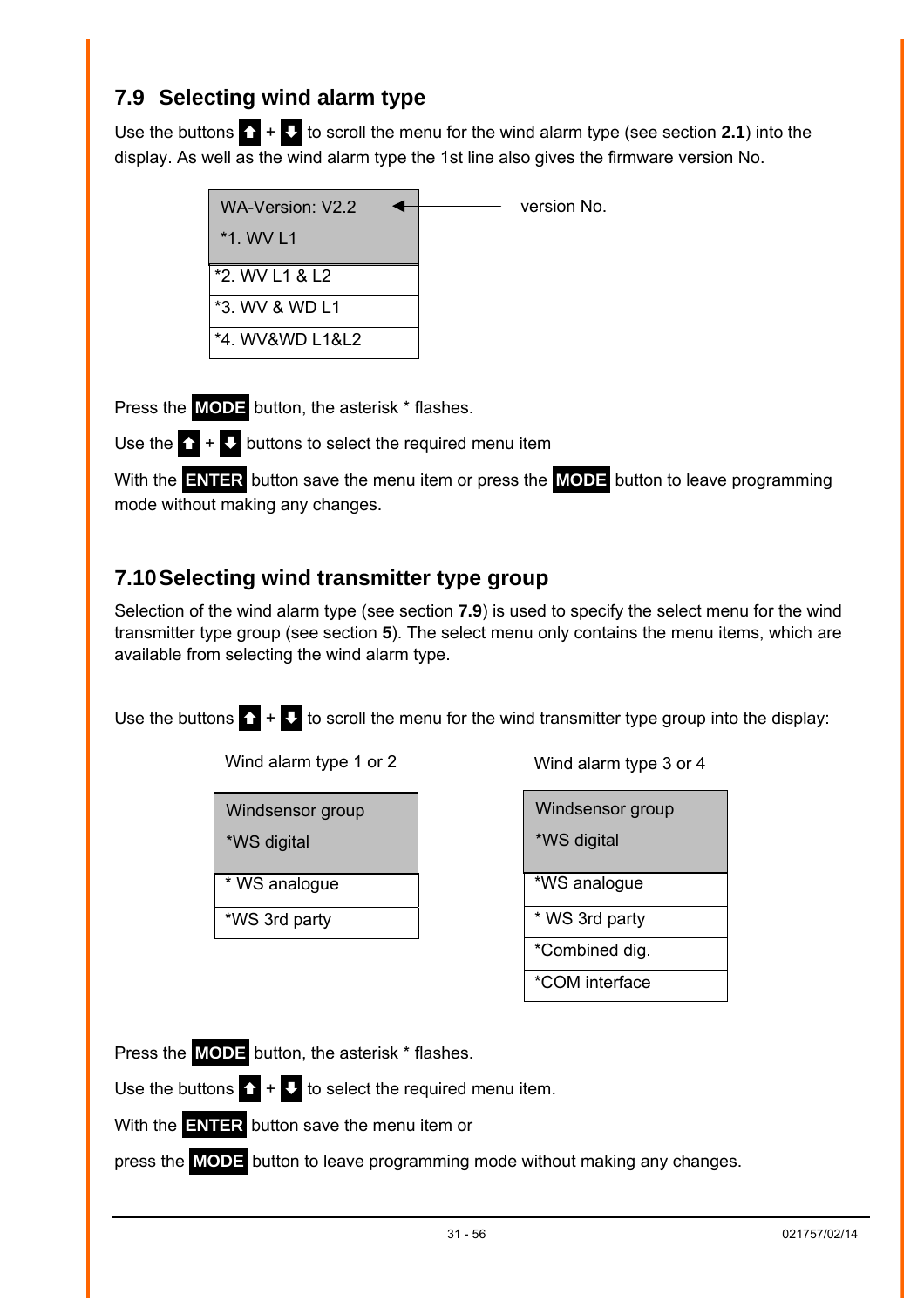## <span id="page-31-1"></span><span id="page-31-0"></span>**7.11 Selecting wind transmitter type**

Selection of the wind transmitter type group (see section **[7.10](#page-30-2)**) will display the possible wind transmitter types in the Wind transmitter type menu. The wind transmitter currently selected is displayed here. A list of all possible wind transmitters is given in section **[5.4.1](#page-17-1)**.

e.g. selection of wind transmitter type from group "WV digital":

Use the buttons  $\sum + \sum$  to scroll the menu for the wind transmitter type into the display.

| Wind sensor type |
|------------------|
| *4 3303 22 000   |
| *4.3303.22.007   |
| *4 3520 x0 xx0   |
| *4.3519.x0.xx0   |
| *4 3518 x0 xxx   |
| *4.3515.5x.xxx   |
| *4.3351.x0.000   |
|                  |

Press the **MODE** button, the asterisk \* flashes.

Use the buttons  $\sum + \sum$  to select the required wind transmitter type.

With the **ENTER** button activate the wind transmitter type or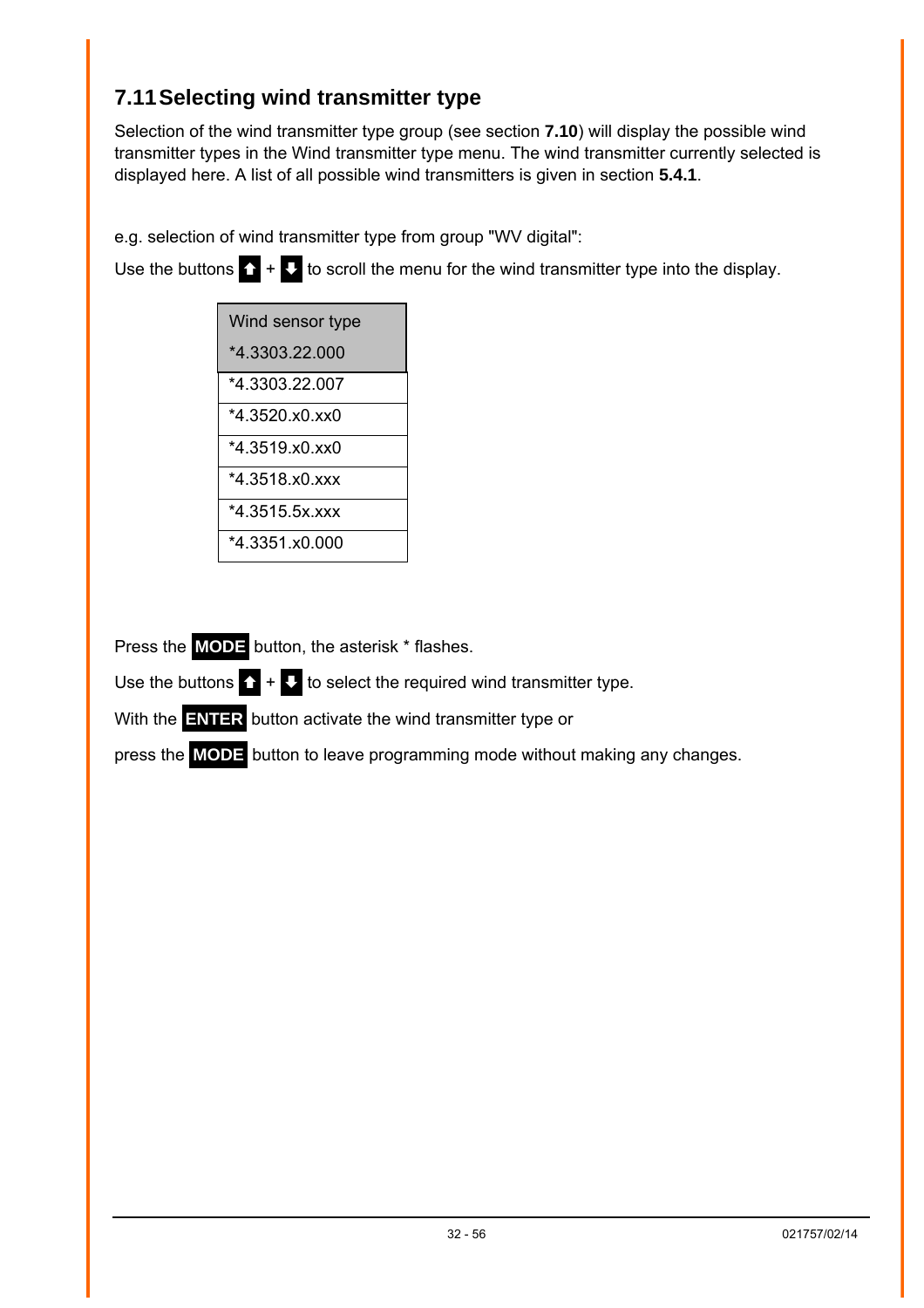## <span id="page-32-0"></span>**7.12 Selecting wind direction transmitter type**

This select menu is only available if no Combined wind transmitter is selected. You can choose between analog and digital wind direction transmitters irrespective of the wind transmitter selected (WG Digital/Analog).

Use the buttons  $\mathbf{\Omega}$  +  $\mathbf{\Omega}$  to scroll the menu for the wind direction transmitter type into the display:

| <b>Wind direction</b> |
|-----------------------|
| *WD digital           |
|                       |
| *WD analogue          |

Press the **MODE** button, the asterisk \* flashes.

Use the buttons  $\sum + \sum$  to select the required wind direction type.

With the **MODE** button switch to the menu for selection of the wind direction transmitter.

| Wind direction   |  |
|------------------|--|
| $*4.3129.60$ xx0 |  |
| *4.3125.33.100   |  |
| *4.3150.x0.000   |  |

Use the buttons  $\sum + \sum$  to select the required wind direction transmitter.

With the **ENTER** button activate the wind direction transmitter input or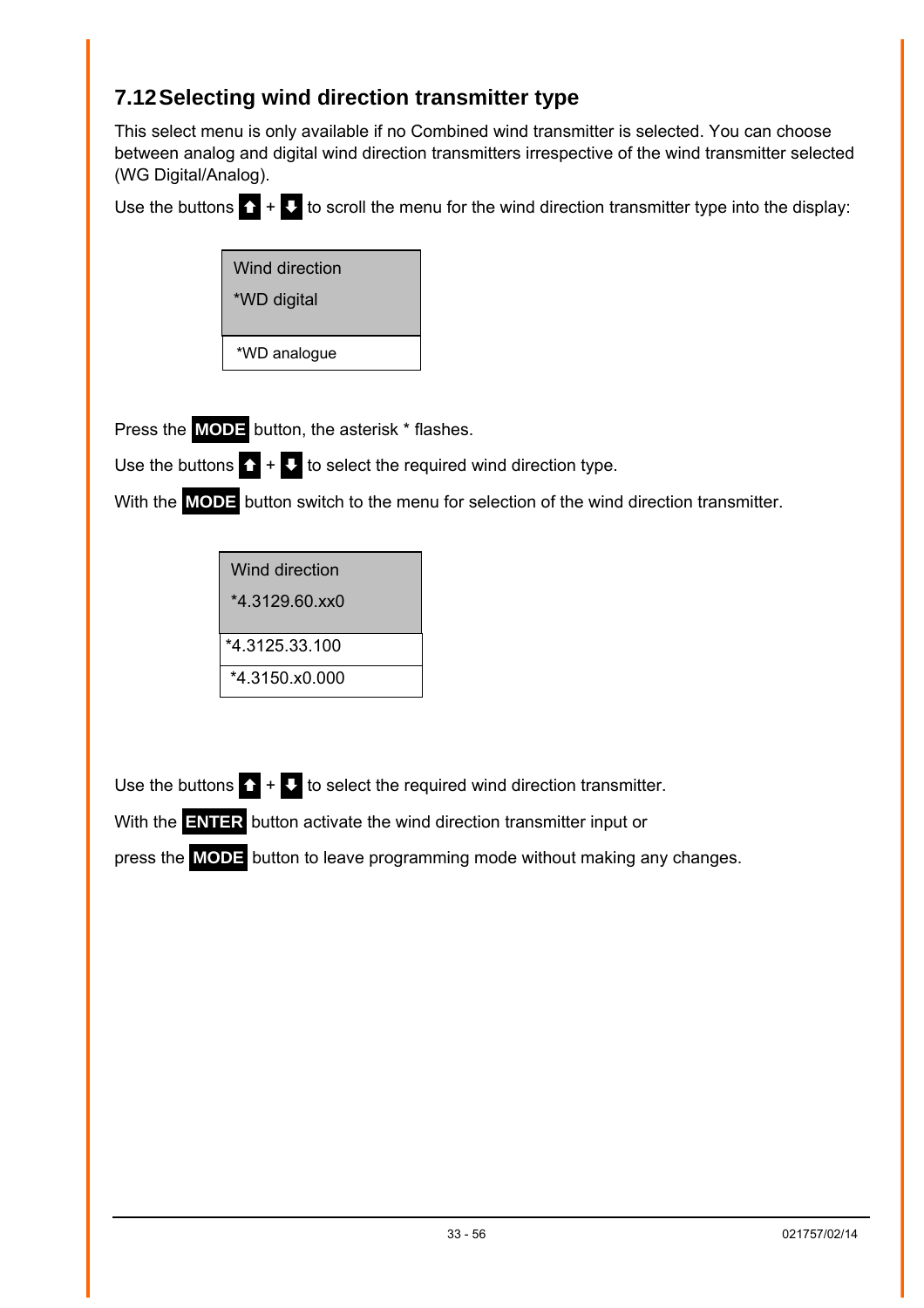## <span id="page-33-1"></span><span id="page-33-0"></span>**7.13 Parameterisation of a third-party wind transmitter**

For information about the parameterisation of a digital wind velocity transmitter see section **[5.5](#page-18-1)**. The wind transmitter type group must be set to "WV third-party transmitter" (see section **[7.10](#page-30-2)**).

Use the buttons  $\sum + \sum$  to scroll the menu item "WV 3rd party" into the display:

| WS 3rd party     |
|------------------|
| *M slope 480     |
| *B offset 1      |
| *f limit 1000 Hz |
| *Icc min 1 uA    |
| *Icc max 1000 uA |
| *Vcc 60V/10      |

Press the **MODE** button, the asterisk \* flashes.

Press the **MODE** button again. The cursor flashes at the parameter.

Use the buttons  $\bullet$  +  $\bullet$  to select the parameter value

With the **ENTER** button save the wind transmitter type or

press the **MODE** button to leave programming mode without making any changes.

## *Note*

*Repeat this operation for every parameter. The selections can only be made using the buttons; parameters cannot be changed with a serial command.*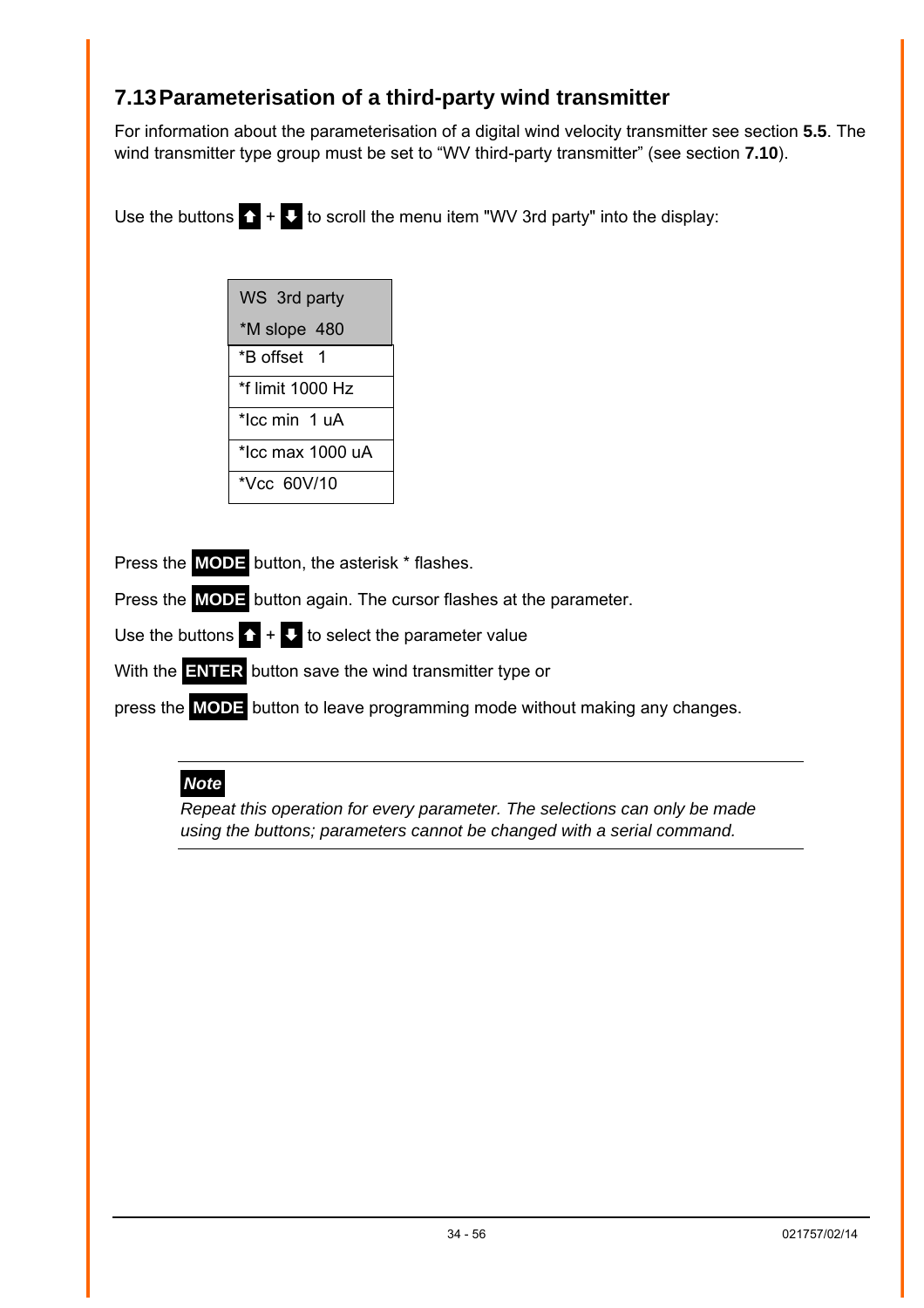## <span id="page-34-1"></span><span id="page-34-0"></span>**7.14 Programming examples**

#### **Example 1: Change wind transmitter type**

Selected wind transmitter: 4.3303.22.007 (digital) New wind transmitter: 4.3350.x0.141 (analog)

- 1. Activate parameter key (key flag = 1, see section **[7.1](#page-26-2)**)
- 2. In the wind transmitter group menu select **"WG analog"** (see section **[7.10](#page-30-2)**) and press the **ENTER** button. The parameter key is deactivated (key flag = 0).
- 3. Activate parameter key again (key flag = 1)
- 4. In the wind transmitter group menu select "**4.3519.x0.741"** (see section **[7.11](#page-31-1)**) and press the **ENTER** button. The parameter key is deactivated (key flag = 0).

#### **Example 2: Change wind alarm level 1 + 2**

| Selected wind alarm level: | $1 = 8m/s$ , $2 = 13m/s$  |
|----------------------------|---------------------------|
| New wind alarm level:      | $1 = 10m/s$ , $2 = 15m/s$ |

- 1. Activate parameter key (key flag = 1, see section **[7.1](#page-26-2)**)
- 2. In the wind alarm level 1 menu select 10m/s (see section **[7.2](#page-26-1)**) and press the **ENTER** button (new level active).

3. In the wind alarm level 2 menu select 15m/s and press the **ENTER** button (new level active).

4. Hold down the **ENTER** button for more than 2sec (reset).

The parameter key is deactivated (key flag  $= 0$ ).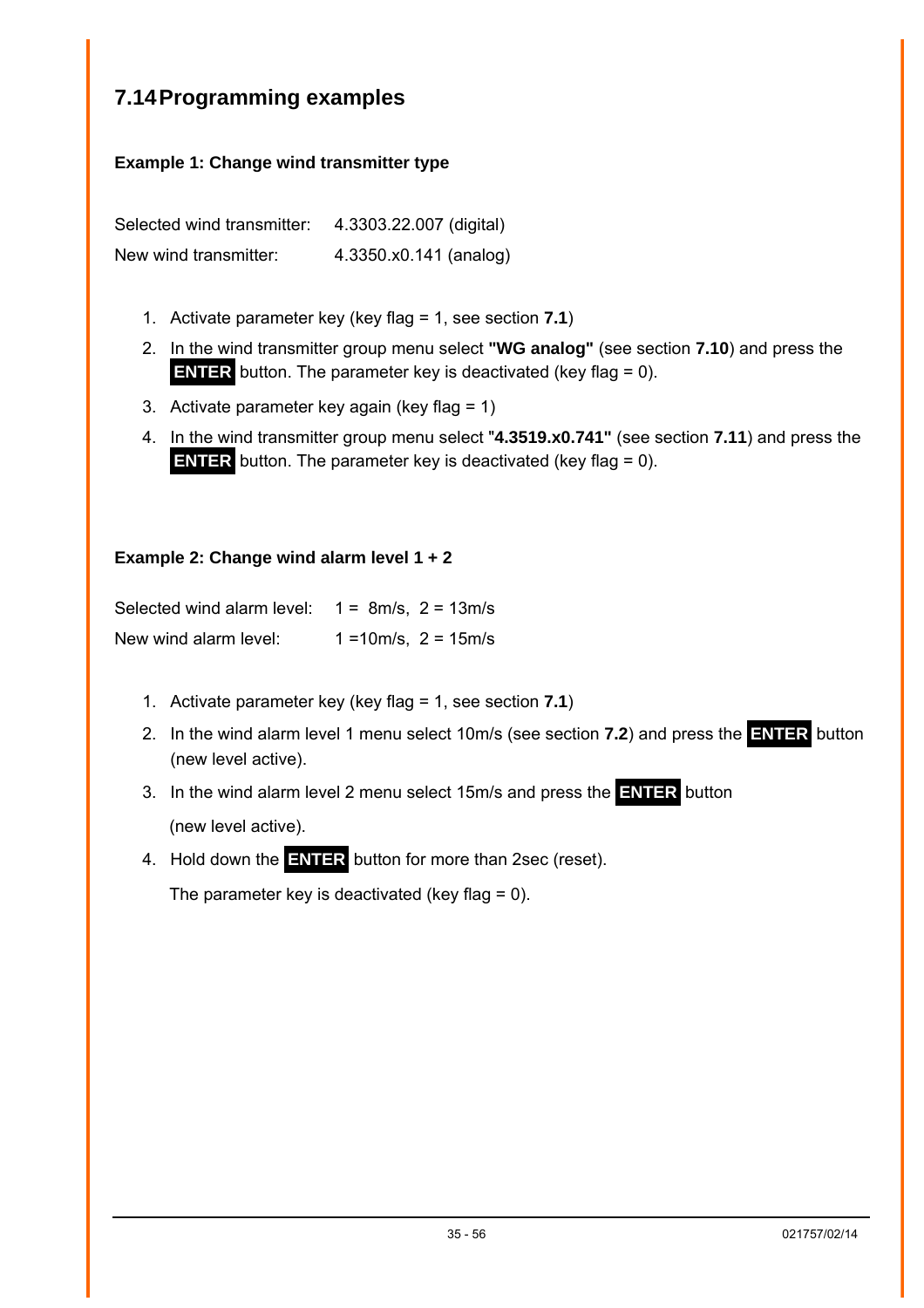# <span id="page-35-1"></span><span id="page-35-0"></span>**8 Operation / Programming via COM interface**

Most functions for operation and programming can also be set via the serial COM interface. In addition, various parameters can be queried for testing and control.

## <span id="page-35-2"></span>**8.1 Format**

The command set for communication with the wind alarm unit has the following structure:

#### **Write command:**



(\*): Command code: for overview see section **[8.2](#page-36-1)** and **[8.3](#page-37-1)**.

(\*\*): ID number: for setting see command "ID". If the setting is unknown, "99" (so-called joker) can also be used.

response identifier ("!")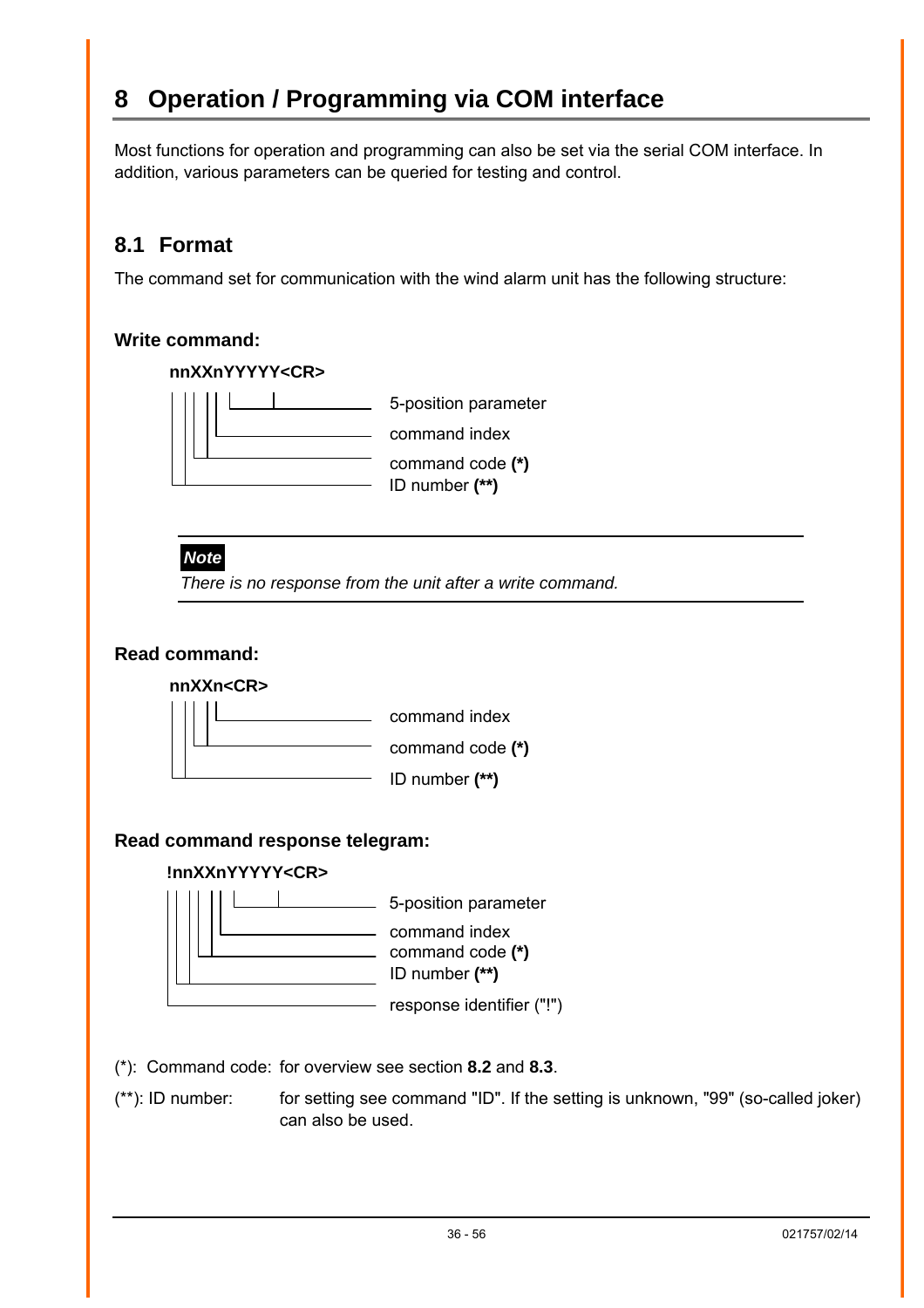## <span id="page-36-1"></span><span id="page-36-0"></span>**8.2 List of commands**

The following table contains an overview of all commands. For further information about individual commands see section **[8.3](#page-37-1)**.

| No.            | Command         | Parameter           | <b>Basic</b>   | Description                                        |
|----------------|-----------------|---------------------|----------------|----------------------------------------------------|
|                | code            |                     | setting        |                                                    |
| 1              | ST(0/1/2)       |                     |                | Device status                                      |
| $\overline{2}$ | RE <sub>0</sub> |                     |                | Reset (wind alarm unit) (*)                        |
| 3              | WT1             | 0 - 3               | 0              | Wind alarm type (0: Type1  3: Type4)               |
| $\overline{4}$ | GT <sub>0</sub> |                     |                | Output list of types                               |
|                | GT <sub>1</sub> | $100 - 500$         | 100            | WV wind transmitter type                           |
|                |                 |                     |                | (see Table 3: List of wind transmitter types)      |
| 5              | R <sub>T0</sub> |                     | $\blacksquare$ | Output list of types                               |
|                | RT <sub>1</sub> | $100 - 200$         | 100            | WD wind transmitter type                           |
|                |                 |                     |                | (see Table 3: List of wind transmitter types)      |
| 6              | GL(1/2)         | $0 - 50$ [m/s]      | 2/8            | WV level 1/2                                       |
|                | GL <sub>3</sub> | $0 - 30$ [1/10 m/s] | 10             | WV hysteresis                                      |
| $\overline{7}$ | EZ(1/2)         | $0 - 120$ [s]       | 5/6            | On delay 1/2                                       |
|                | EZ3             | 1.2                 | 1              | On delay (stat/dyna)<br>(1:static, 2:dynamic)      |
| 8              | AZ(1/2)         | $0 - 240$ [min]     | 1/1            | Off delay 1/2                                      |
|                | AZ3             | 0.1                 | $\mathbf{1}$   | Off delay (stat/dyna) (1:static, 2:dynamic)        |
| 9              | RS(1/2)         | $0 - 360$ [°]       | 10/90          | Wind direction sector 1 (start/end)                |
|                | RS(3/4)         |                     | 180 / 270      | Wind direction sector 2 (start/end)                |
| 10             | BD <sub>1</sub> | $0 - 9$             | 5 (9600Bd)     | Baud rate (300  115200)                            |
|                |                 |                     |                | (see Table 6: Baud rate code)                      |
| 11             | TO <sub>1</sub> | $0 - 24$ [h]        | 6              | WV timeout (0h: off)                               |
| 12             | WG0             |                     | $\overline{a}$ | WV actual value [1/10 m/s]                         |
| 13             | WR0             |                     | $\overline{a}$ | WD actual value [°]                                |
| 14             | VG <sub>0</sub> |                     |                | Vcc voltage - WV (digital/analog) [1/10 V]         |
| 15             | VR <sub>0</sub> |                     |                | Vcc voltage - WD (digital/analog) [1/10 V]         |
| 16             | IG <sub>0</sub> |                     | $\overline{a}$ | $\textsf{Icc}$ current – wind velocity [µA]        |
| 17             | IR <sub>0</sub> |                     |                | $\textsf{Lcc}$ current – wind direction [ $\mu$ A] |
| 18             | TI <sub>0</sub> |                     | $\overline{a}$ | Indoor temperature [°C]                            |
| 19             | ID <sub>1</sub> | $0 - 98$            | 0              | ID number (99: joker)                              |
| 20             | DF <sub>0</sub> |                     |                | Basic parameter setting                            |
| 21             | KY <sub>0</sub> |                     | 0              | Parameter key state (0:blocked, 1:clear) (**)      |
|                | KY(1/2)         | $nnnnn/ -$          | $0/$ -         | Set parameter key / query                          |
| 22             | ER <sub>0</sub> |                     |                | Error code (0  99                                  |
|                |                 |                     |                | (see Table 7: Error message)                       |
| 23             | $AD(0-3)$       |                     |                | AD converter values                                |

#### <span id="page-36-2"></span>**Table 5: List of commands**

**(\*):** Reset with this command or a power reset is necessary for changes to take effect.

**(\*\*):** Parameters cannot be changed if key is not released ("990").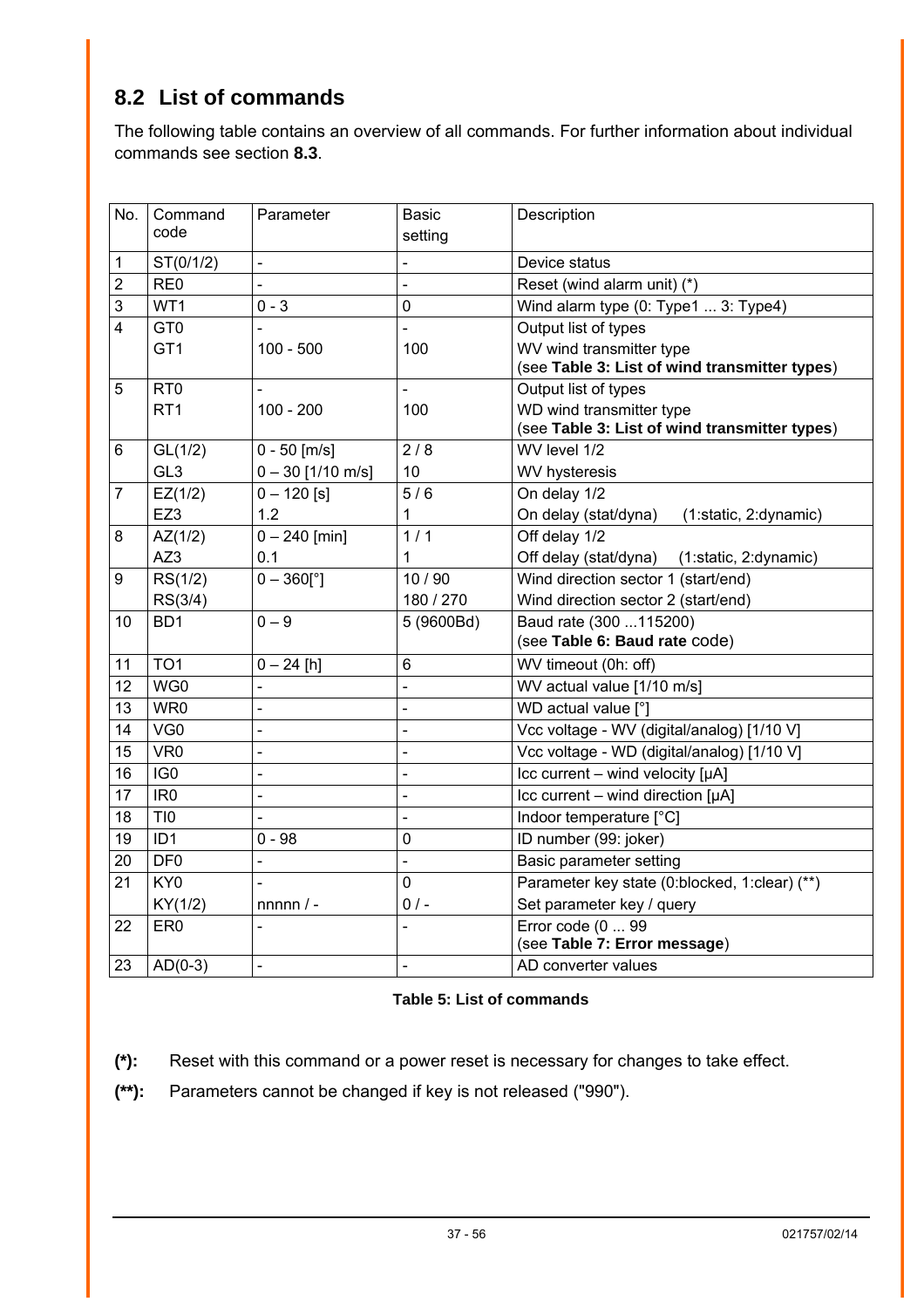## <span id="page-37-1"></span><span id="page-37-0"></span>**8.3 Commands**

The individual commands are explained in greater detail below. See **[Table 5: List of commands](#page-36-2)** for valid minimum and maximum values.

#### *Please note*

*"xx" in the examples stands for the ID number (see also section [8.1](#page-35-2) and command 19 "ID1"). If the ID number is unknown, "99" can also be used as a joker.* 

*Parameters cannot be changed if key is not released (see also command 21 "KY0").* 

*Changes to parameters will only take effect after a reset (e.g. command 2 "RE0").* 

#### **1. ST0 - Device version No.**

| Query:         | xxST0       | Query version of firmware         |
|----------------|-------------|-----------------------------------|
| Response: e.g. | !xxST000015 | (version No. 15)                  |
| Query:         | xxST1       | Query wind alarm status channel 1 |
| Response: e.g. | !xxST000001 | (channel 1: $1 =$ alarm)          |
| Query:         | xxST2       | Query wind alarm status channel 2 |
| Response: e.g. | !xxST000000 | (channel $2: 0 = no$ alarm)       |

#### **2. RE0 – Reset of wind alarm unit**



*Reset is necessary for changes to take effect.* 

Query:  $xx$ RE0 Reset device Response: !xxRE000000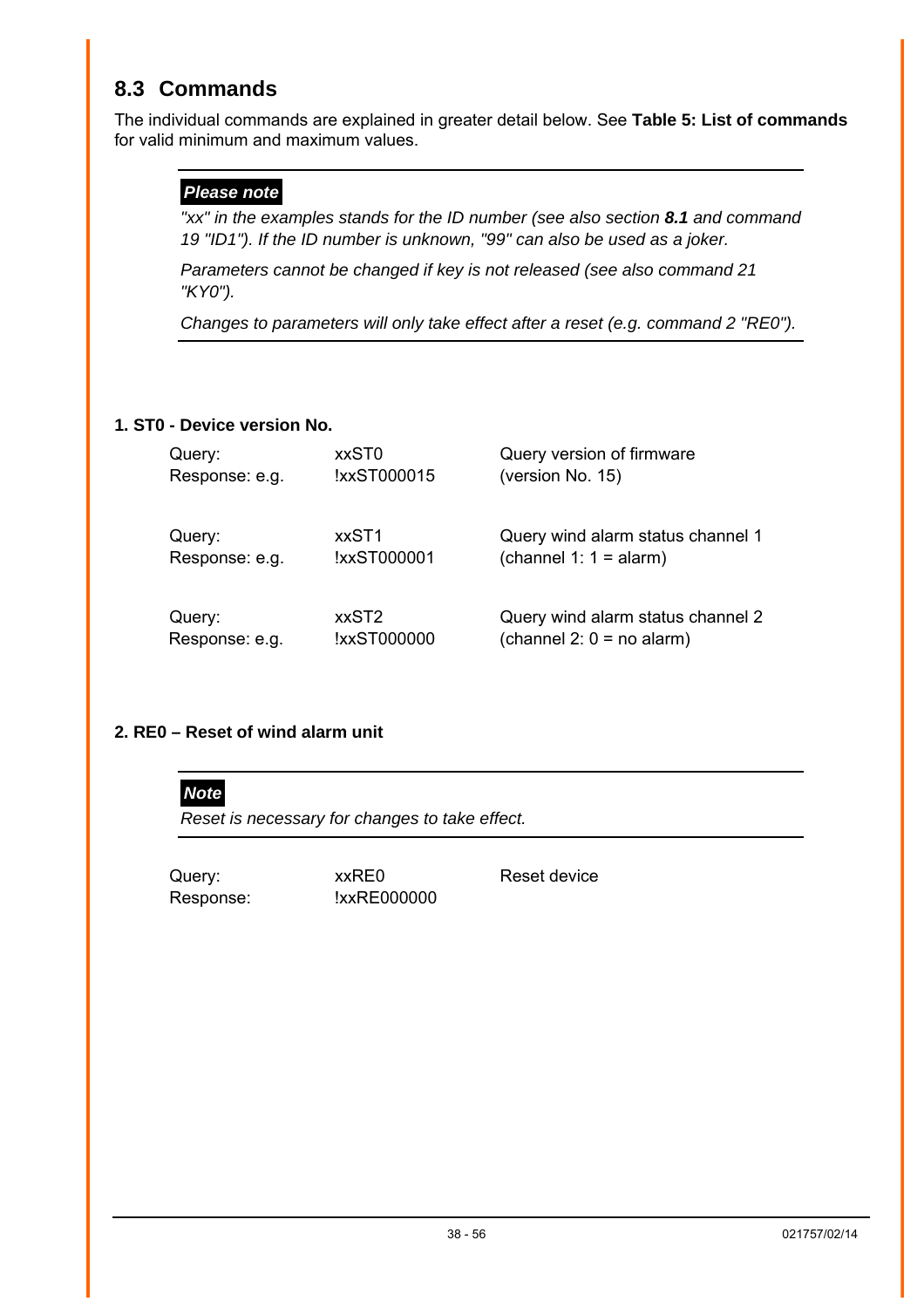#### **3. WT1 – Wind alarm type**

For details of the 4 possible wind alarm types see section **[2.1](#page-5-1)**.

| Query:         | xxWT1       | Query wind alarm type selected |
|----------------|-------------|--------------------------------|
| Response: e.g. | !xxWT100000 | (wind alarm type 1)            |
| Write: e.g.    | xxWT100002  | (wind alarm type 3)            |

#### **4. GT(n) – WV wind transmitter type**

The type of wind velocity wind transmitter can be programmed with command "GT1". The so-called W code , which can be queried with "GT0", should be used here.

| Query:<br>Response:      |            | xxGT0<br>selected (see section 5.4.1) | Output of list of wind transmitter types depending on wind alarm type                     |  |
|--------------------------|------------|---------------------------------------|-------------------------------------------------------------------------------------------|--|
| Query:<br>Response: e.g. |            | xxGT1<br>!xxGT100104                  | Query W code for WV wind transmitter type<br>(W code = 00104 $\rightarrow$ 4.3518.x0.xxx) |  |
| Write: e.g.              | xxGT100101 |                                       | (W code = 00101 $\rightarrow$ 4.3303.22.000)                                              |  |

#### **5. RT(n) – WD wind transmitter type**

The type of wind direction wind transmitter can be programmed with command "RT1". The so-called W code , which can be queried with "RT0", should be used here

| Query:<br>Response:      | xxRT0                        | Output of list of wind transmitter types depending on wind alarm type                     |
|--------------------------|------------------------------|-------------------------------------------------------------------------------------------|
|                          | selected (see section 5.4.1) |                                                                                           |
| Query:<br>Response: e.g. | xxRT1<br>!xxRT100200         | Query W code for WD wind transmitter type<br>(W code = 00200 $\rightarrow$ 4.3519.xx.141) |

Write: e.g.  $xxRT100102$  (W code = 00102  $\rightarrow$  4.3125.33.100)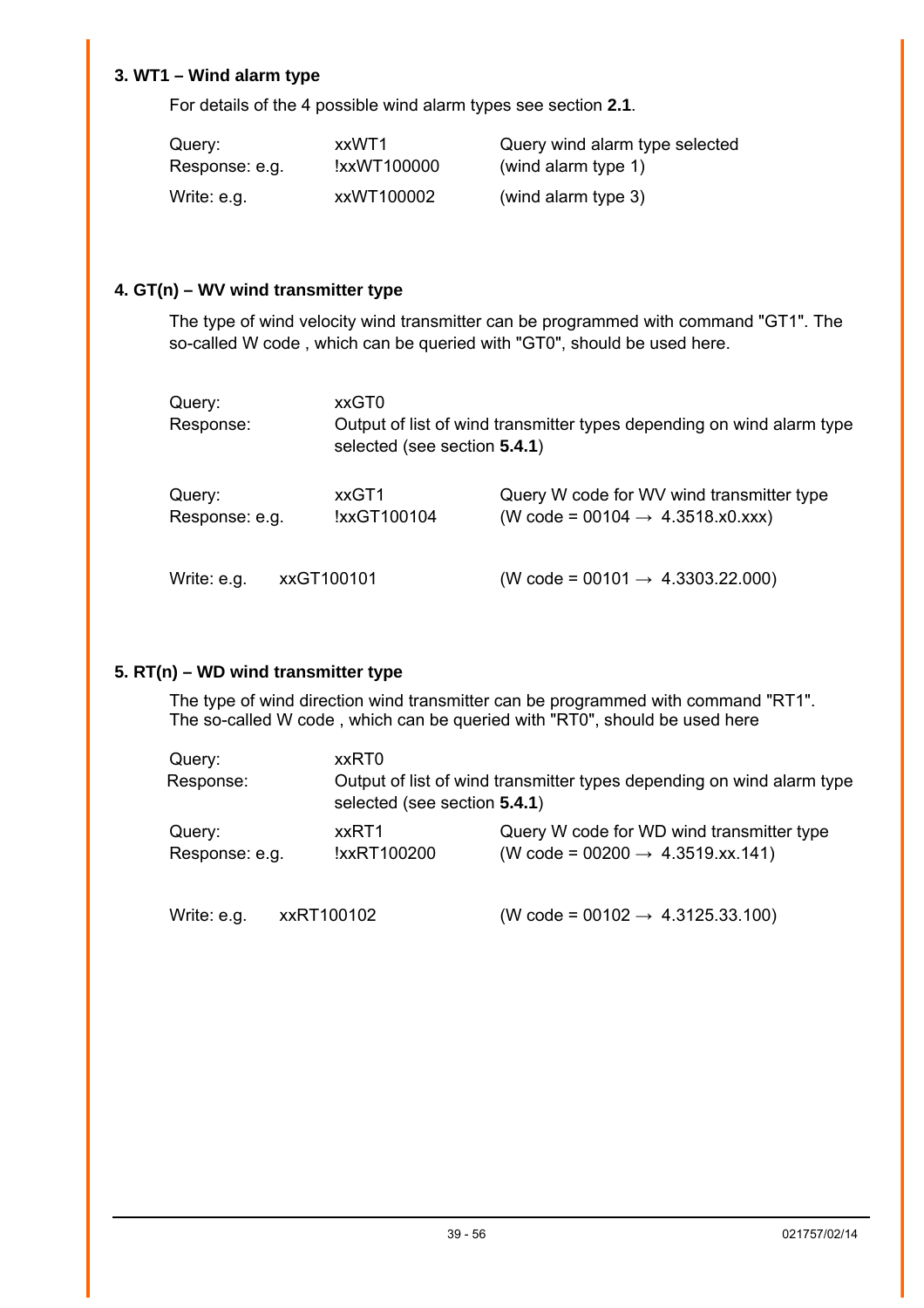#### **6. GL(n) – Wind velocity level + WV hysteresis**

For information about the function of the wind velocity level and WV hysteresis see section **[4.4](#page-10-2)**.

| Query:         | xxGL1       | Query WV level1             |
|----------------|-------------|-----------------------------|
| Response: e.g. | !xxGL100004 | (WV level $1 = 4m/s$ )      |
| Write: e.g.    | xxGL100007  | (WV level $1 = 7m/s$ )      |
| Query:         | xxGL2       | Query WV level2             |
| Response: e.g. | !xxGL200006 | $(WV$ level $2 = 5m/s$ )    |
| Write: e.g.    | xxGL200009  | $(WV$ level $2 = 9m/s$ )    |
| Query:         | xxGL3       | Query WV hysteresis         |
| Response: e.g. | !xxGL100011 | (WV hysteresis = $1.1m/s$ ) |
| Write: e.g.    | xxGL100005  | (WV hysteresis $= 0.5$ m/s) |

#### **7. EZ(n) – Switch-on delay + on delay (static/dynamic)**

For information about the switch-on delay function see section **[4.5](#page-11-1)**.

| Query:         | xxEZ1       | Query switch-on delay1             |
|----------------|-------------|------------------------------------|
| Response: e.g. | !xxEZ100100 | $($ on-delay1 = 100 sec $)$        |
| Write: e.g.    | xxEZ100120  | $($ on-delay1 = 120 sec $)$        |
| Query:         | xxEZ2       | Query switch-on delay2             |
| Response: e.g. | !xxEZ200120 | $($ on-delay $2 = 120$ sec $)$     |
| Write: e.g.    | xxEZ200060  | $(on-delay2 = 60 sec)$             |
| Query:         | xxEZ3       | Query switch-on delay (stat./dyn.) |
| Response: e.g. | !xxEZ300001 | $(on$ -delay = static)             |
| Write: e.g.    | xxEZ300002  | $($ on-delay = dynamic $)$         |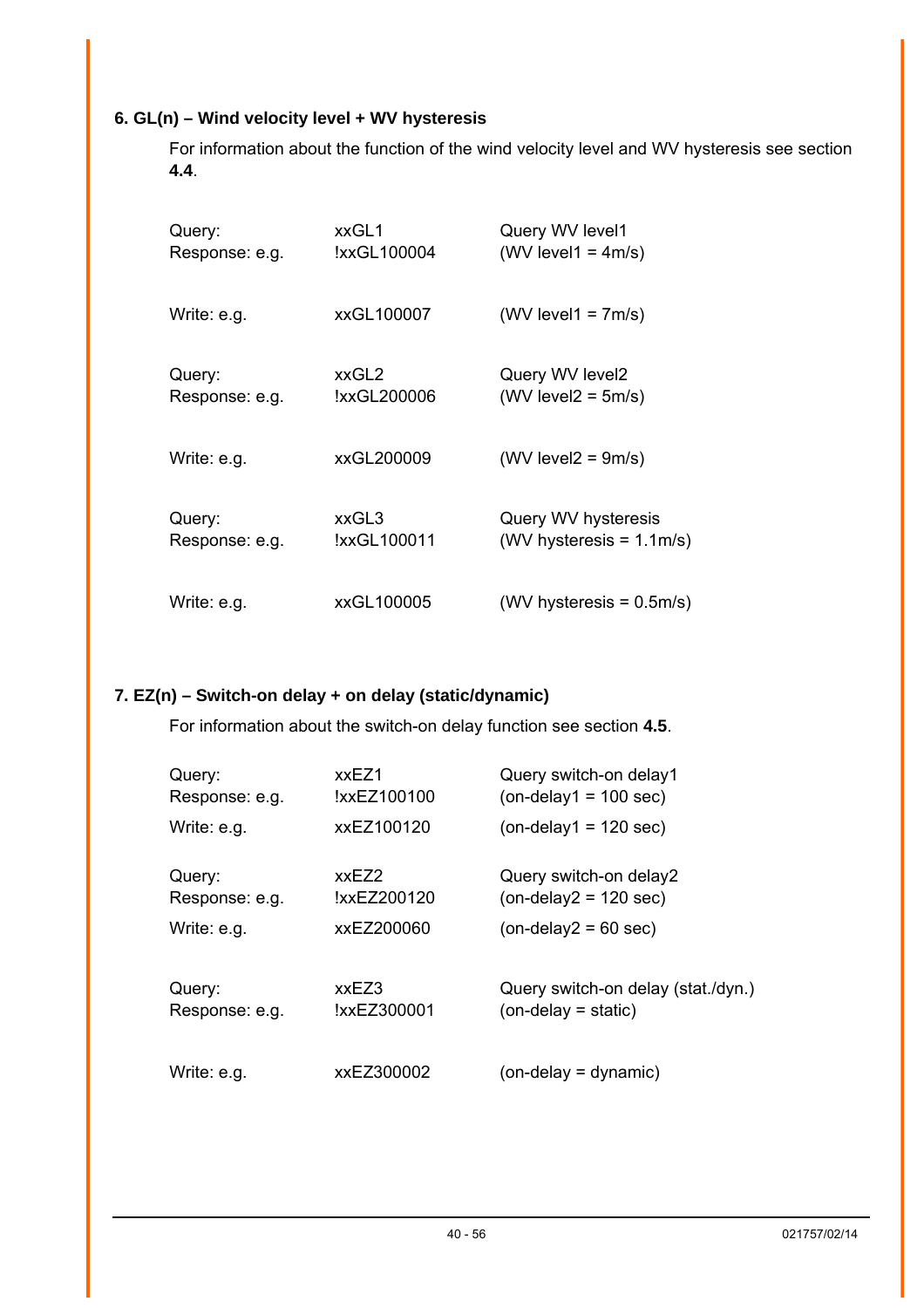## **8. AZ(n) – Switch-off delay + off-delay (static/dynamic)**

For information about the switch-off delay function see section **[4.5](#page-11-1)**.

| Query:         | xxAZ1       | Query switch-off delay1             |
|----------------|-------------|-------------------------------------|
| Response: e.g. | !xxAZ10002  | $(off-delay1 = 2 min)$              |
| Write: e.g.    | xxAZ100005  | $(off-delay1 = 5 min)$              |
| Query:         | xxAZ2       | Query switch-off delay2             |
| Response: e.g. | !xxAZ200004 | $(off-delay2 = 4 min)$              |
| Write: e.g.    | xxAZ200010  | $(off$ -delay2 = 10 min)            |
| Query:         | xxAZ3       | Query switch-off delay (stat./dyn.) |
| Response: e.g. | !xxAZ300001 | $(off$ -delay = static)             |
| Write: e.g.    | xxAZ300002  | (off-delay = dynamic)               |

#### **9. RS(n) – Wind direction sector**

For information about the function of the wind direction sector see section **[4.6](#page-12-1)**.

| Query:         | xxRS1       | Query WD sector start1                               |
|----------------|-------------|------------------------------------------------------|
| Response: e.g. | !xxRS100090 | (WD sector start1 = 90 $\measuredangle^{\circ}$ )    |
| Write: e.g.    | xxRS100100  | (WD sector start1 = 100 $\AA$ °)                     |
| Query:         | xxRS2       | Query WD sector end1                                 |
| Response: e.g. | !xxRS200130 | (WD sector end1 = 130 $\measuredangle^{\circ}$ )     |
| Write: e.g.    | xxRS200190  | (WD sector end1 = 190 $\measuredangle$ °)            |
| Query:         | xxRS3       | Query WD sector start2                               |
| Response: e.g. | !xxRS300230 | (WD sector start2 = 230 $\measuredangle^{\degree}$ ) |
| Write: e.g.    | xxRS300260  | (WD sector start2 = 260 $\varphi$ °)                 |
| Query:         | xxRS4       | Query WD sector end2                                 |
| Response: e.g. | !xxRS400350 | (WD sector end2 = 350 $\measuredangle^{\circ}$ )     |
| Write: e.g.    | xxRS400040  | (WD sector end2 = 40 $\measuredangle$ °)             |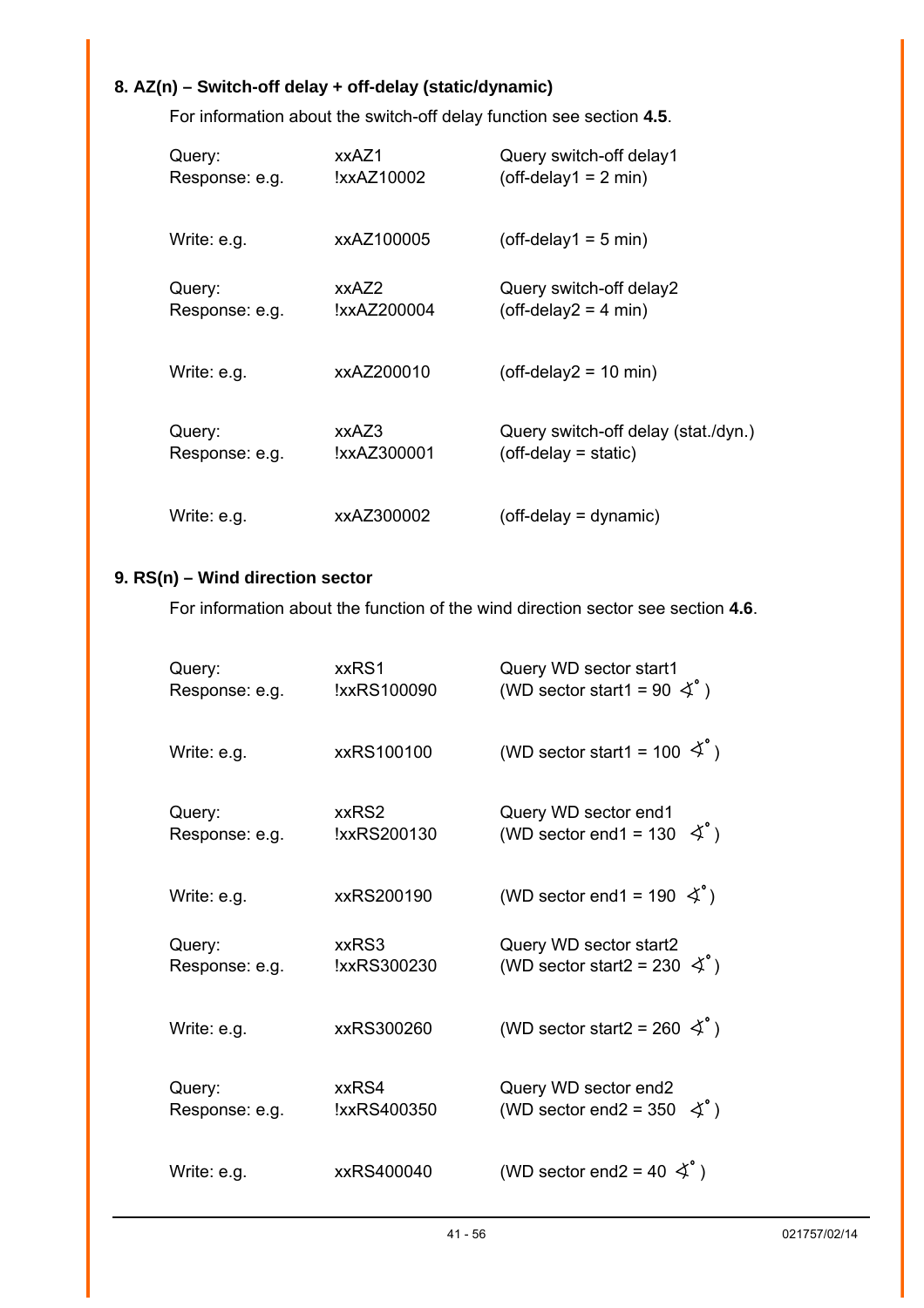## <span id="page-41-0"></span>**10. BD(n) – Baud rate**

| Query:<br>Response: e.g. | xxBD1          | !xxBD100005 | Query baud rate<br>(baud rate = $9600$ , see Table 6) |
|--------------------------|----------------|-------------|-------------------------------------------------------|
| Write: e.g.              |                | xxBD100007  | (baud rate = $38400$ )                                |
|                          | No.            | <b>Baud</b> |                                                       |
|                          | 0              | 300         |                                                       |
|                          | 1              | 600         |                                                       |
|                          | $\overline{2}$ | 1200        |                                                       |
|                          | 3              | 2400        |                                                       |
|                          | 4              | 4800        |                                                       |
|                          | 5              | 9600        |                                                       |
|                          | 6              | 19200       |                                                       |
|                          | $\overline{7}$ | 38400       |                                                       |
|                          | 8              | 57600       |                                                       |

<span id="page-41-1"></span>**Table 6: Baud rate code**

9 115200

#### **11. TO1 – Timeout wind velocity**

For information about the timeout function, see section **[4.9.1](#page-13-1)**. If timeout is set to 0, timeout monitoring will not take place.

| Query:         | xxTO1       | Query of timeout setting |
|----------------|-------------|--------------------------|
| Response: e.g. | !xxTO100005 | (WV timeout $= 5h$ )     |
| Write: e.g.    | xxTO100010  | (WV timeout $= 10h$ )    |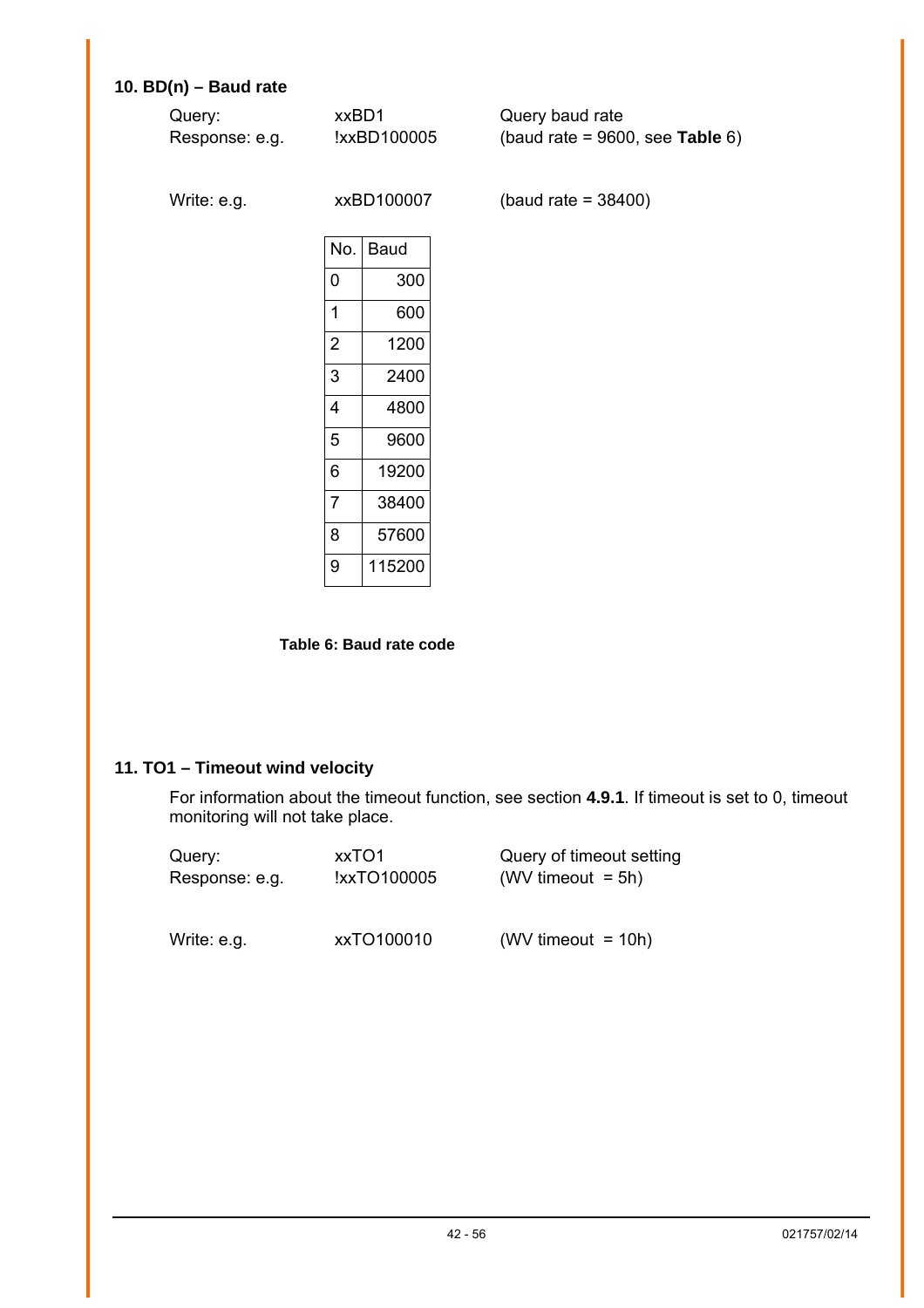## **12. WG0 – Wind velocity - actual value**

| Query:         | xxWG0       | Query wind velocity            |
|----------------|-------------|--------------------------------|
| Response: e.g. | !xxWG000173 | (WV actual value = $17.3m/s$ ) |

|                                               | 13. WR0 - Wind direction - actual value         |                      |                                                                   |  |  |
|-----------------------------------------------|-------------------------------------------------|----------------------|-------------------------------------------------------------------|--|--|
|                                               | Query:<br>Response: e.g.                        | xxWR0<br>!xxWR000325 | Query wind direction<br>(WD actual value = 325 $\measuredangle$ ) |  |  |
|                                               | 14. VG0 – WV transmitter - Vcc (digital/analog) |                      |                                                                   |  |  |
|                                               | Query:                                          | xxVG0                | Query selected supply voltage of wind<br>velocity transmitter     |  |  |
|                                               | Response: e.g.                                  | !xxVG000050          | (WV Vcc-actual value = 5.0V)                                      |  |  |
|                                               | 15. VR0 – WD transmitter - Vcc (digital/analog) |                      |                                                                   |  |  |
|                                               | Query:                                          | xxVR0                | Query selected supply voltage of wind<br>direction transmitter    |  |  |
|                                               | Response: e.g.                                  | !xxVR000050          | (WD-Vcc-actual value = $5.0V$ )                                   |  |  |
| 16. IG0 - WV transmitter - Icc - actual value |                                                 |                      |                                                                   |  |  |
|                                               | Query:                                          | xxIG0                | Query measured supply current of                                  |  |  |

|                |             | wind velocity transmitter                  |
|----------------|-------------|--------------------------------------------|
| Response: e.g. | !xxIG000825 | (WV Icc- actual value = $825 \text{ uA}$ ) |

| 17. IR0 – WD transmitter -lcc - actual value |             |                                                                |  |
|----------------------------------------------|-------------|----------------------------------------------------------------|--|
| Query:                                       | xxIR0       | Query measured supply current of<br>wind direction transmitter |  |
| Response: e.g.                               | !xxIR001225 | (WV Icc- actual value = $1225 uA$ )                            |  |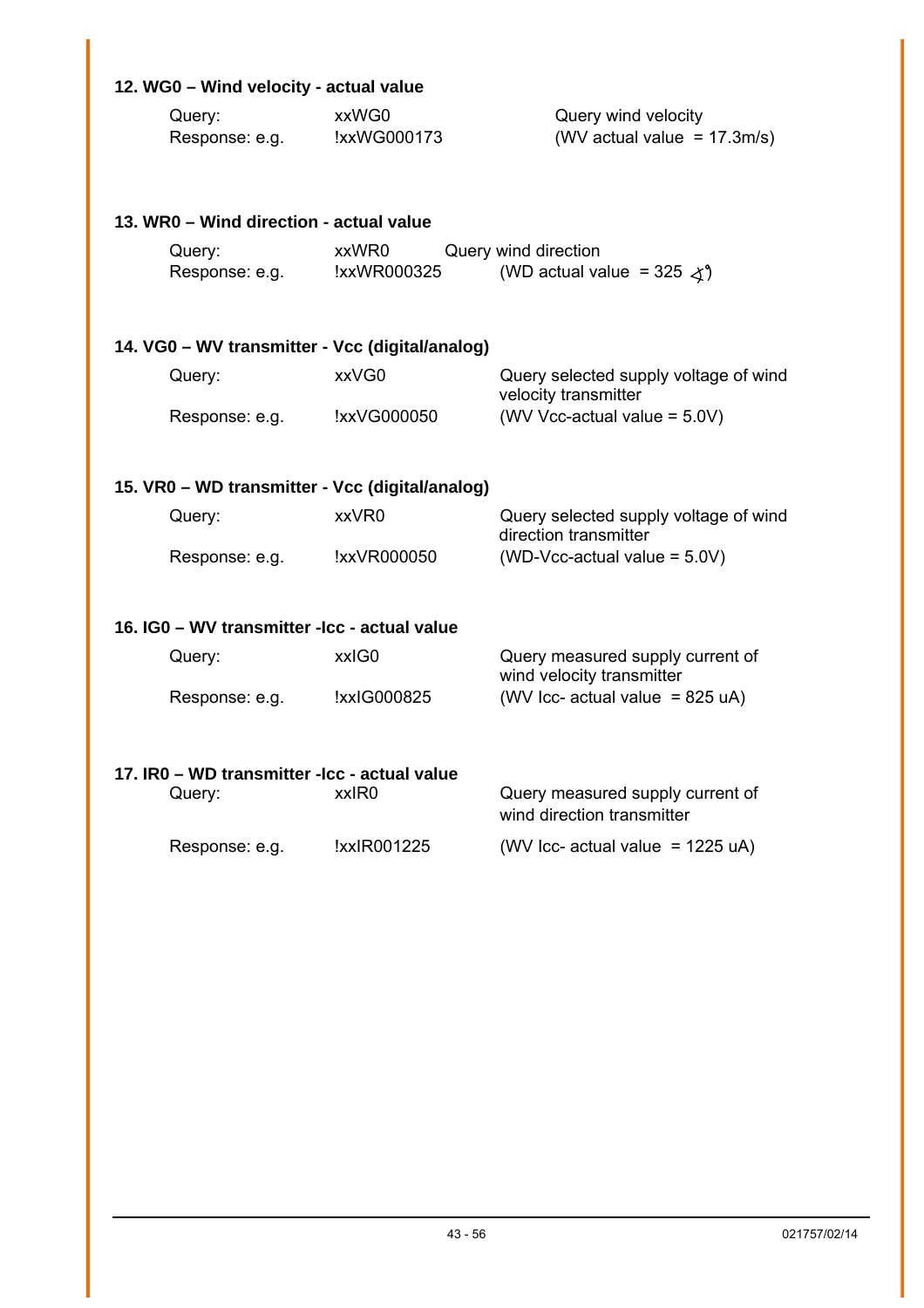#### **18. TI0 – Wind alarm unit indoor temperature**

| Query:         | xxTI0       | Query indoor temperature                                                  |
|----------------|-------------|---------------------------------------------------------------------------|
| Response: e.g. | !xxTI000025 | (indoor temperature = $25^{\circ}$ C)                                     |
|                |             | $\text{IxxT1065534}$ (indoor temperature = -2 °C, negative value: -65536) |

#### **19. ID1 – Device ID number**

This number is required if more than one device with an identical command structure is used for the same serial bus. In this case the user must have its own ID number. Use of ID=0 is not recommended due to the standard factory setting of ID=0 on delivery.

| Query:           | xxID1     |                                 |
|------------------|-----------|---------------------------------|
| or               |           |                                 |
| Query:           | 99ID1     | 99: universal ID number (joker) |
| Write e.g.<br>or | xxID10012 | $(ID number = 12)$              |
| Write e.g.       | 99ID10012 | $(ID number = 12)$              |

#### **20. DF0 – Default parameters**

This command is used to reset all parameters again and automatically restart the device. The parameter values of the default state are shown in **[Table 5: List of commands](#page-36-2)**.

| Query:    | xxDF0       | Select default parameters |
|-----------|-------------|---------------------------|
| Response: | !xxDF000000 |                           |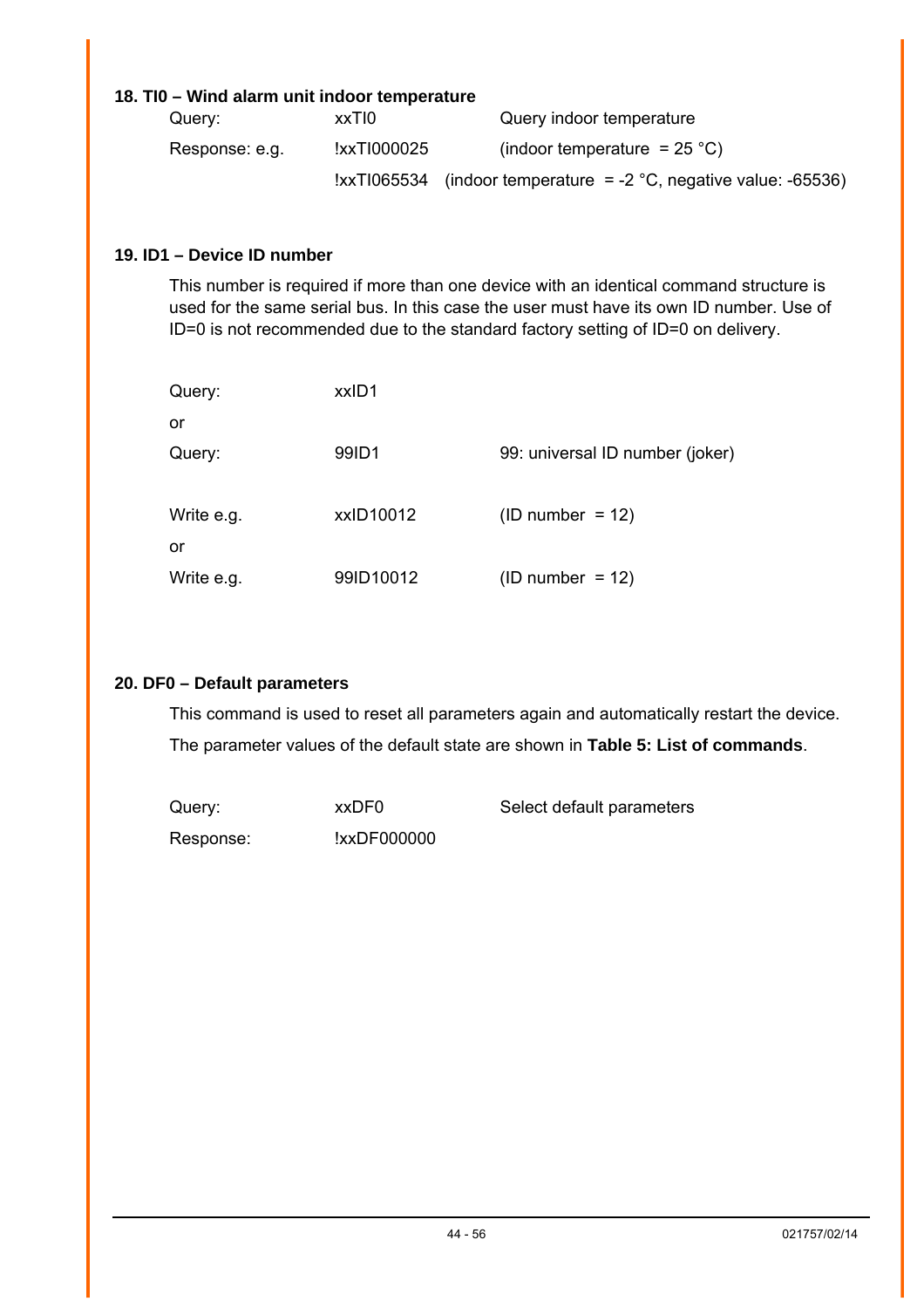## **21. KY(n) – Parameter key**

The parameter key must generally have been released beforehand to change settings. Value "990" should be programmed here with the command "KY1".

| Query: e.g.    |            | xxKY0       | Query state of parameter key               |         |
|----------------|------------|-------------|--------------------------------------------|---------|
| Response: e.g. |            | !xxKY000001 | (key flag = $1 -$ > clear) (0 - > blocked) |         |
|                |            |             |                                            |         |
| Write e.g.     | xxKY100990 |             | Parameter key = $990$ :                    | release |
|                |            | xxKY100000  | Parameter key <> 990:                      | blocked |
|                |            |             |                                            |         |
| Query:         |            | xxKY2       | Query valid parameter key                  |         |
| Response:      |            | !xxKY200990 | (parameter key = $990$ )                   |         |

#### **22. ER0 – Error code**

For an overview of all error codes: see **[Table 7: Error message](#page-45-2)**.

| Query:         | xxER0       |               |
|----------------|-------------|---------------|
| Response: e.g. | !xxER000012 | (E12 WD(Vcc)) |

#### **23. AD(n) – AD converter values**

The values of 4 AD channels can be queried werden for diagnostic purposes.

| Query:         | xxAD0       |                             |
|----------------|-------------|-----------------------------|
| Response: e.g. | !xxAD001157 | (n WV increments)           |
| Query:         | xxAD1       |                             |
| Response: e.g. | !xxAD100239 | (n WD increments)           |
| Query:         | xxAD2       |                             |
| Response: e.g. | !xxAD200128 | (n AGND(Offset) increments) |
|                | xxAD3       |                             |
| Query:         |             |                             |
| Response: e.g. | !xxAD302048 | (n Uref / 2 increments)     |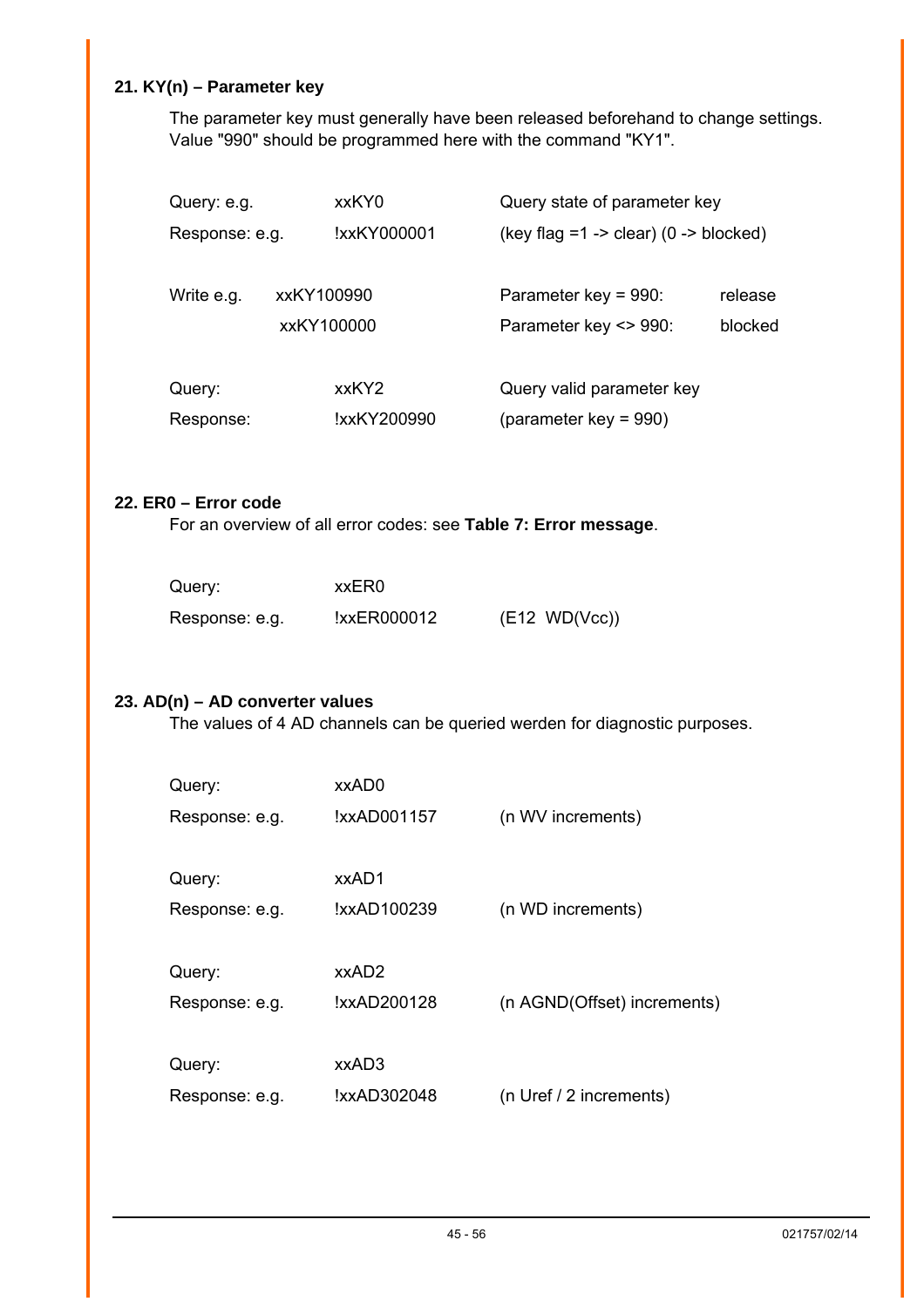## <span id="page-45-1"></span><span id="page-45-0"></span>**9 Error messages**

If an error is detected during operation, an error message will be shown on the display for at least 3 seconds or as long as the error is present, in addition to the flashing red LED display. Both relays will also be switched off (see also section **[4.8](#page-13-2)**).

The error message only appears in line 2 of the status display.

e.g.

| V: 6.7m/s   |  |
|-------------|--|
| E03 WG(Icc) |  |

| <b>Error</b><br>code | <b>Error text</b>   | <b>Comment/Action</b>                                        | <b>Sensor</b><br><b>Sensor</b><br>digital<br>analog |              |  |
|----------------------|---------------------|--------------------------------------------------------------|-----------------------------------------------------|--------------|--|
| <b>E01</b>           | <b>WV(Fuse)</b>     | WV(Vcc) fuse. Switches Vcc off when Icc(max)<br>exceeded (*) | X                                                   |              |  |
| <b>E02</b>           | WV(Vcc)             | WV(Vcc) outside tolerance                                    | X                                                   |              |  |
| <b>E03</b>           | WV(Icc)             | WV(Icc) outside tolerance                                    |                                                     | $\mathsf{X}$ |  |
| <b>E04</b>           | <b>WV-Kabel</b>     | Cable (connection) defective                                 | X                                                   |              |  |
| <b>E05</b>           | WV(freq.)           | f(wg) outside tolerance                                      | X<br>---                                            |              |  |
| <b>E07</b>           | <b>WV(no-Puls)</b>  | No input signal (frequency, timeout) (**)                    | X                                                   |              |  |
| <b>E08</b>           | <b>WV-Messb.</b>    | WV analog measuring range exceeded                           | X<br>---                                            |              |  |
| E09                  | <b>WV(A-Signal)</b> | WV analog (timeout) no analog signal (**)                    | $\mathsf{X}$                                        |              |  |
| E11                  | <b>WD(Fuse)</b>     | WD(Vcc) fuse. Switches Vcc off when Icc(max)<br>exceeded (*) | X                                                   |              |  |
| E <sub>12</sub>      | WD(Vcc)             | WD(Vcc) outside tolerance                                    | $\mathsf{X}$                                        |              |  |
| E <sub>13</sub>      | <b>WD(Icc)</b>      | WD(Icc) outside tolerance                                    | $\overline{\mathsf{x}}$                             |              |  |
| E15                  | <b>WD-Seriell</b>   | WD serial transmission error                                 | X                                                   |              |  |
| E18                  | <b>WD-Messb.</b>    | WD analog measuring range exceeded                           | $\mathsf{X}$                                        |              |  |
| E <sub>19</sub>      | <b>WD(A-Signal)</b> | WD analog (timeout) no analog signal (**)                    | X<br>$---$                                          |              |  |
| E20                  | <b>ADC</b>          | Analog-Digital-Converter error (***)                         |                                                     |              |  |
| E30                  | <b>Timeout</b>      | COM timeout (no telegram received for 10 sec)                | X                                                   |              |  |
| E31                  | <b>COM</b>          | COM error (incorrect telegram or wrong baud rate)            | X                                                   |              |  |
| E99                  | Watchdog            | Watchdog error (***)                                         |                                                     |              |  |

#### <span id="page-45-2"></span>**Table 7: Error messages**

**(\*):** When the error message appears, the relevant Vcc channel can be switched on again with a power reset or reset with the ENTER button (press for 2 seconds, see also section **[7](#page-23-1)**).

**(\*\*):** Timeout selectable, see also section **[4.9.1](#page-13-1)** and **[7.8](#page-29-1)**.

**(\*\*\*):** Internal self-diagnosis on start-up.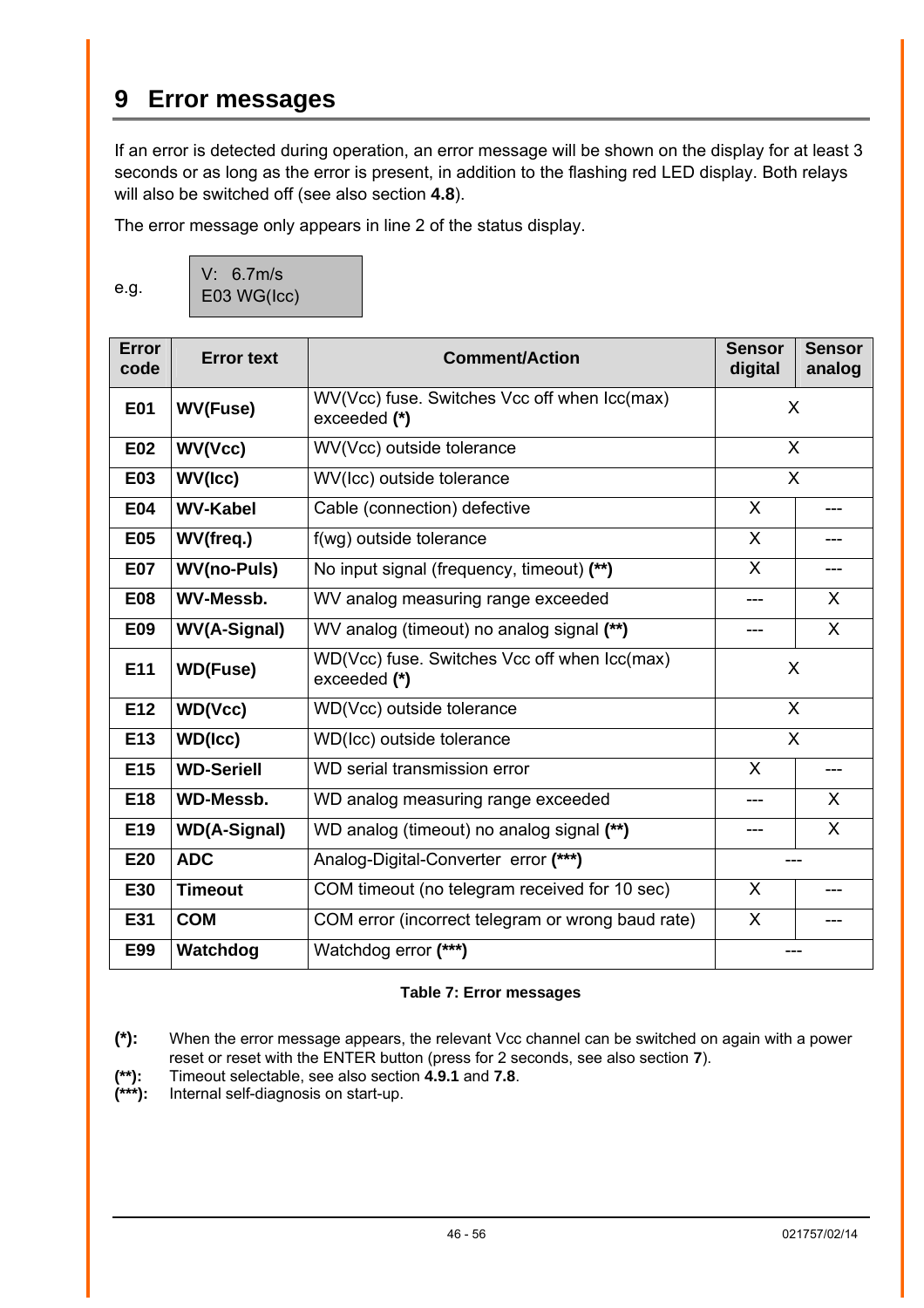## <span id="page-46-0"></span>**10 Maintenance**

The wind alarm unit does not require maintenance.

#### **Cleaning:**

To clean the housing a slightly dampened cloth should be used without chemical cleaning agents.

#### **Storage:**

The wind alarm unit must be stored in a dry room free of dust at a temperature between -20.. + 50°C. We recommend storing the device in a cardboard box.

#### **Fuse:**

A PTC (automatically resettable) fuse is used on the secondary side.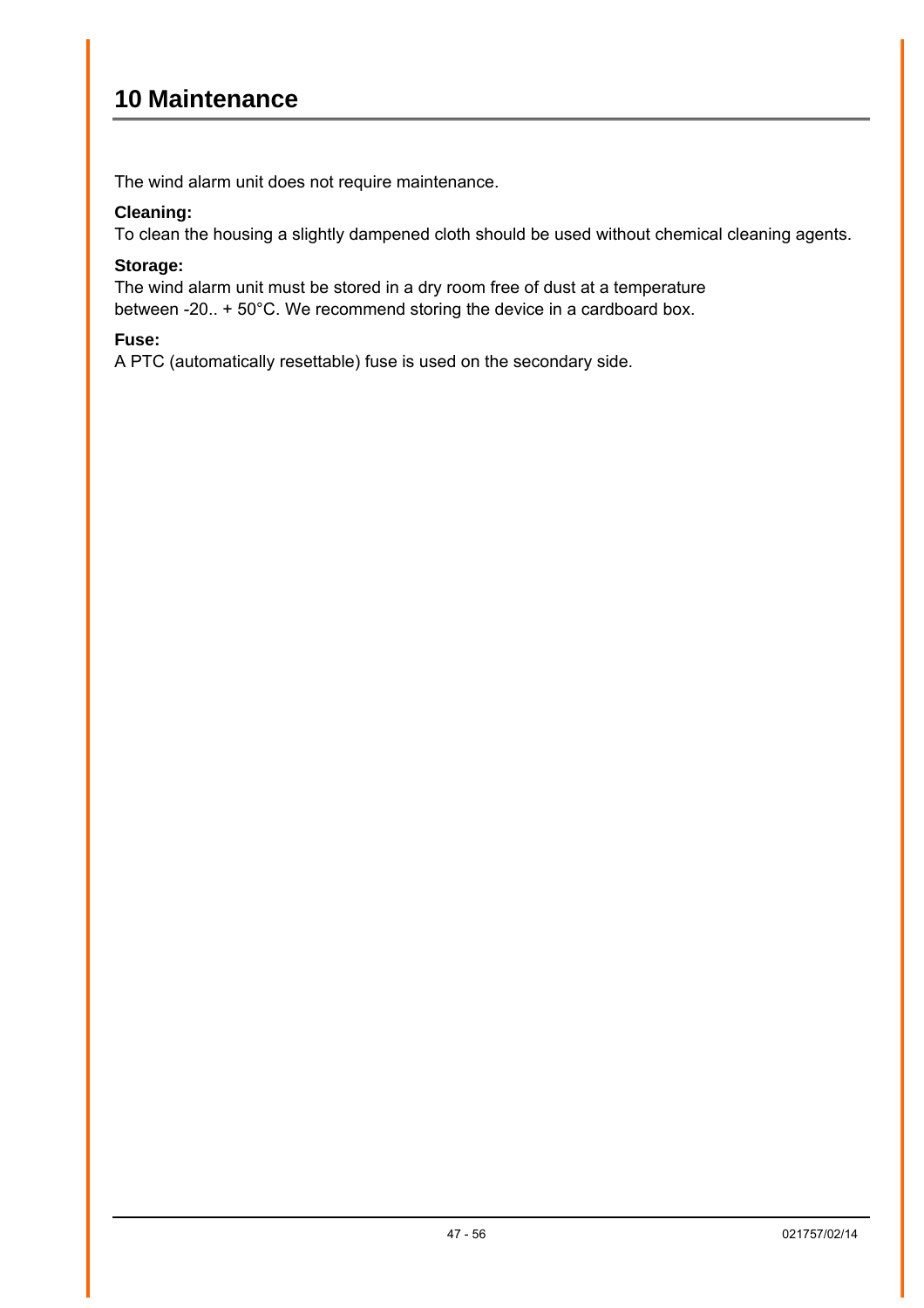#### <span id="page-47-0"></span>Problem:

Introduction of protective measures for a building by

- monitoring the east facade in wind sector 0...180° at > 5 m/s
- monitoring the west facade in wind sector 180..360° at > 10 m/s

#### Devices:

1 x wind velocity transmitter e.g. 4.3519.00.141

- 1 x wind direction transmitter e.g. 4.3129.00.141
- 1 x Universal wind alarm unit 4.3244.00.000

Installation and setting - procedure:

| A) Pre-installation of devices                                        |                  |                                                                                               |                        |                                                                                                   |  |  |
|-----------------------------------------------------------------------|------------------|-----------------------------------------------------------------------------------------------|------------------------|---------------------------------------------------------------------------------------------------|--|--|
| <b>Step</b>                                                           | Doc./sectio<br>n | <b>Measure</b>                                                                                |                        | <b>Comment</b>                                                                                    |  |  |
| 1                                                                     | <b>OI</b>        | Select site for<br>wind velocity transmitter and<br>wind direction transmitter                |                        | For installation of wind<br>transmitters please<br>see relevant operating<br>instructions (OI) of |  |  |
| $\overline{2}$                                                        | O <sub>l</sub>   | Perform mechanical mounting<br>of wind velocity transmitter and<br>wind direction transmitter |                        | device.                                                                                           |  |  |
| 3                                                                     | 6.1              | Select site for wind alarm unit                                                               |                        |                                                                                                   |  |  |
| 4                                                                     | 6.2              | Perform mechanical mounting<br>of wind alarm unit                                             |                        |                                                                                                   |  |  |
| 5                                                                     | 6.3              | Connect wind alarm unit to mains power<br>supply                                              |                        |                                                                                                   |  |  |
| B) Setting / operation / programming of wind alarm unit using buttons |                  |                                                                                               |                        |                                                                                                   |  |  |
| <b>Step</b>                                                           | Doc./section     | <b>Measure</b>                                                                                | <b>Setting/Display</b> | <b>Comment</b>                                                                                    |  |  |
| 1                                                                     | 7.1              | Set parameter key                                                                             | 990                    |                                                                                                   |  |  |
| $\overline{2}$                                                        | 7.9              | Select wind alarm type (mode)                                                                 | 4. WG+WR L1+L2         | A reset automatically                                                                             |  |  |
| 3                                                                     | 7.10             | Select wind transmitter type group                                                            | WV digital             | takes place after input<br>and the parameter flag                                                 |  |  |
| $\overline{4}$                                                        | 7.11             | Select wind transmitter type                                                                  | 4.3519.00.141          | (key) is cleared. Reset                                                                           |  |  |
| 5                                                                     | 7.12             | Select wind direction transmitter type                                                        | 4.3129.00.141          | then required (Step 1).                                                                           |  |  |
| 6                                                                     | 7.2              | Select wind alarm level 1                                                                     | $5 \text{ m/s}$        |                                                                                                   |  |  |
| $\overline{7}$                                                        | 7.3              | Select switch-on delay 1                                                                      | 60 sec                 |                                                                                                   |  |  |
| 8                                                                     | 7.3              | Select switch-off delay 1                                                                     | 2 min                  |                                                                                                   |  |  |
| 9                                                                     | 7.4              | Select wind sector 1                                                                          | 0180                   |                                                                                                   |  |  |
| 10                                                                    | 7.2              | Select wind alarm level 2                                                                     | $10 \text{ m/s}$       |                                                                                                   |  |  |
| 11                                                                    | 7.3              | Select switch-on delay 1                                                                      | 30 sec                 |                                                                                                   |  |  |
| 12                                                                    | 7.3              | Select switch-off delay 1                                                                     | 1 min                  |                                                                                                   |  |  |
| 13                                                                    | 7.4              | Select wind sector 2                                                                          | 180360                 |                                                                                                   |  |  |
| 14                                                                    | 7.5              | Select WV hysteresis                                                                          | $1.0$ m/s              |                                                                                                   |  |  |
| 15                                                                    | 7.6              | Select static / dynamic<br>switch-on delay                                                    | t-on static            |                                                                                                   |  |  |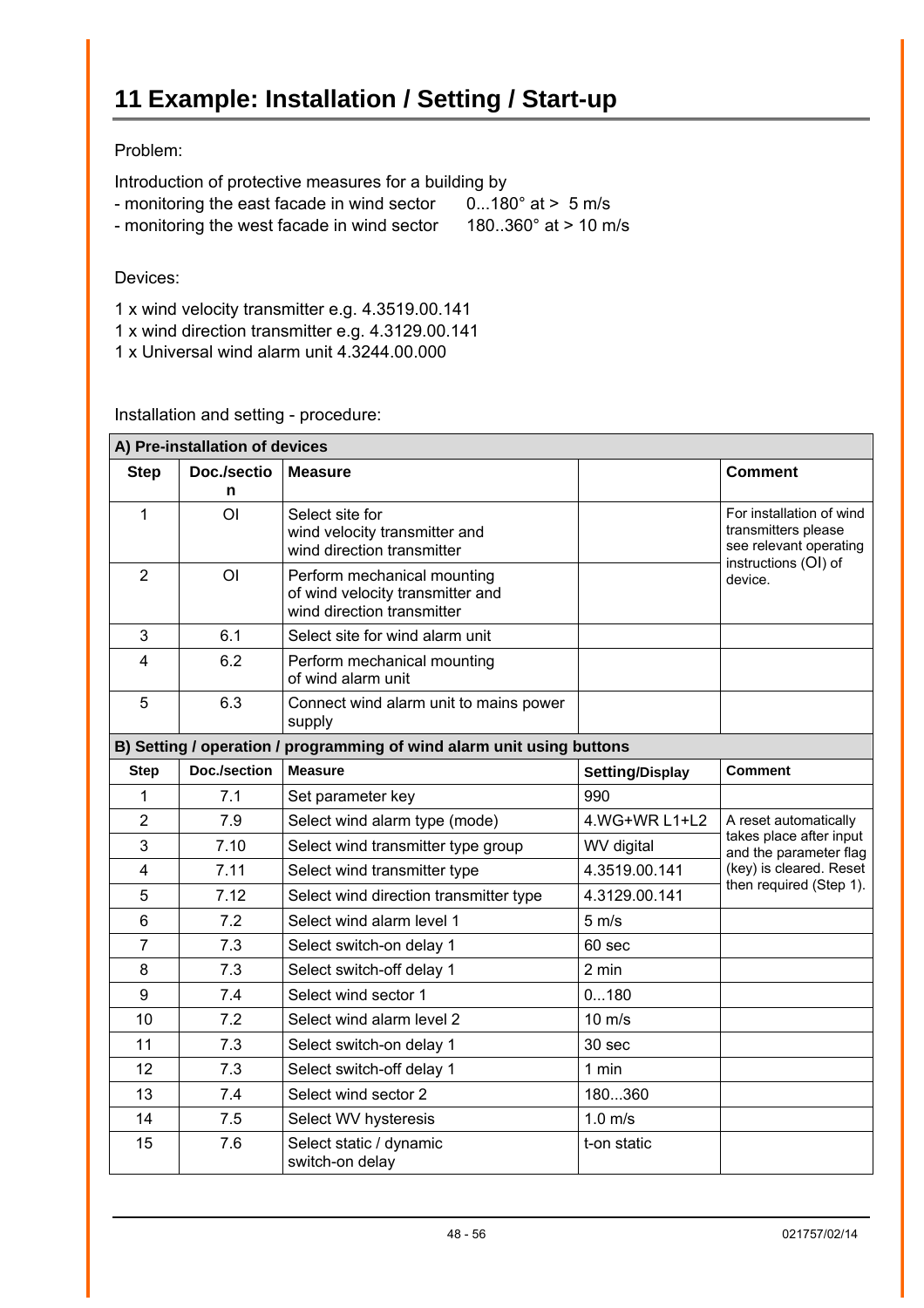| 16            | 7.6                              | Select static / dynamic<br>switch-off delay                                                                | t-off dynamic                                                                            |                |
|---------------|----------------------------------|------------------------------------------------------------------------------------------------------------|------------------------------------------------------------------------------------------|----------------|
| 17            | 7.7                              | Select baud rate                                                                                           | 9600                                                                                     |                |
| 18            | 7.8                              | Select timeout                                                                                             | 1 h                                                                                      |                |
| 19            | 7.1                              | Block unit (press ENTER > 2 sec)                                                                           |                                                                                          |                |
|               | C) Final installation of devices |                                                                                                            |                                                                                          |                |
| <b>Step</b>   | Doc./section                     | <b>Measure</b>                                                                                             | <b>Setting/Display</b>                                                                   | <b>Comment</b> |
| 1             | 6.3                              | Electrical connection of wind velocity<br>transmitter and wind direction transmitter<br>to wind alarm unit |                                                                                          |                |
| $\mathcal{P}$ |                                  | Check no errors have occurred: no error<br>message should appear.                                          | Line1: Measured<br>values must appear<br>Line2: Wind alarm<br>status must be<br>visible. |                |
| 3             | 6.3                              | Assign relay outputs of wind alarm unit<br>according to data sheet                                         |                                                                                          |                |

Setting / operation / programming of wind alarm unit via COM interface

- For procedure see section 8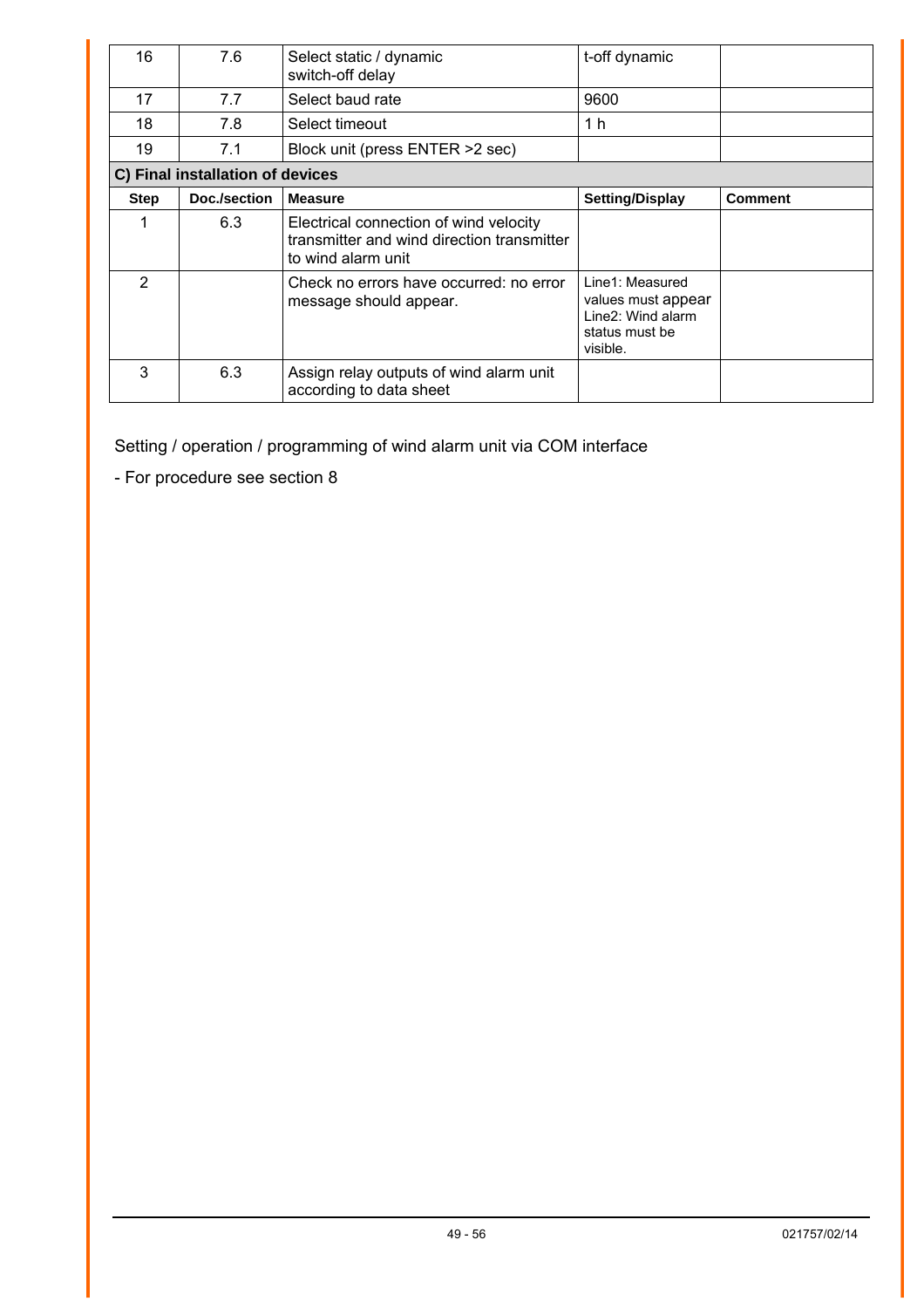# <span id="page-49-1"></span><span id="page-49-0"></span>**12 Technical data**

| <b>Display</b>                   |                     |                                                                                                                   |
|----------------------------------|---------------------|-------------------------------------------------------------------------------------------------------------------|
|                                  | <b>Type</b>         | LCD yellow/green backlit                                                                                          |
|                                  | <b>Display</b>      | 2 x 16 characters                                                                                                 |
| <b>Status LED</b>                | 2 LED colours       | $\rightarrow$ no alarm<br>green<br>$\rightarrow$ 1 or 2 alarms<br>red<br>red flashing $\rightarrow$ error message |
| <b>Wind velocity</b>             |                     |                                                                                                                   |
| Input (digital)                  | Input               | Frequency, max. 1600Hz                                                                                            |
|                                  | Level $(U_A)$       | $U_A$ (low) $\leq 1V$ , $U_A$ (high) $\geq 3.3V$                                                                  |
|                                  | Sampling rate       | 1Hz                                                                                                               |
|                                  |                     |                                                                                                                   |
| Input (analog)                   | Input               | 420mA                                                                                                             |
|                                  | Measuring range     | depending on wind transmitter type selected                                                                       |
|                                  | <b>Burden</b>       | 220 $\Omega$ (input 0/420mA)                                                                                      |
|                                  | Input resistance    | 34kΩ (input 5V); 23kΩ (input 10V)                                                                                 |
|                                  |                     |                                                                                                                   |
| Wind transmitter power<br>supply | Vcc                 | 5V  13V                                                                                                           |
| Digital                          | lcc(max)            | 43mA (electronic fuse)                                                                                            |
| Analog                           | lcc(max)            | 48mA (electronic fuse)                                                                                            |
| <b>Wind direction</b>            |                     |                                                                                                                   |
| Input (digital)                  | Input               | <b>Thies-Serial</b>                                                                                               |
|                                  | <b>Type</b>         | 5bit, 8bit                                                                                                        |
|                                  | <b>Clock</b>        | Period =1ms                                                                                                       |
| Input (analog)                   | Input               | 420mA                                                                                                             |
|                                  | Measuring range     | 0360 degrees                                                                                                      |
|                                  | <b>Burden</b>       | 220Ω (input 0/420mA)                                                                                              |
|                                  | Input resistance    | 34k $\Omega$ (input 5V); 23k $\Omega$ (input 10V)                                                                 |
|                                  |                     |                                                                                                                   |
| Wind transmitter power<br>supply | Vcc                 | 5V  13V                                                                                                           |
| <b>Digital</b>                   | lcc(max)            | 43mA (electronic fuse)                                                                                            |
| Analog                           | lcc(max)            | 48mA (electronic fuse)                                                                                            |
| Wind alarm parameters            |                     |                                                                                                                   |
| Wind alarm range                 | <b>WV</b> level     | 150m/s                                                                                                            |
|                                  | Resolution          | 1m/s                                                                                                              |
|                                  | WV hysteresis       | 03m/s                                                                                                             |
|                                  | WV hyst. resolution | $0.1m$ /s                                                                                                         |
| Switch-on delay                  | t (on) delay        | $0120$ sec                                                                                                        |
|                                  | t (on) resolution   | 1sec                                                                                                              |
| Switch-off delay                 | t (off) delay       | $0240$ min                                                                                                        |
|                                  | t (off) resolution  | 1 <sub>min</sub>                                                                                                  |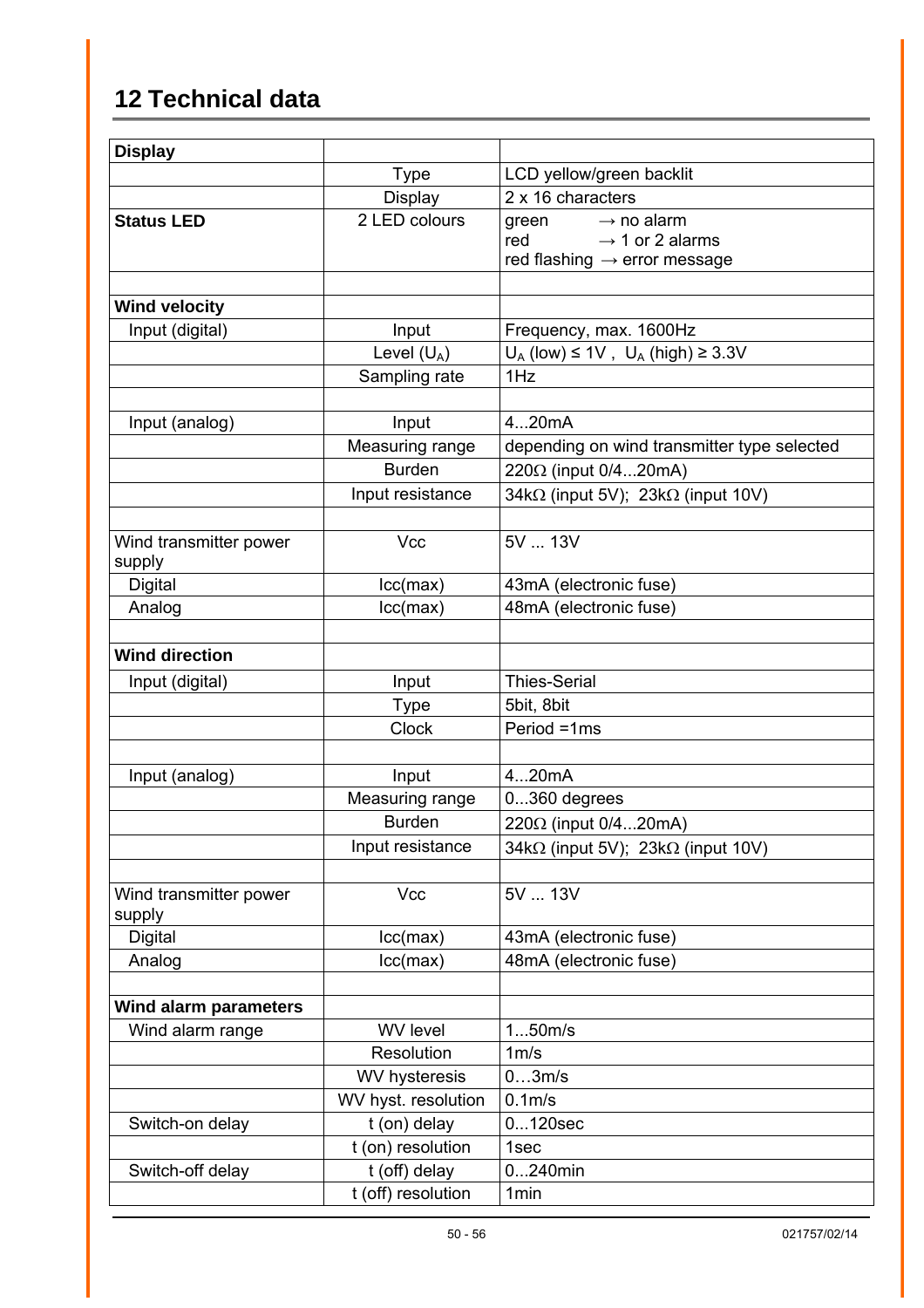| Wind alarm processing   | static / dynamic             | See section 4.4                                                                     |  |
|-------------------------|------------------------------|-------------------------------------------------------------------------------------|--|
|                         |                              |                                                                                     |  |
| <b>Timeout</b>          | Time                         | $024h$ (WD or WV = zero)                                                            |  |
|                         | Resolution                   | 1 <sub>h</sub>                                                                      |  |
|                         |                              |                                                                                     |  |
| <b>Alarm outputs</b>    |                              |                                                                                     |  |
| Relay $1 + 2$           |                              | Changeover contact (low active = relay<br>dropped)                                  |  |
|                         | Load AC                      | Max. 5A 250VAC cos=1                                                                |  |
|                         | Load DC                      | 0.015A 530VDC                                                                       |  |
|                         |                              |                                                                                     |  |
| <b>Serial interface</b> |                              |                                                                                     |  |
|                         | <b>Type</b>                  | RS485 half-duplex (full fail-safe receiver)                                         |  |
|                         | Termination                  | See Figure 13: RS485                                                                |  |
|                         | Response delay               | 2040 ms                                                                             |  |
| Data format             | Output format                | 8N1                                                                                 |  |
|                         | Input format                 | 7E1, 8N1, 7O1                                                                       |  |
|                         | <b>Baud rate</b>             | 300, 600, 1200, 2400, 4800, 9600, 19200,<br>38400, 57600, 115200                    |  |
| Sensor                  | Thies VD or VDT<br>telegram  | e.g. Thies Sonic 2D, 4.382x.xx.xxx or<br>Thies Sonic 2D compact, 4.3875.xx.xxx      |  |
| Parameter key           |                              | 990 (release key for changing parameters)<br>10 (Language switching German/English) |  |
| General                 |                              |                                                                                     |  |
| Operating voltage       | Mains (*)                    | 230V AC (type 4.3244.00.000)                                                        |  |
|                         |                              | 115V AC (type 4.3244.04.000)                                                        |  |
|                         | Low voltage (*)              | 24VAC ±10% or 1530 VDC                                                              |  |
|                         | Power consumption            | <b>Max. 10VA</b>                                                                    |  |
|                         | Fuse                         | PTC (secondary)                                                                     |  |
|                         | Temperature range            | $-20+50 °C$                                                                         |  |
|                         | Humidity range               | non-condensing                                                                      |  |
|                         | Altitude                     | < 1000 m                                                                            |  |
| Housing                 | Mounting on carrier<br>rails | Standard rail as per DIN EN 60 715 TH35                                             |  |
|                         | Protection                   | <b>IP20</b>                                                                         |  |

**(\*):** Mains and low voltage can be used alternatively or simultaneously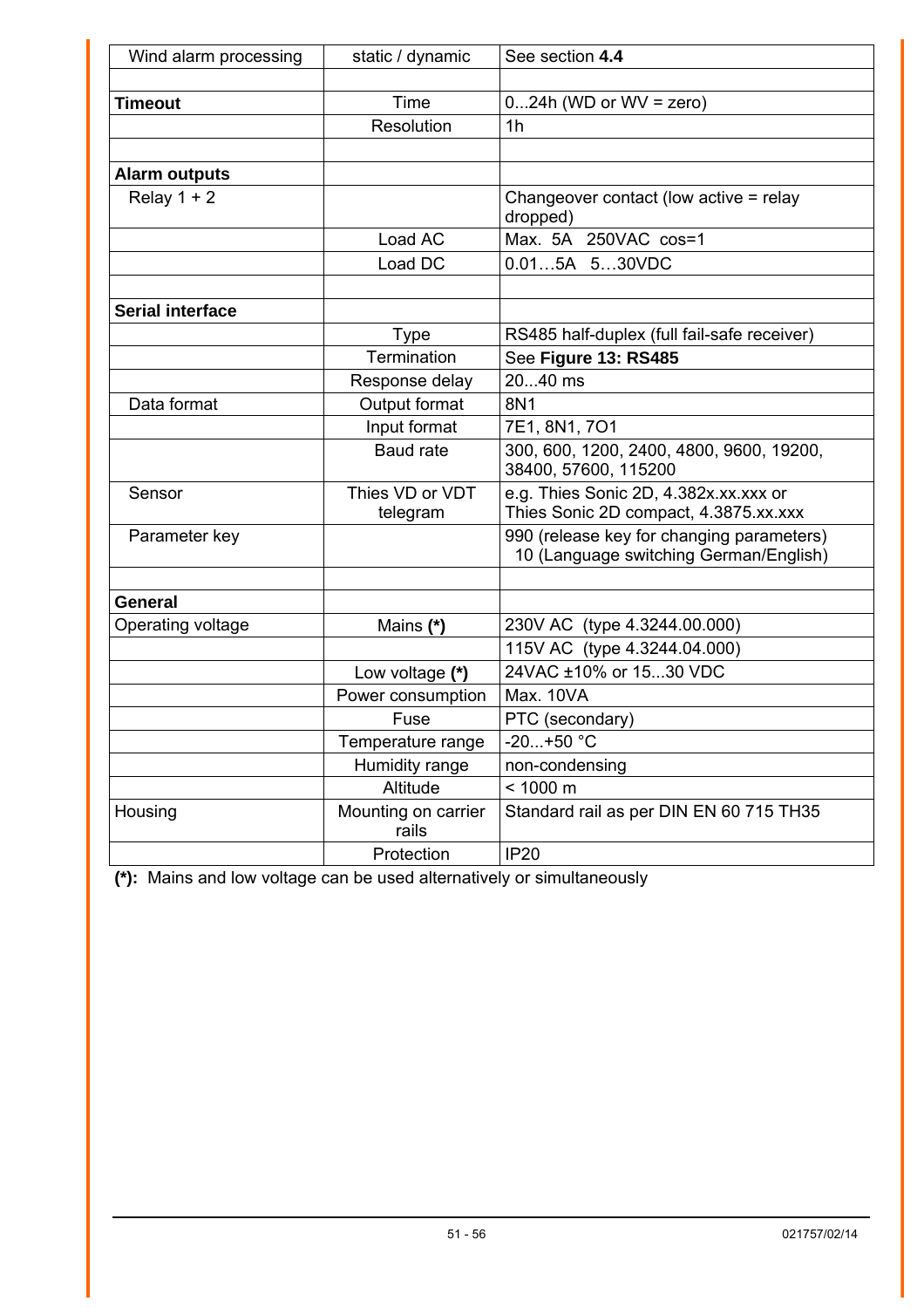# <span id="page-51-0"></span>**13 Dimension drawing**

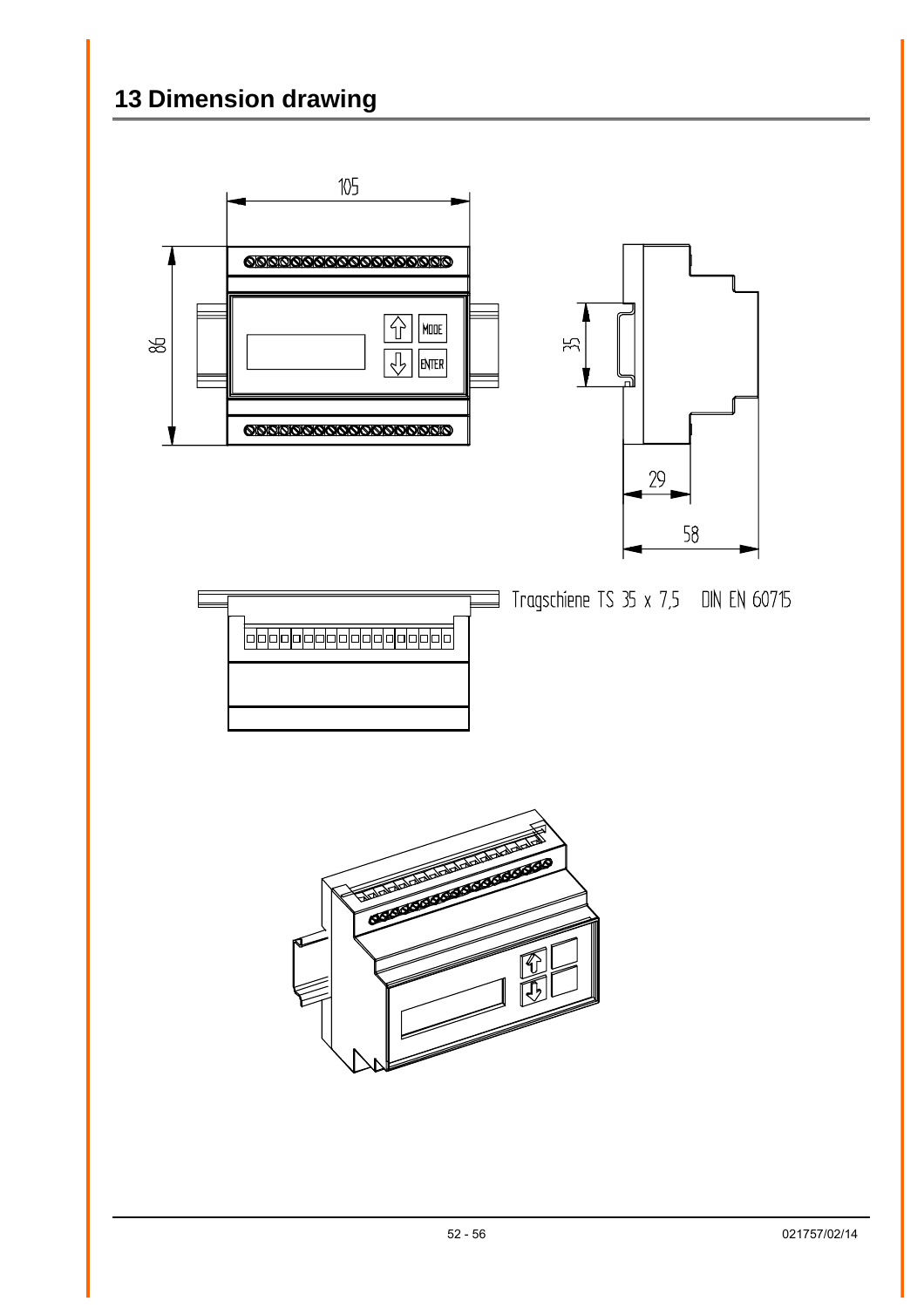# <span id="page-52-0"></span>**14 EC Declaration of Conformity**

| Document-No.: 002006                                                                                                                                                                                                                                                                                                                                                                                                                                                                                                                                                                                                                                                                                                                                                                                                                                                                                                                                                                        |                                                                                   |                                                                       | Month: 02 Year: 14 |  |               |  |
|---------------------------------------------------------------------------------------------------------------------------------------------------------------------------------------------------------------------------------------------------------------------------------------------------------------------------------------------------------------------------------------------------------------------------------------------------------------------------------------------------------------------------------------------------------------------------------------------------------------------------------------------------------------------------------------------------------------------------------------------------------------------------------------------------------------------------------------------------------------------------------------------------------------------------------------------------------------------------------------------|-----------------------------------------------------------------------------------|-----------------------------------------------------------------------|--------------------|--|---------------|--|
|                                                                                                                                                                                                                                                                                                                                                                                                                                                                                                                                                                                                                                                                                                                                                                                                                                                                                                                                                                                             | Hauptstr. 76<br>D-37083 Göttingen<br>Tel.: (0551) 79001-0<br>Fax: (0551) 79001-65 | Manufacturer: ADOLF THIES GmbH & Co. KG<br>email: Info@ThiesClima.com |                    |  |               |  |
|                                                                                                                                                                                                                                                                                                                                                                                                                                                                                                                                                                                                                                                                                                                                                                                                                                                                                                                                                                                             |                                                                                   | Description of Product: Wind Alarm Instrument                         |                    |  |               |  |
| Article No.                                                                                                                                                                                                                                                                                                                                                                                                                                                                                                                                                                                                                                                                                                                                                                                                                                                                                                                                                                                 | 4.3244.00.000                                                                     | 4.3244.04.000                                                         |                    |  | 4.3244.50.000 |  |
|                                                                                                                                                                                                                                                                                                                                                                                                                                                                                                                                                                                                                                                                                                                                                                                                                                                                                                                                                                                             |                                                                                   | specified technical data in the document: 021653/04/11; 021693/02/14  |                    |  |               |  |
| The indicated products correspond to the essential requirement of the following European Directives and Regulations:<br>2004/108/EC<br>DIRECTIVE 2004/108/EC OF THE EUROPEAN PARLIAMENT AND OF THE COUNCIL<br>of 15 December 2004 on the approximation of the laws of the Member States relating to<br>electromagnetic compatibility and repealing Directive 89/336/EEC<br>DIRECTIVE 2006/95/EC OF THE EUROPEAN PARLIAMENT AND OF THE COUNCIL<br>2006/95/EC<br>of 12 December 2006 on the harmonisation of the laws of Member States relating to electrical<br>equipment designed for use within certain voltage limits<br>Regulation (EC) No 552/2004 of the European Parliament and the Council of 10 March 2004<br>552/2004/EC<br>on the interoperability of the European Air Traffic Management network<br>(the interoperability Regulation)<br>The indicated products comply with the regulations of the directives. This is proved by the compliance with the following<br>standards: |                                                                                   |                                                                       |                    |  |               |  |
| Specification<br>Reference number                                                                                                                                                                                                                                                                                                                                                                                                                                                                                                                                                                                                                                                                                                                                                                                                                                                                                                                                                           |                                                                                   |                                                                       |                    |  |               |  |
| IEC 61000-6-2: 2005<br>Electromagnetic compatibility<br>Immunity for industrial environment                                                                                                                                                                                                                                                                                                                                                                                                                                                                                                                                                                                                                                                                                                                                                                                                                                                                                                 |                                                                                   |                                                                       |                    |  |               |  |
| IEC 61000-6-3: 2006<br>Electromagnetic compatibility<br>Emission standard for residential, commercial and light industrial environments                                                                                                                                                                                                                                                                                                                                                                                                                                                                                                                                                                                                                                                                                                                                                                                                                                                     |                                                                                   |                                                                       |                    |  |               |  |
| IEC 61010-1: 2010<br>Safety requirements for electrical equipment for measurement, control, and<br>Part 1: General requirements<br>laboratory use.                                                                                                                                                                                                                                                                                                                                                                                                                                                                                                                                                                                                                                                                                                                                                                                                                                          |                                                                                   |                                                                       |                    |  |               |  |
|                                                                                                                                                                                                                                                                                                                                                                                                                                                                                                                                                                                                                                                                                                                                                                                                                                                                                                                                                                                             | Date: 04.02.2014<br>Place: Göttingen                                              |                                                                       |                    |  |               |  |

Legally binding signature

. . . . . . . . . . . . . . . . . . Wolfgang Behrens, General Manager

issuer:

. . . . . . . . . . . . . . . . .

Joachim Beinhorn, Development Manager

This declaration certificates the compliance with the mentioned directives, however does not include any warranty of characteristics. Please pay attention to the security advises of the provided instructions for use.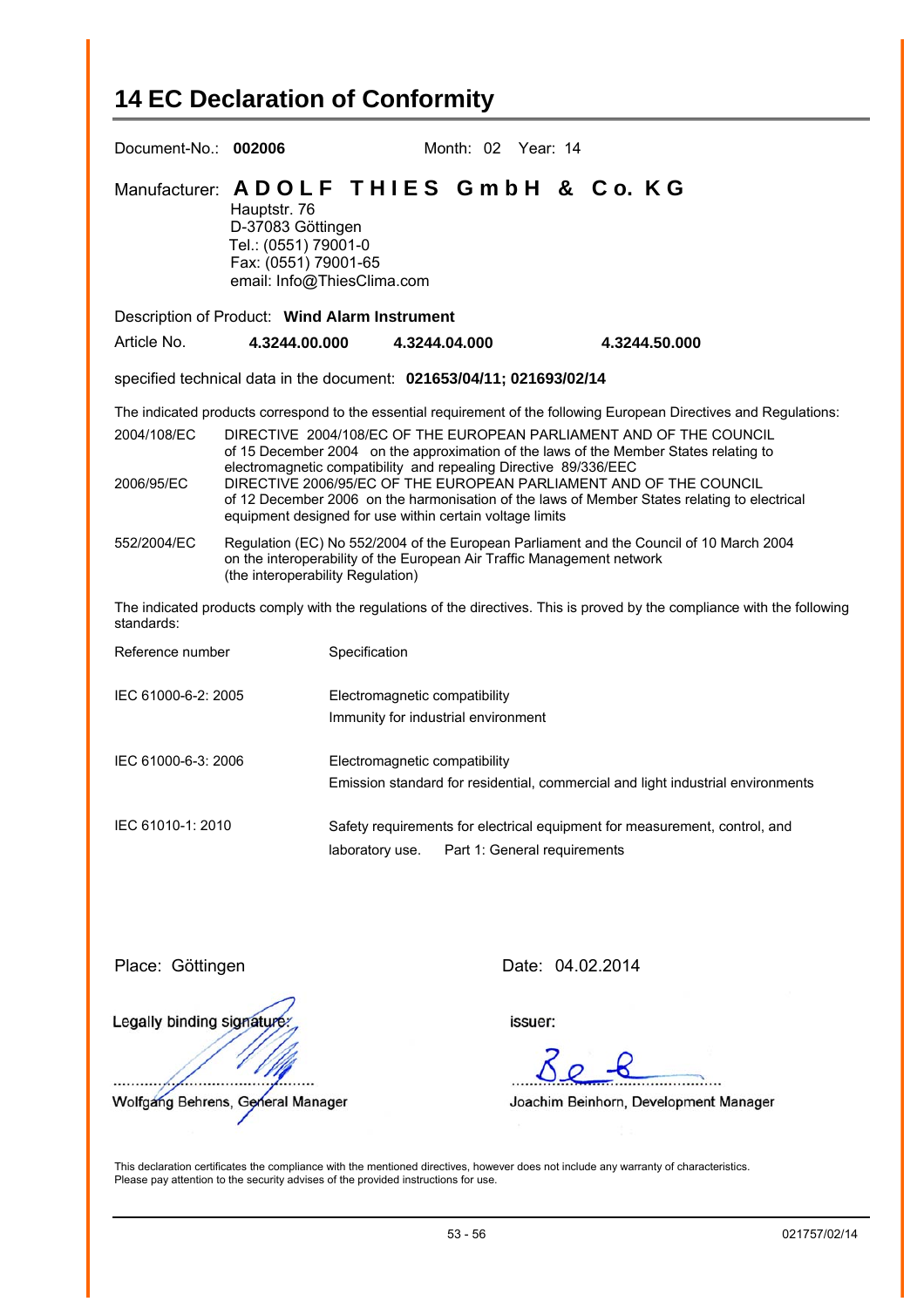| <b>Benennung / Type</b>                                    | <b>Output Signal</b>   | Type / Article- No.           |
|------------------------------------------------------------|------------------------|-------------------------------|
|                                                            | <b>WG-Digital</b>      | <b>WG-Classic</b>             |
| Wind Velocity Transmitter, Type: Classic                   |                        | 4.3303.22.007                 |
|                                                            |                        | 4.3303.22.000                 |
|                                                            |                        | <b>WG-First Class</b>         |
| Wind Velocity Transmitter, Type: First Class               |                        | 4.3351.x0.000                 |
|                                                            |                        | <b>Reedcontact</b>            |
| Wind Velocity Transmitter,<br>Type: Small Wind Transmitter |                        | 4.3515.5x.xxx                 |
|                                                            |                        | <b>WG-Compact</b>             |
| Wind Velocity Transmitter, Type: Compact                   |                        | 4.3518.x0.xxx                 |
|                                                            |                        | 4.3519.x0.xx0                 |
|                                                            |                        | 4.3520.x0.xx0                 |
|                                                            | <b>WG-Analogue</b>     | <b>WG-Compact</b>             |
| Wind Velocity Transmitter, Type: Compact                   |                        | 4.3519.xx.141                 |
|                                                            |                        | 4.3519.xx.741                 |
|                                                            | <b>WG / WR Digital</b> | <b>Comb. Wind Transmitter</b> |
| Comb. Wind Transmitter, Type: Classic                      |                        | 4.3336.22.000                 |
|                                                            | <b>WR-Digital</b>      | <b>WR-Compact</b>             |
| Wind Direction Transmitter, Type: Compact                  |                        | 4.3129.60.xx0                 |
|                                                            |                        | <b>WR-First Class</b>         |
| Wind Direction Transmitter, Type: First Class              |                        | 4.3150.x0.000                 |
|                                                            |                        | 4.3125.33.100                 |
|                                                            | <b>WR-Analogue</b>     | <b>WR-Compact</b>             |
| Wind Direction Transmitter, Type: Compact                  |                        | 4.3129.xx.x41                 |
|                                                            | <b>RS485</b>           | <b>US 2D</b>                  |
| <b>Ultrasonic Anemometer US 2D</b>                         |                        | 4.3820.02.330                 |
|                                                            |                        | <b>US 2D-Compact</b>          |
| Ultrasonic Anemometer US 2D Compact                        |                        | 4.3875.02.330                 |

# <span id="page-53-0"></span>**Appendix 1: List of connected wind transmitter**